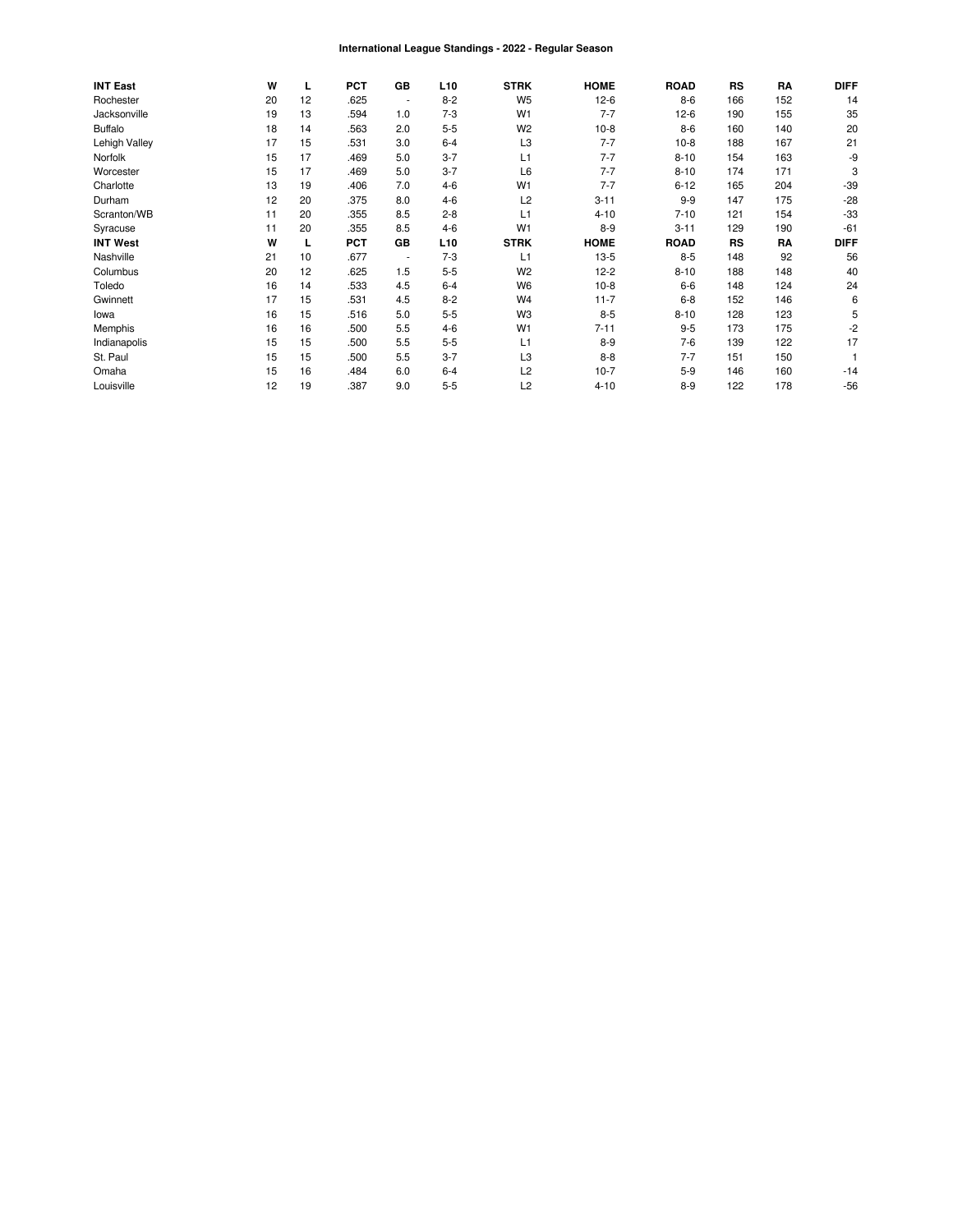#### **International Hitting Leaders - 2022 - Regular Season - Qualified Players**

|                                                                                          | <b>AVG</b>                                                                                                                                          |                                                                                                                                           |                                                                                            |                                                                   | HR                                                                                                                                             |                                                                                                                                           |                                                                                                |                                                                                             |                                                                                                                                      | RBI                                                                                                                            |                                                                 |                                                                              |                                                                                                                                                     | <b>OBP</b>                                                                                                                  |                                                                                          |
|------------------------------------------------------------------------------------------|-----------------------------------------------------------------------------------------------------------------------------------------------------|-------------------------------------------------------------------------------------------------------------------------------------------|--------------------------------------------------------------------------------------------|-------------------------------------------------------------------|------------------------------------------------------------------------------------------------------------------------------------------------|-------------------------------------------------------------------------------------------------------------------------------------------|------------------------------------------------------------------------------------------------|---------------------------------------------------------------------------------------------|--------------------------------------------------------------------------------------------------------------------------------------|--------------------------------------------------------------------------------------------------------------------------------|-----------------------------------------------------------------|------------------------------------------------------------------------------|-----------------------------------------------------------------------------------------------------------------------------------------------------|-----------------------------------------------------------------------------------------------------------------------------|------------------------------------------------------------------------------------------|
| #<br>1<br>$\overline{c}$<br>3<br>4<br>5<br>6<br>7<br>8<br>9                              | Player<br>González, E<br>Leblanc, C<br>García, L<br>Young, W<br>Aranda, J<br>Lavarnway, R<br>Sands, D<br>Refsnyder, R<br>Lukes, N<br>10 Shewmake, B | Team<br><b>JAX</b><br><b>JAX</b><br><b>ROC</b><br><b>SYR</b><br><b>DUR</b><br>TOL<br>LHV<br><b>WOR</b><br><b>BUF</b><br><b>GWN</b>        | <b>AVG</b><br>.392<br>.381<br>.357<br>.352<br>.347<br>.338<br>.333<br>.328<br>.324<br>.322 | #<br>1.<br>3<br>4<br>4<br>4<br>8                                  | Player<br>Gorman, N<br>2 Hall, D<br>Yepez, J<br>Fitzgerald, R<br>Gonzalez, O<br>4 Palka, D<br>Young, J<br>9 tied                               | Team<br><b>MEM</b><br>LHV<br><b>MEM</b><br><b>WOR</b><br>COL<br><b>SYR</b><br><b>IOW</b>                                                  | HR<br>12<br>10<br>9<br>8<br>8<br>8<br>8<br>$\overline{7}$                                      | #<br>$\mathbf{1}$<br>$\overline{c}$<br>3<br>3<br>5<br>6<br>6<br>6<br>6<br>10                | Player<br>Hall, D<br>Díaz, L<br>Gonzalez, O<br>Yepez, J<br>Valaika, P<br>Cordero, F<br>Fitzgerald, R<br>García, L<br>Leblanc, C      | Team<br>LHV<br><b>JAX</b><br>COL<br><b>MEM</b><br><b>GWN</b><br><b>WOR</b><br><b>WOR</b><br><b>ROC</b><br><b>JAX</b><br>3 tied | RBI<br>33<br>30<br>26<br>26<br>25<br>24<br>24<br>24<br>24<br>23 | #<br>$\mathbf{1}$<br>2<br>3<br>4<br>5<br>6<br>$\overline{7}$<br>8<br>9       | Player<br>Sands, D<br>Refsnyder, R<br>Leblanc, C<br>Young, W<br>Warmoth, L<br>Lewis, R<br>Tolman, M<br>Lavarnway, R<br>Sánchez, Y<br>10 González, E | Team<br>LHV<br><b>WOR</b><br><b>JAX</b><br><b>SYR</b><br><b>BUF</b><br><b>STP</b><br>COL<br>TOL<br><b>WOR</b><br><b>JAX</b> | <b>OBP</b><br>.476<br>465<br>.450<br>.446<br>.443<br>.430<br>.430<br>.429<br>427<br>.417 |
|                                                                                          | <b>SLG</b>                                                                                                                                          |                                                                                                                                           |                                                                                            |                                                                   | <b>OPS</b>                                                                                                                                     |                                                                                                                                           |                                                                                                |                                                                                             |                                                                                                                                      | Н                                                                                                                              |                                                                 |                                                                              |                                                                                                                                                     | 2В                                                                                                                          |                                                                                          |
| #<br>1<br>2<br>3<br>$\overline{4}$<br>5<br>6<br>7<br>8<br>9<br>10                        | Player<br>García, L<br>Yepez, J<br>Gorman, N<br>Fitzgerald, R<br>García, R<br>Leblanc, C<br>Quintana, L<br>Hall, D<br>Clemens, K<br>Pérez, C        | Team<br><b>ROC</b><br><b>MEM</b><br><b>MEM</b><br><b>WOR</b><br><b>IOW</b><br><b>JAX</b><br><b>JAX</b><br>LHV<br><b>TOL</b><br><b>CLT</b> | <b>SLG</b><br>.652<br>.651<br>.648<br>.641<br>.639<br>.629<br>.628<br>.603<br>.579<br>.574 | #<br>1<br>$\overline{c}$<br>3<br>4<br>5<br>5<br>7<br>8<br>9<br>10 | Player<br>Leblanc, C<br>García, L<br>García, R<br>Quintana, L<br>Fitzgerald, R<br>Gorman, N<br>Lewis, R<br>Yepez, J<br>Refsnyder, R<br>Hall, D | Team<br><b>JAX</b><br><b>ROC</b><br><b>IOW</b><br><b>JAX</b><br><b>WOR</b><br><b>MEM</b><br><b>STP</b><br><b>MEM</b><br><b>WOR</b><br>LHV | <b>OPS</b><br>1.079<br>1.067<br>1.055<br>1.003<br>.998<br>.998<br>.993<br>.974<br>.972<br>.958 | #<br>1<br>$\overline{c}$<br>3<br>3<br>5<br>5<br>$\overline{7}$<br>$\overline{7}$<br>9<br>10 | Player<br>Aranda, J<br>García, L<br>Gonzalez, O<br>Leblanc, C<br>Clemens, K<br>González, E<br>Cedrola, L<br>Meneses, J<br>Lukes, N   | Team<br><b>DUR</b><br><b>ROC</b><br>COL<br>JAX<br><b>TOL</b><br>JAX<br>LOU<br><b>ROC</b><br><b>BUF</b><br>2 tied               | н<br>43<br>41<br>40<br>40<br>38<br>38<br>37<br>37<br>36<br>35   | #<br>1<br>1<br>$\mathbf{1}$<br>4<br>4<br>4<br>$\overline{7}$                 | Player<br>Hall, D<br>Lewis, R<br>Noll, J<br>Lester, J<br>Miranda, J<br>Short, Z<br>8 tied                                                           | Team<br>LHV<br><b>STP</b><br><b>ROC</b><br><b>TOL</b><br><b>STP</b><br><b>TOL</b>                                           | 2Β<br>11<br>11<br>11<br>10<br>10<br>10<br>9                                              |
|                                                                                          | 3B                                                                                                                                                  |                                                                                                                                           |                                                                                            |                                                                   | BB                                                                                                                                             |                                                                                                                                           |                                                                                                |                                                                                             |                                                                                                                                      | XBH                                                                                                                            |                                                                 |                                                                              |                                                                                                                                                     | TB                                                                                                                          |                                                                                          |
| 5<br>$\overline{7}$                                                                      | # Player<br>1 Clemens, K<br>1 García, L<br>1 Martin, M<br>1 Vargas, I<br>5 Fitzgerald, R<br>Toffey, W<br>10 tied                                    | Team<br><b>TOL</b><br><b>ROC</b><br><b>IND</b><br><b>IOW</b><br><b>WOR</b><br>LHV                                                         | 3B<br>4<br>4<br>4<br>4<br>3<br>3<br>$\overline{c}$                                         | #<br>1<br>1<br>3<br>3<br>3<br>6<br>6<br>6<br>9                    | Player<br>Andreoli, J<br>Sands, D<br>Bleday, J<br>Sánchez, Y<br>Short, Z<br>Benson, W<br>Fermin, J<br>Tolman, M<br>4 tied                      | Team<br>LHV<br>LHV<br><b>JAX</b><br><b>WOR</b><br><b>TOL</b><br>COL<br>COL<br>COL                                                         | BВ<br>23<br>23<br>22<br>22<br>22<br>21<br>21<br>21<br>20                                       | 9                                                                                           | # Player<br>1 Hall, D<br>2 Clemens, K<br>2 Fitzgerald, R<br>2 Martin, M<br>5 García, L<br>5 Gonzalez, O<br>5 Lester, J<br>5 Short, Z | Team<br>LHV<br><b>TOL</b><br><b>WOR</b><br>IND<br><b>ROC</b><br>COL<br><b>TOL</b><br><b>TOL</b><br>3 tied                      | XBH<br>21<br>17<br>17<br>17<br>16<br>16<br>16<br>16<br>15       | #<br>$\mathbf{1}$<br>$\overline{c}$<br>3<br>4<br>5<br>6<br>6<br>6<br>9<br>10 | Player<br>Hall, D<br>García, L<br>Gonzalez, O<br>Clemens, K<br>Gorman, N<br>Aranda, J<br>Fitzgerald, R<br>Leblanc, C<br>Meneses, J<br>Quintana, L   | Team<br>LHV<br><b>ROC</b><br>COL<br><b>TOL</b><br><b>MEM</b><br><b>DUR</b><br><b>WOR</b><br>JAX<br><b>ROC</b><br>JAX        | TВ<br>76<br>75<br>74<br>73<br>70<br>66<br>66<br>66<br>63<br>59                           |
|                                                                                          | R                                                                                                                                                   |                                                                                                                                           |                                                                                            |                                                                   | <b>SB</b>                                                                                                                                      |                                                                                                                                           |                                                                                                |                                                                                             |                                                                                                                                      | <b>CS</b>                                                                                                                      |                                                                 |                                                                              |                                                                                                                                                     |                                                                                                                             |                                                                                          |
| #<br>1<br>$\overline{c}$<br>2<br>$\overline{4}$<br>$\overline{4}$<br>4<br>$\overline{4}$ | Player<br>García, L<br>Burdick, P<br>Fermin, J<br>Bleday, J<br>Downs, J<br>Gorman, N<br>Hall, D                                                     | Team<br><b>ROC</b><br><b>JAX</b><br>COL<br>JAX<br><b>WOR</b><br><b>MEM</b><br>LHV                                                         | R<br>30<br>24<br>24<br>23<br>23<br>23<br>23                                                | #<br>1<br>3<br>3<br>5<br>5<br>$\overline{7}$                      | Player<br>Stevenson, A<br>1 Taylor, S<br>Blanco, D<br>Smith, M<br>Bae, J<br>Córdoba, A<br>7 tied                                               | Team<br><b>ROC</b><br><b>BUF</b><br><b>OMA</b><br><b>BUF</b><br><b>IND</b><br>LOU                                                         | <b>SB</b><br>12<br>12<br>11<br>11<br>9<br>9<br>8                                               |                                                                                             | # Player<br>1 Bruján, V<br>2 DeShields, D<br>3 Bae, J<br>3 Cruz, O<br>3 Miller, B<br>3 Palacios, J<br>3 Robson, J                    | Team<br><b>DUR</b><br><b>GWN</b><br>IND<br><b>IND</b><br><b>JAX</b><br>2 Teams<br><b>TOL</b>                                   | <b>CS</b><br>5<br>4<br>3<br>3<br>3<br>3<br>3                    |                                                                              |                                                                                                                                                     |                                                                                                                             |                                                                                          |

[Remillard,](https://research.mlb.com/players/621545/stats#orgId=117) Z [CLT](https://research.mlb.com/teams/494/stats#timeframe=2022) 23<br>4 Taylor, S BUF 23<br>10 3 tied 22 [Taylor,](https://research.mlb.com/players/669392/stats#orgId=117) S [BUF](https://research.mlb.com/teams/422/stats#timeframe=2022)23
<br>
3
tied
22

3 tied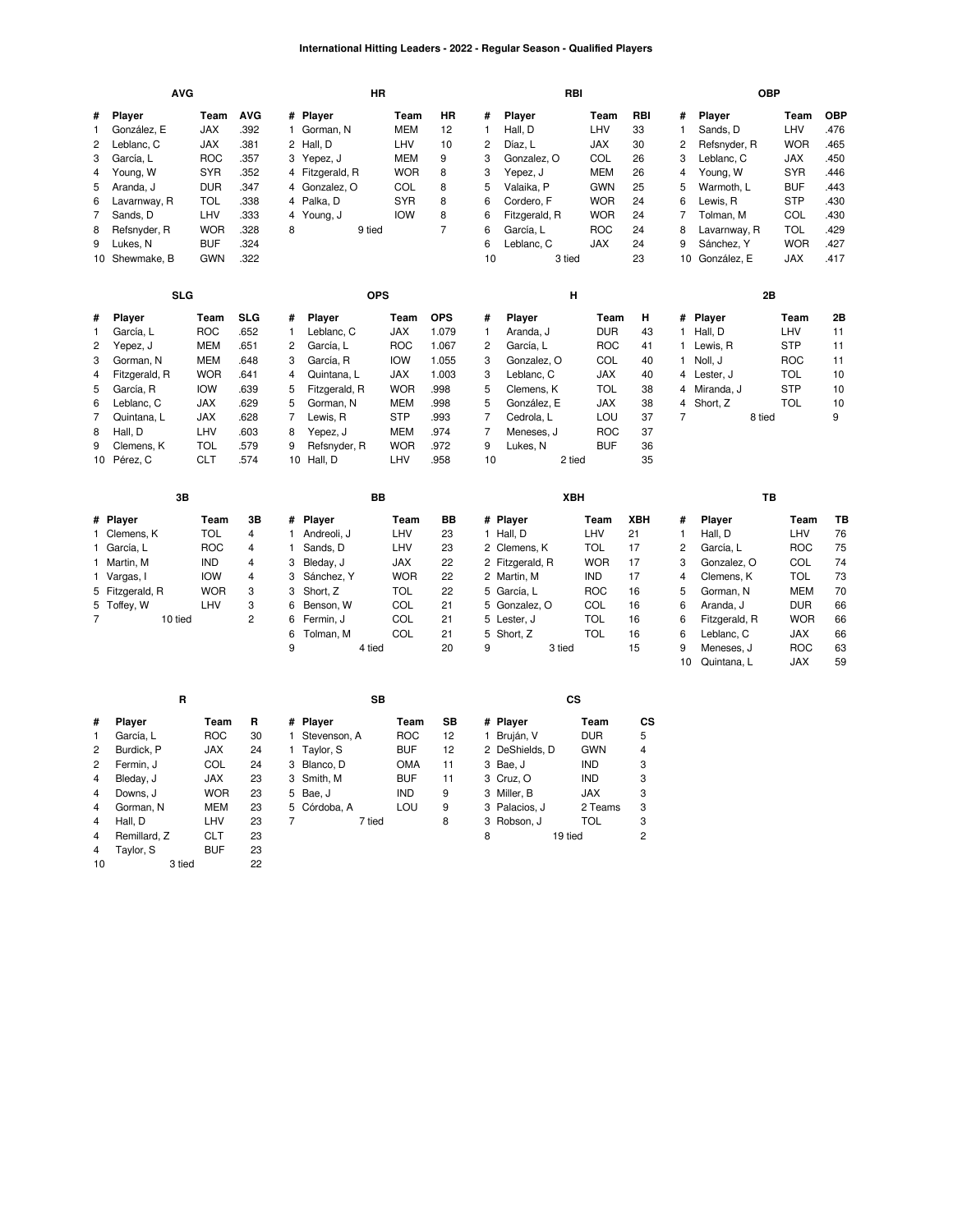# **International Pitching Leaders - 2022 - Regular Season - Qualified Players**

|              | <b>ERA</b>     |            |      |   |              | W       |            |   |    | <b>SO</b>      |            |           |    |                | GS      |            |    |
|--------------|----------------|------------|------|---|--------------|---------|------------|---|----|----------------|------------|-----------|----|----------------|---------|------------|----|
| #            | Player         | Team       | ERA  |   | # Player     |         | Team       | W | #  | Player         | Team       | <b>SO</b> |    | # Player       |         | Team       | GS |
| $\mathbf{1}$ | Kilian, C      | <b>IOW</b> | 1.46 |   | Alexander, J |         | <b>NAS</b> | 4 |    | Krook, M       | <b>SWB</b> | 41        |    | 1 Anderson, C  |         | <b>TOL</b> | 7  |
| 2            | Ashcraft, G    | LOU        | 1.63 |   | Appel, M     |         | LHV        | 4 |    | Liberatore, M  | <b>MEM</b> | 41        |    | Battenfield, P |         | <b>COL</b> | 7  |
| 3            | Meyer, M       | <b>JAX</b> | 1.72 |   | Hart, K      |         | <b>WOR</b> | 4 | 3  | Meyer, M       | <b>JAX</b> | 39        | 1. | Boushley, C    |         | <b>NAS</b> | 7  |
| 4            | Small, E       | <b>NAS</b> | 1.98 | 4 |              | 13 tied |            | 3 | 4  | Rodriguez, G   | <b>NOR</b> | 38        | 1. | Krook, M       |         | <b>SWB</b> | 7  |
| 5            | Swarmer, M     | <b>IOW</b> | 2.17 |   |              |         |            |   | 4  | Toussaint, T   | <b>GWN</b> | 38        |    | 1 Lively, B    |         | LOU        | 7  |
| 6            | Lindblom, J    | <b>NAS</b> | 2.43 |   |              |         |            |   | 6  | Small, E       | <b>NAS</b> | 37        |    | 1 Marvel, J    |         | LHV        | 7  |
| 7            | Wesneski, H    | <b>SWB</b> | 2.48 |   |              |         |            |   |    | Davidson, T    | <b>GWN</b> | 34        |    | Oviedo, J      |         | <b>MEM</b> | 7  |
| 8            | Battenfield, P | COL        | 2.54 |   |              |         |            |   | 7  | Swarmer, M     | <b>IOW</b> | 34        |    | Tetreault, J   |         | <b>ROC</b> | 7  |
| 9            | Alexander, J   | <b>NAS</b> | 2.73 |   |              |         |            |   |    | Thompson, Z    | <b>MEM</b> | 34        | 9  |                | 25 tied |            | 6  |
| 10           | Lawrence, C    | <b>BUF</b> | 2.86 |   |              |         |            |   | 10 | Lively, B      | LOU        | 33        |    |                |         |            |    |
|              | cc             |            |      |   |              | SHO     |            |   |    | G              |            |           |    |                | SV      |            |    |
|              | # Player       | Team       | CG   |   | # Player     | Team    | <b>SHO</b> |   | #  | Player         | Team       | G         |    | # Player       |         | Team       | SV |
|              | 1 Lawrence, C  | <b>BUF</b> |      |   |              |         |            |   |    | Baldonado, A   | <b>ROC</b> | 14        |    | 1 Cruz, F      |         | LOU        | 6  |
|              | 1 Sulser, B    | <b>IND</b> |      |   |              |         |            |   |    | Clippard, T    | <b>ROC</b> | 14        | 1  | Walsh, J       |         | <b>MEM</b> | 6  |
|              |                |            |      |   |              |         |            |   | 3  | Cuas, J        | OMA        | 13        |    | 3 Gage, M      |         | <b>BUF</b> | 4  |
|              |                |            |      |   |              |         |            |   | 3  | Edwards Jr., C | <b>ROC</b> | 13        | 3  | Knight, D      |         | <b>DUR</b> | 4  |
|              |                |            |      |   |              |         |            |   | 3  | Fernández. J   | MEM        | 13        |    | 3 Uvila, C     |         | <b>NOR</b> | 4  |
|              |                |            |      |   |              |         |            |   | 3  | Naile, J       | <b>MEM</b> | 13        | 3  | Vespi, N       |         | <b>NOR</b> | 4  |
|              |                |            |      |   |              |         |            |   | 3  | Perez, A       | <b>CLT</b> | 13        | 3  | Vizcaíno, A    |         | OMA        | 4  |
|              |                |            |      |   |              |         |            |   | 3  | Sánchez, M     | <b>NAS</b> | 13        | 8  |                | 10 tied |            | 3  |
|              |                |            |      |   |              |         |            |   | 3  | Weems. J       | <b>ROC</b> | 13        |    |                |         |            |    |

| IP               |  |            |      |    | <b>AVG</b>    |            |            |    | <b>WHIP</b>   |            |             |              | <b>WPCT</b> |             |
|------------------|--|------------|------|----|---------------|------------|------------|----|---------------|------------|-------------|--------------|-------------|-------------|
| # Player         |  | Team       | IP   | #  | <b>Player</b> | Team       | <b>AVG</b> | #  | <b>Plaver</b> | Team       | <b>WHIP</b> | # Player     | Team        | <b>WPCT</b> |
| 1 Battenfield, P |  | COL        | 39.0 |    | Small, E      | <b>NAS</b> | .135       |    | Mever, M      | <b>JAX</b> | 0.86        | Beniamin, W  | CLT         | 1.000       |
| 2 Liberatore, M  |  | <b>MEM</b> | 34.0 | 2  | Meyer, M      | <b>JAX</b> | .159       | 2  | Wesneski, H   | <b>SWB</b> | 0.86        | File. D      | <b>NAS</b>  | 1.000       |
| 3 Boushley, C    |  | <b>NAS</b> | 33.2 | 3  | Swarmer, M    | <b>IOW</b> | .175       | 3  | Lawrence, C   | <b>BUF</b> | 0.92        | Heasley, J   | OMA         | 1.000       |
| 3 Kent. M        |  | <b>JAX</b> | 33.2 | 4  | Wesneski, H   | <b>SWB</b> | .184       | 4  | Thompson, Z   | <b>MEM</b> | 0.94        | Kilian, C    | <b>IOW</b>  | 1.000       |
| 3 Tetreault. J   |  | <b>ROC</b> | 33.2 | 5. | Lindblom, J   | <b>NAS</b> | .194       | 5  | Heasley, J    | <b>OMA</b> | 0.95        | Mariot. M    | LHV         | 1.000       |
| 6 Lindblom, J    |  | <b>NAS</b> | 33.1 | 6  | Heasley, J    | <b>OMA</b> | .198       | 6  | Lindblom, J   | <b>NAS</b> | 0.96        | Mever. M     | <b>JAX</b>  | 1.000       |
| 7 Oviedo, J      |  | <b>MEM</b> | 32.2 | 6  | Rodriguez, G  | <b>NOR</b> | .198       |    | Rodriguez, G  | <b>NOR</b> | 1.00        | Swarmer. M   | <b>IOW</b>  | 1.000       |
| 8 Anderson, C    |  | TOL        | 31.1 | 8  | Thompson, Z   | <b>MEM</b> | .200       |    | Swarmer, M    | <b>IOW</b> | 1.00        | Thompson, Z  | <b>MEM</b>  | 1.000       |
| 8 Lively, B      |  | LOU        | 31.1 | 9  | Seabold, C    | <b>WOR</b> | .204       | 9  | Seabold, C    | <b>WOR</b> | 1.04        | Toussaint. T | <b>GWN</b>  | 1.000       |
| 8 Mever, M       |  | <b>JAX</b> | 31.1 | 10 | Lawrence, C   | <b>BUF</b> | .206       | 10 | Tully. T      | COL        | 1.11        | Tully. T     | COL         | 1.000       |

11 tied 12

## **Triple-A Team Hitting - 2022 - Regular Season**

| Team                             | League     | AVG G                          | AB                  | R                  | н |  |                |    |            |     |    | TB 2B 3B HR RBI BB IBB SO SB CS |     |    | <b>OBP</b> |      | SLG OPS SAC SF |          |       | HBP | GIDP | LOB |
|----------------------------------|------------|--------------------------------|---------------------|--------------------|---|--|----------------|----|------------|-----|----|---------------------------------|-----|----|------------|------|----------------|----------|-------|-----|------|-----|
| <b>Round Rock Express</b>        | <b>PCL</b> | .285 32 1123 203 320 537 62 13 |                     |                    |   |  |                | 43 | 188 110    |     |    | 0.296                           | 35  | 10 | .356       | .478 | .834           |          | 5     | 16  | 27   | 219 |
| Albuquerque Isotopes             | <b>PCL</b> | 281 32 1106 205 311 526 56 12  |                     |                    |   |  |                | 45 | 189 129    |     |    | 0272                            | 22  | 4  | .364       | .476 | .840           | 1        | 12    | 21  | 25   | 236 |
| Oklahoma City Dodgers            | <b>PCL</b> | 278 32 1079 211 300 501 50 17  |                     |                    |   |  |                | 39 | 202 153    |     |    | 1 264                           | 15  | 10 | .373       | .464 | .837           | 2        | 13    | 18  | 20   | 238 |
| Salt Lake Bees                   | <b>PCL</b> | 278 32 1072 200 298 472 54     |                     |                    |   |  | 9              |    | 34 184 130 |     |    | 1 229                           | 29  | 11 | .361       | .440 | .801           |          | 2, 13 | 16  | 31   | 219 |
| Jacksonville Jumbo Shrimp        | INT        | 274 32 1113 190 305 517 65     |                     |                    |   |  | -6             | 45 | 180 120    |     |    | 0.285                           | 20  | 8  | .354       | .465 | .819           | 1        | 10    | 23  | 28   | 233 |
| <b>Rochester Red Wings</b>       | INT        | .268 32 1088 166 292 466 59    |                     |                    |   |  | 11             |    | 31 155 109 |     |    | 5 274                           | -38 | 5  | .341       | .428 | .769           | 2        | 9     | 16  | 17   | 249 |
| Reno Aces                        | <b>PCL</b> | .266 32 1096 183 292 494 60    |                     |                    |   |  | 8              |    | 42 175 139 |     |    | 1 253                           | 41  | 14 | .353       | .451 | .804           | 1        | 11    | 14  | 23   | 242 |
| <b>Gwinnett Stripers</b>         | INT        | .263 32 1078 152 284 450 62    |                     |                    |   |  | 4              | 32 | 138 107    |     |    | 1 258                           | 27  | 8  | .332       | .417 | .749           |          | 16    | 11  | 22   | 222 |
| <b>Tacoma Rainiers</b>           | PCL        | .258 32 1109 169 286 489 56    |                     |                    |   |  | 6              | 45 | 163 124    |     |    | 1 315 52                        |     | 9  | .337       | .441 | .778           | 5        | 10    | 14  | 16   | 240 |
| Sacramento River Cats            | <b>PCL</b> | 257 32 1108 175 285 468 53     |                     |                    |   |  | 8              | 38 | 172 134    |     |    | 2 3 2 2                         | 29  | 7  | .344       | .422 | .766           | 2        |       | 17  | 17   | 246 |
| <b>Charlotte Knights</b>         | INT        | .256 32 1097 165 281 447 57    |                     |                    |   |  | $\overline{c}$ |    | 35 156 110 |     |    | 2 2 9 1                         | 18  | 10 | .328       | .407 | .735           | 3        | 9     | 12  | 25   | 214 |
| <b>Buffalo Bisons</b>            | INT        | .256 32 1025 160 262 372 50    |                     |                    |   |  | 3              | 18 | 148 124    |     |    | 1 258                           | 46  | 9  | .346       | .363 | .709           | 1        | 9     | 23  | 17   | 241 |
| Lehigh Valley IronPigs           | INT        | 250 32 1027 188 257 419 63     |                     |                    |   |  | 6              | 29 | 163 162    |     |    | 2 276                           | 26  | 5  | .361       | .408 | .769           | 3        | 6     | 20  | 21   | 224 |
| El Paso Chihuahuas               | <b>PCL</b> | .250 32 1083 179 271 466 54    |                     |                    |   |  | 3              | 45 | 167 145    |     |    | 1 292                           | 16  | 9  | .341       | .430 | .771           | 2        | 12    | 11  | 19   | 229 |
| <b>Memphis Redbirds</b>          | INT        | .248 32 1067 173 265 480 39    |                     |                    |   |  | 4              | 56 | 160 109    |     |    | 0.281                           | 26  | 5  | .324       | .450 | .774           | 0        | 8     | 15  | 23   | 190 |
| Las Vegas Aviators               | <b>PCL</b> | .248 32 1065 156 264 416 49    |                     |                    |   |  | 5              |    | 31 143 135 |     |    | 0.308                           | 24  | 6  | .343       | .391 | .734           | 2        | 5     | 22  | 16   | 248 |
| <b>Worcester Red Sox</b>         | INT        | .247 32 1020 174 252 448 49    |                     |                    |   |  | 6              | 45 | 165 137    |     |    | 2 306                           | 24  | 9  | .342       | .439 | .781           | $\Omega$ | 10    | 15  | 14   | 209 |
| Nashville Sounds                 | INT        | 247 31 1010 148 249 392 50     |                     |                    |   |  | 6              | 27 | 139 133    |     |    | 0.280                           | 32  | 5  | .339       | .388 | .727           | $\Omega$ | 9     | 13  | 19   | 228 |
| <b>Columbus Clippers</b>         | INT        | .245 32 1087 188 266 471 57    |                     |                    |   |  | 5              | 46 | 176 155    |     |    | 4 267                           | 24  | 5  | .350       | .433 | .783           | 6        | 8     | 26  | 23   | 256 |
| Durham Bulls                     | INT        | .244 32 1067 147 260 425 56    |                     |                    |   |  | 8              | 31 | 137        | 120 |    | 0.335                           | 31  | 15 | .323       | .398 | .721           |          |       | 8   | 19   | 213 |
| Norfolk Tides                    | INT        | .242 32 1063 154 257 426 54    |                     |                    |   |  | 5              | 35 | 141 139    |     |    | 1 288                           | 33  | 6  | .342       | .401 | .743           | 4        |       | 26  | 22   | 249 |
| Iowa Cubs                        | INT        | .241 31 1026 128 247 386 43    |                     |                    |   |  | 6              | 28 | 118 116    |     |    | 2 2 8 9                         | 32  | 8  | .320       | .376 | .696           | 2        | 12    | 10  | 11   | 229 |
| Louisville Bats                  | INT        | .240 31                        | 1055 122 253 388 45 |                    |   |  | $\Omega$       | 30 | 109 113    |     |    | 0.262                           | 22  | 9  | .321       | .368 | .689           |          | 3     | 14  | 24   | 230 |
| <b>Toledo Mud Hens</b>           | INT        | .239 30                        |                     | 985 148 235 413 52 |   |  | 9              | 36 | 140 118    |     |    | 1 309                           | 29  | 11 | .324       | .419 | .743           | 2        | 12    | 13  | 10   | 207 |
| Indianapolis Indians             | INT        | .238 30                        |                     | 965 139 230 369 51 |   |  | 11             | 22 | 127 149    |     | 1. | 279                             | 48  | 10 | .347       | .382 | .729           | 4        | 6     | 15  | 21   | 230 |
| St. Paul Saints                  | INT        | .236 30                        |                     | 992 151 234 386 64 |   |  | 5              | 26 | 135 139    |     |    | 2 2 6 2                         | 27  | 5  | .333       | .389 | .722           |          | 6     | 9   | 25   | 220 |
| Omaha Storm Chasers              | INT        | .236 31                        | 1001 146 236 390 48 |                    |   |  | 5              |    | 32 134 122 |     |    | 0.269                           | 37  | 6  | .326       | .390 | .716           | 2        | 11    | 17  | 21   | 211 |
| <b>Sugar Land Space Cowboys</b>  | <b>PCL</b> | .231 32                        | 1086 148 251 433 57 |                    |   |  | 10             | 35 | 135 138    |     |    | 2 323                           | 37  | 11 | .327       | .399 | .726           | 0        | 5     | 20  | 23   | 234 |
| Scranton/Wilkes-Barre RailRiders | INT        | .223 31                        |                     | 966 121 215 343 49 |   |  | 2              | 25 | 108 118    |     |    | 1 258                           | 34  | 6  | .316       | .355 | .671           |          | 6     | 16  | 28   | 206 |
| <b>Syracuse Mets</b>             | INT        | 217 31                         |                     | 955 129 207 347 34 |   |  | $\overline{2}$ |    | 34 118 119 |     |    | 0.284                           | 26  | 10 | .311       | .363 | .674           | 3        | հ     | 14  | 30   | 182 |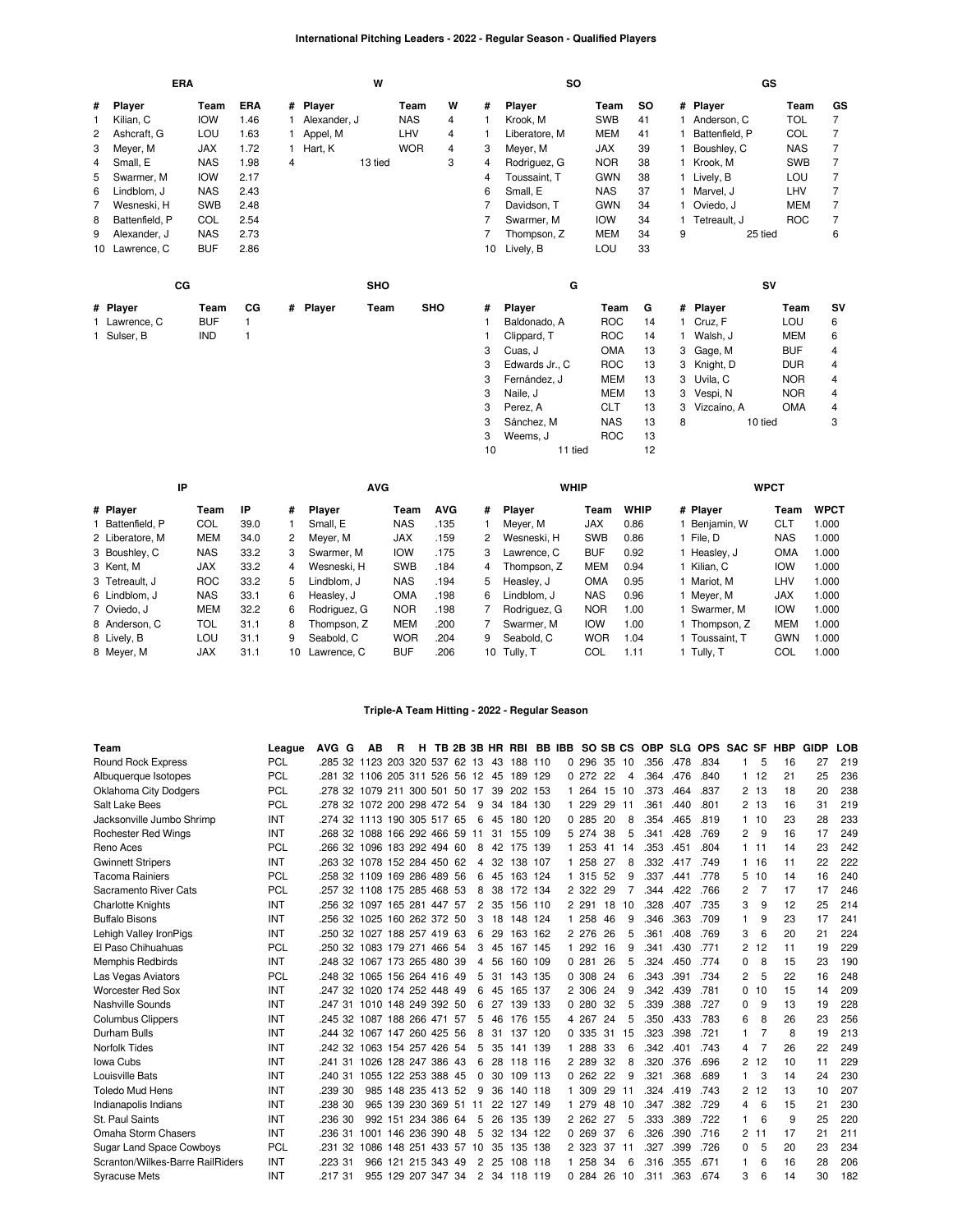## **Triple-A Team Pitching - 2022 - Regular Season**

| Team                                 | League W L ERA G GS CG SHO GF HLD SV SVO |                  |                |       |       |                |                         | IP | H |  |                                | R ER HR HB BB IBB SO WP BK WHIP AVG GO/AO GIDP TBF |    |                |           |      |      |              | AB |
|--------------------------------------|------------------------------------------|------------------|----------------|-------|-------|----------------|-------------------------|----|---|--|--------------------------------|----------------------------------------------------|----|----------------|-----------|------|------|--------------|----|
| Nashville Sounds                     | INT                                      | 21 10 2.81 31 31 | $\Omega$       | 5 31  | 19 10 |                |                         |    |   |  | 13 272.0 207 92 85 17 16 120   | 0 2 7 5                                            | 15 | $\overline{2}$ | 1.20 .209 |      | 0.93 | 15 1135 990  |    |
| Iowa Cubs                            | <b>INT</b>                               | 16 15 3.60 31 31 | $\Omega$       | 0.31  | 9     |                |                         |    |   |  | 15 267 1 228 123 107 28 18 130 | 1 3 0 2                                            | 21 | 2              | 1.34 .226 |      | 1.16 | 23 1159 1007 |    |
| Indianapolis Indians                 | INT                                      | 15 15 3.61 30 30 | $\overline{1}$ | 2 2 9 | 8     | 4              |                         |    |   |  | 13 259.0 206 122 104 30 14 113 | 1 2 7 5                                            | 22 | 3              | 1.23 .215 |      | 1.09 | 15 1093 957  |    |
| <b>Toledo Mud Hens</b>               | <b>INT</b>                               | 16 14 3.74 30 30 | $\Omega$       | 3 30  | 17    | 6              | 12 265.0 218 124 110 28 |    |   |  | 9 1 2 0                        | 2 2 6 6                                            | 19 | 4              | 1.28.221  |      | 0.94 | 16 1126 985  |    |
| <b>Columbus Clippers</b>             | INT                                      | 20 12 3.87 32 32 | $\Omega$       | 3 3 2 | 18    | 8              |                         |    |   |  | 17 283 2 253 148 122 24 17 118 | 3 2 5 7                                            | 24 | 3              | 1.31      | .238 | 0.98 | 28 1207 1065 |    |
| <b>Gwinnett Stripers</b>             | INT                                      | 17 15 4.13 32 32 | $\Omega$       | 2 3 2 | 11    | 5              |                         |    |   |  | 10 283.0 256 146 130 33 18 95  | 0 3 3 7                                            | 13 | 2              | 1.24 .240 |      | 1.38 | 23 1190 1067 |    |
| Salt Lake Bees                       | <b>PCL</b>                               | 18 14 4.14 32 32 | $\overline{2}$ | 2 30  | 11    | 4              |                         |    |   |  | 12 274.0 248 141 126 27 15 106 | 0256                                               | 21 | 3              | 1.29 .238 |      | 0.90 | 23 1170 1040 |    |
| <b>Sugar Land Space Cowboys</b>      | PCL                                      | 13 19 4.24 32 32 | $\Omega$       | 1 32  | 12    | 7              |                         |    |   |  | 10 284.2 261 155 134 32 16 156 | 3 3 2 8                                            | 14 | 4              | 1.46 .241 |      | 0.96 | 14 1266 1084 |    |
| <b>Buffalo Bisons</b>                | INT                                      | 18 14 4.40 32 32 |                | 3 3 1 | 10 10 |                |                         |    |   |  | 13 265.2 238 140 130 36 19 113 | 2 2 7 0                                            | 13 |                | 1.32 .238 |      | 0.78 | 16 1137 998  |    |
| <b>Round Rock Express</b>            | <b>PCL</b>                               | 20 12 4.46 32 32 | $\Omega$       | 0.32  | 17 11 |                | 12 282.2 255 160 140 32 |    |   |  | 4 152                          | 1 2 9 3                                            | 23 | 5              | 1.44 .240 |      | 0.99 | 24 1237 1063 |    |
| <b>Rochester Red Wings</b>           | INT                                      | 20 12 4.50 32 32 | $\Omega$       | 4 3 2 | 11 10 |                |                         |    |   |  | 12 278.0 250 152 139 23 10 136 | 1 2 8 2                                            | 15 |                | 1.39 .237 |      | 0.96 | 18 1208 1053 |    |
| Jacksonville Jumbo Shrimp            | INT                                      | 19 13 4.51 32 32 | $\Omega$       | 2 3 2 | 15    | 5              |                         |    |   |  | 15 283 2 268 155 142 37 11 113 | 2 2 9 1                                            | 18 | 4              | 1.34 .248 |      | 1.12 | 23 1214 1080 |    |
| Scranton/Wilkes-Barre RailRiders INT |                                          | 11 20 4.55 31 31 | $\Omega$       | 3 3 1 | 3     | 4              |                         |    |   |  | 9 257.1 234 154 130 28 20 139  | 4 2 9 7                                            | 22 | -1             | 1.45 .239 |      | 1.11 | 18 1156 978  |    |
| <b>Oklahoma City Dodgers</b>         | <b>PCL</b>                               | 19 13 4.64 32 32 | $\Omega$       | 1 32  | 16    | 6              |                         |    |   |  | 11 277 1 276 166 143 33 15 149 | 0 3 0 5                                            | 22 |                | 1.53 .257 |      | 0.90 | 16 1252 1073 |    |
| Las Vegas Aviators                   | PCL                                      | 17 15 4.65 32 32 | $\Omega$       | 2 3 2 | 15    | 8              |                         |    |   |  | 14 279.0 275 163 144 36 18 133 | 1 2 5 3                                            | 14 | 3              | 1.46 .259 |      | 0.93 | 31 1225 1061 |    |
| St. Paul Saints                      | <b>INT</b>                               | 15 15 4.66 30 30 | $\Omega$       | 0.30  | 8     | 8              |                         |    |   |  | 12 262 2 250 150 136 29 15 137 | 4 2 8 3                                            | 28 | 2              | 1.47      | .253 | 1.38 | 20 1153 990  |    |
| <b>Norfolk Tides</b>                 | INT                                      | 15 17 4.71 32 32 | $\Omega$       | 1 32  | 13    | 9              |                         |    |   |  | 12 277 1 271 163 145 19 16 154 | 0278                                               | 24 | 5              | 1.53 .256 |      | 0.84 | 25 1249 1058 |    |
| Louisville Bats                      | INT                                      | 12 19 4 84 31 31 | $\Omega$       | 1 31  | 14    | 9              |                         |    |   |  | 16 275 0 273 178 148 33 16 161 | 0268                                               | 18 | 5              | 1.58 .255 |      | 1.10 | 16 1263 1069 |    |
| Omaha Storm Chasers                  | <b>INT</b>                               | 15 16 4.86 31 31 | $\Omega$       | 1 31  | 10    | 9              |                         |    |   |  | 13 266 2 270 160 144 43 19 104 | 0 2 4 9                                            | 20 | 3              | 1.40 .257 |      | 1.18 | 16 1184 1051 |    |
| Durham Bulls                         | INT                                      | 12 20 5.07 32 32 | $\Omega$       | 0.32  | 11    | 5              |                         |    |   |  | 12 275.1 290 175 155 50 17 129 | 1 2 6 4                                            | 21 | 5              | 1.52 .268 |      | 0.89 | 25 1242 1083 |    |
| <b>Worcester Red Sox</b>             | INT                                      | 15 17 5.11 32 32 | $\Omega$       | 0.32  | 11    | 5              |                         |    |   |  | 11 264 1 242 171 150 25 16 118 | 0 3 0 2                                            | 19 | $\Omega$       | 1.36 .241 |      | 1.01 | 17 1154 1006 |    |
| El Paso Chihuahuas                   | <b>PCL</b>                               | 18 14 5.12 32 32 | $\Omega$       | 1 32  | 16    |                |                         |    |   |  | 15 281 1 279 178 160 38 10 130 | 0 3 0 1                                            | 21 | 4              | 1.45 .256 |      | 1.06 | 24 1237 1090 |    |
| <b>Memphis Redbirds</b>              | INT                                      | 16 16 5.17 32 32 | $\Omega$       | 2 3 2 | 11    | 9              |                         |    |   |  | 10 282.0 299 175 162 51 16 113 | 0 3 0 2                                            | 15 | 4              | 1.46 .274 |      | 1.16 | 27 1231 1093 |    |
| Lehigh Valley IronPigs               | INT                                      | 17 15 5.44 32 32 | $\Omega$       | 2 3 2 | 22    | $\overline{2}$ |                         |    |   |  | 6 268 0 268 167 162 33 25 156  | 3 2 6 3                                            | 26 | 4              | 1.58 .261 |      | 1.00 | 30 1211 1025 |    |
| Sacramento River Cats                | <b>PCL</b>                               | 16 16 5.59 32 32 | $\Omega$       | 2 3 2 | 5     |                |                         |    |   |  | 11 285.0 294 193 177 47 33 140 | 3315                                               | 23 | 2              | 1.52 .263 |      | 0.97 | 23 1303 1119 |    |
| <b>Syracuse Mets</b>                 | INT                                      | 11 20 5.73 31 31 | $\Omega$       | 1 31  | 8     | 6              |                         |    |   |  | 10 259.0 265 190 165 43 14 124 | 0275                                               | 18 |                | 1.50 .259 |      | 0.99 | 24 1173 1024 |    |
| <b>Charlotte Knights</b>             | INT                                      | 13 19 5.89 32 32 | $\Omega$       | 0.32  | 8     | 3              |                         |    |   |  | 10 281.0 301 204 184 53 10 126 | 1 2 7 5                                            | 18 | 3              | 1.52 .272 |      | 1.22 | 25 1253 1108 |    |
| Reno Aces                            | <b>PCL</b>                               | 16 16 5.99 32 32 | $\Omega$       | 1 32  | 15    | 8              |                         |    |   |  | 12 282.1 314 197 188 52 12 129 | 0 2 8 7                                            | 10 | 2              | 1.57 .279 |      | 0.94 | 20 1277 1127 |    |
| <b>Tacoma Rainiers</b>               | PCL                                      | 9 23 6.98 32 32  | $\Omega$       | 1 32  | 6     | 4              |                         |    |   |  | 9 277.1 336 235 215 39 25 127  | 0 2 5 1                                            | 19 | 2              | 1.67      | .297 | 0.93 | 22 1297 1131 |    |
| Albuquerque Isotopes                 | <b>PCL</b>                               | 14 18 7.25 32 32 | $\Omega$       | 0.32  | 20    | 6              |                         |    |   |  | 10 273.0 340 241 220 61 21 115 | 1 2 8 5                                            | 13 | $\mathbf 0$    | 1.67 .299 |      | 1.19 | 20 1286 1139 |    |

# **Triple-A Team Fielding - 2022 - Regular Season**

| Team                             | League     | <b>PCT</b> | G  | GS | тс   | PO  | А   | Е  | DP | ΤP          | PB | <b>CWP</b> | SB | <b>CS</b>      |
|----------------------------------|------------|------------|----|----|------|-----|-----|----|----|-------------|----|------------|----|----------------|
| Nashville Sounds                 | INT        | .991       | 31 | 31 | 1084 | 816 | 258 | 10 | 18 | 0           | 6  | 15         | 26 | 12             |
| Reno Aces                        | <b>PCL</b> | .989       | 32 | 32 | 1136 | 847 | 277 | 12 | 22 | $\mathbf 0$ | 2  | 10         | 41 | 3              |
| Lehigh Valley IronPigs           | INT        | .988       | 32 | 32 | 1095 | 804 | 278 | 13 | 34 | $\Omega$    | 3  | 26         | 35 | 9              |
| <b>Buffalo Bisons</b>            | INT        | .986       | 32 | 32 | 1051 | 797 | 239 | 15 | 20 | 0           | 3  | 13         | 24 | 14             |
| St. Paul Saints                  | INT        | .984       | 30 | 30 | 1088 | 788 | 283 | 17 | 27 | 0           | 6  | 28         | 30 | 12             |
| Salt Lake Bees                   | PCL        | .984       | 32 | 32 | 1107 | 822 | 267 | 18 | 29 | 0           | 2  | 21         | 30 | 6              |
| Memphis Redbirds                 | INT        | .984       | 32 | 32 | 1165 | 847 | 299 | 19 | 33 | $\Omega$    | 3  | 15         | 29 | 11             |
| <b>Toledo Mud Hens</b>           | INT        | .983       | 30 | 30 | 1073 | 795 | 260 | 18 | 20 | 0           | 2  | 19         | 22 | 3              |
| Jacksonville Jumbo Shrimp        | INT        | .983       | 32 | 32 | 1186 | 851 | 315 | 20 | 30 | $\Omega$    | 2  | 18         | 27 | 7              |
| <b>Gwinnett Stripers</b>         | INT        | .982       | 32 | 32 | 1170 | 851 | 298 | 21 | 29 | 0           | 4  | 13         | 37 | 5              |
| <b>Sugar Land Space Cowboys</b>  | <b>PCL</b> | .981       | 32 | 32 | 1133 | 854 | 258 | 21 | 17 | 0           | 6  | 14         | 30 | 10             |
| <b>Tacoma Rainiers</b>           | <b>PCL</b> | .977       | 32 | 32 | 1138 | 832 | 280 | 26 | 26 | 0           | 2  | 19         | 32 | 9              |
| <b>Rochester Red Wings</b>       | INT        | .977       | 32 | 32 | 1137 | 834 | 277 | 26 | 22 | 0           | 3  | 15         | 26 | 10             |
| <b>Worcester Red Sox</b>         | INT        | .977       | 32 | 32 | 1067 | 793 | 249 | 25 | 22 | 0           | 8  | 19         | 26 | 8              |
| <b>Charlotte Knights</b>         | INT        | .976       | 32 | 32 | 1188 | 843 | 317 | 28 | 27 | 0           | 2  | 18         | 16 | 4              |
| El Paso Chihuahuas               | <b>PCL</b> | .976       | 32 | 32 | 1161 | 844 | 289 | 28 | 26 | 0           | 3  | 21         | 32 | 12             |
| Indianapolis Indians             | INT        | .976       | 30 | 30 | 1065 | 777 | 262 | 26 | 19 | 0           | 2  | 22         | 26 | 6              |
| Omaha Storm Chasers              | INT        | .975       | 31 | 31 | 1124 | 801 | 295 | 28 | 19 | 0           |    | 20         | 15 | 3              |
| Durham Bulls                     | INT        | .974       | 32 | 32 | 1126 | 826 | 271 | 29 | 28 | $\Omega$    | 6  | 21         | 40 | 6              |
| Albuquerque Isotopes             | PCL        | .973       | 32 | 32 | 1129 | 819 | 279 | 31 | 25 | $\Omega$    | 2  | 13         | 18 | 10             |
| Las Vegas Aviators               | PCL        | .972       | 32 | 32 | 1160 | 837 | 291 | 32 | 34 | 0           | 3  | 14         | 22 | 11             |
| <b>Columbus Clippers</b>         | INT        | .972       | 32 | 32 | 1182 | 851 | 298 | 33 | 32 | 0           | 5  | 24         | 32 | 10             |
| Iowa Cubs                        | INT        | .972       | 31 | 31 | 1099 | 802 | 266 | 31 | 28 | 0           | 5  | 21         | 42 | 8              |
| Scranton/Wilkes-Barre RailRiders | INT        | .971       | 31 | 31 | 1043 | 772 | 241 | 30 | 20 | $\Omega$    | 8  | 22         | 55 | 6              |
| Sacramento River Cats            | PCL        | .971       | 32 | 32 | 1167 | 855 | 278 | 34 | 25 | 0           |    | 23         | 24 | 11             |
| <b>Oklahoma City Dodgers</b>     | PCL        | .971       | 32 | 32 | 1121 | 832 | 256 | 33 | 21 | 0           | 5  | 22         | 30 | 11             |
| Norfolk Tides                    | INT        | .969       | 32 | 32 | 1121 | 832 | 254 | 35 | 26 | 0           | 4  | 24         | 22 | $\overline{7}$ |
| Louisville Bats                  | INT        | .968       | 31 | 31 | 1138 | 825 | 277 | 36 | 19 | 0           | 3  | 18         | 42 | 9              |
| <b>Round Rock Express</b>        | <b>PCL</b> | .967       | 32 | 32 | 1164 | 849 | 277 | 38 | 28 | $\Omega$    | 4  | 23         | 41 | 8              |
| <b>Syracuse Mets</b>             | INT        | .961       | 31 | 31 | 1064 | 777 | 246 | 41 | 26 | O           | 4  | 18         | 28 | 5              |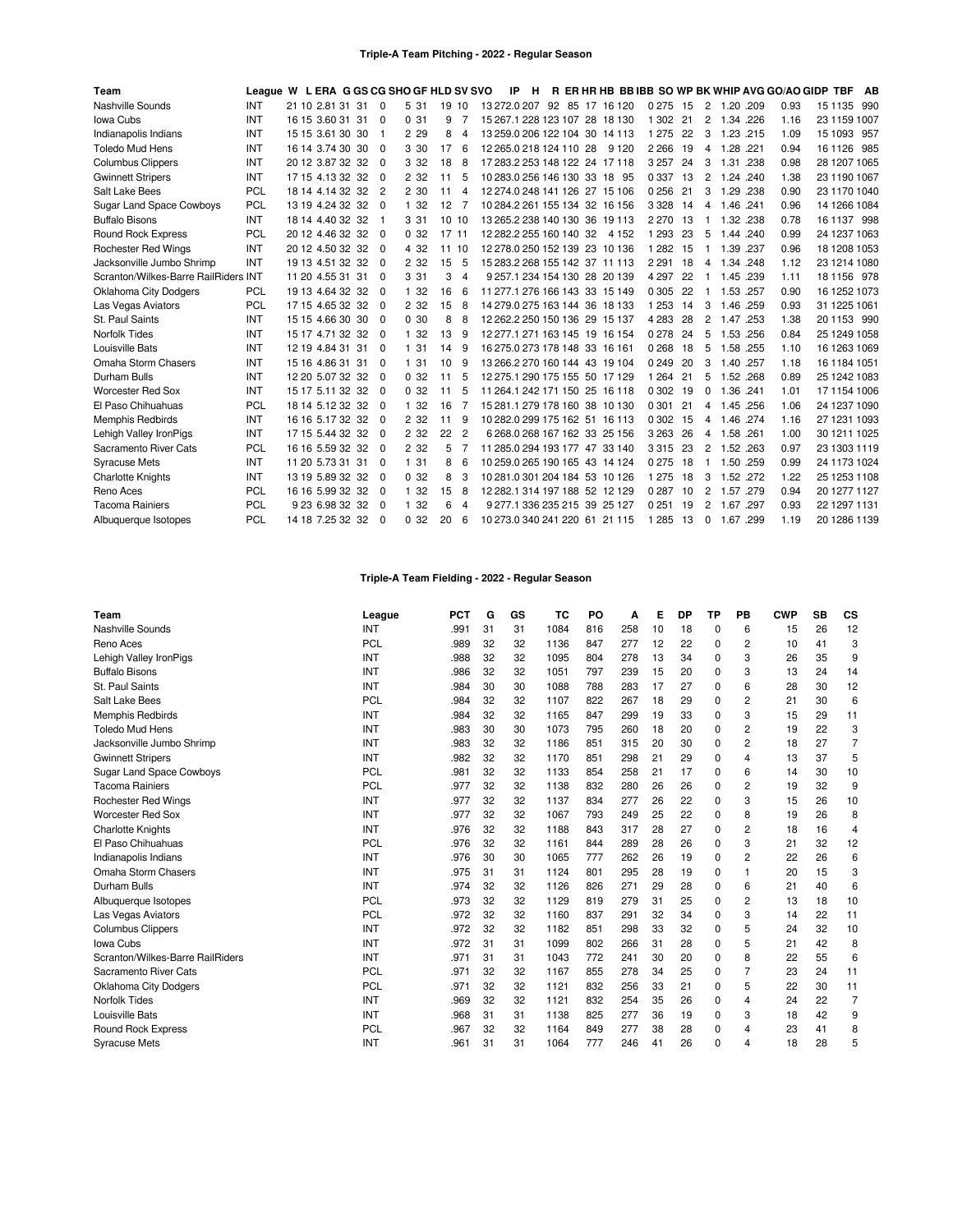| # Player           | Team B     |    | <b>AVG</b> | G  | ΑВ   | R   | н              | ΤВ  | 2B 3B |          | HR | RBI      | <b>BBIBB</b> |                |     | SO SBCS      |          | OBP  | <b>SLG</b> | <b>OPS</b> |      |              |          | PA SAC SF HBP GIDP |                | E        |
|--------------------|------------|----|------------|----|------|-----|----------------|-----|-------|----------|----|----------|--------------|----------------|-----|--------------|----------|------|------------|------------|------|--------------|----------|--------------------|----------------|----------|
| 45 Astudillo, W    | JAX        | R  | .321       | 14 | 56   | 11  | 18             | 33  | 3     | 0        | 4  | 14       | 2            | 0              | 2   |              |          | .377 | .589       | .966       | 61   | 0            | 0        | 3                  |                | 2        |
| 10 Bleday, J       | <b>JAX</b> |    | .226       | 30 | 106  | 23  | 24             | 47  | 5     | $\Omega$ | 6  | 16       | 22           | 0              | 32  | <sup>o</sup> |          | .374 | .443       | .817       | 131  | $\Omega$     | $\Omega$ |                    |                |          |
| 6 Brigman, B       | JAX        | R  | .150       | 21 | 80   | 9   | 12             | 17  |       | - 0      |    | 8        | 5            | 0              | 23  |              | $\Omega$ | .200 | .213       | .413       | 85   | 0            | 0        |                    | 4              |          |
| 8 Burdick, P       | <b>JAX</b> | R  | .221       | 28 | 104  | 24  | 23             | 47  | 5     | 2        | 5  | 13       | 18           | 0              | 35  | 5.           | 2        | .352 | .452       | .804       | 125  | $\Omega$     | 0        | 3                  | $\mathbf{2}$   | $\Omega$ |
| 11 Díaz. L         | <b>JAX</b> |    | .277       | 29 | 112  | 21  | 31             | 56  |       | 0        | 6  | 30       | 15           | 0              | 32  | 0            | $\Omega$ | .361 | .500       | .861       | 133  | $\Omega$     | 4        | 2                  | 4              |          |
| Dunand, J          | <b>JAX</b> | R  | .255       | 14 | 47   | 11  | 12             | 20  | 5     | 0        |    |          |              | 0              | 16  | 2            | $\Omega$ | .368 | .426       | .794       | 57   | <sup>0</sup> |          | 2                  | $\overline{2}$ |          |
| 4 Fortes, N        | <b>JAX</b> | R  | .266       | 20 | 79   | 9   | 21             | 33  | з     | $\Omega$ | з  | 12       | 5.           | 0              | 14  |              | $\Omega$ | .322 | .418       | .740       | 87   | <sup>0</sup> |          | 2                  | 3              |          |
| 34 Gonzalez, N JAX |            |    | .277       | 22 | 83   | 9   | 23             | 43  | հ     |          |    | 17       | 5.           | 0              | 22  | <sup>0</sup> |          | .341 | .518       | .859       | 91   | $\Omega$     | 0        |                    | 3              |          |
| 2 Hairston, D      | JAX        | R  | .385       | 4  | 13   | 3   | 5              |     | 2     | $\Omega$ | 0  |          |              | 0              | 5   | 0            |          | .400 | .538       | .938       | 15   | 0            |          | 0                  | $\Omega$       |          |
| 12 Leblanc, C      | JAX        | R. | .381       | 28 | 105  | 17  | 40             | 66  | 8     | $\Omega$ | 6  | 24       | 14           | $\Omega$       | 27  |              | $\Omega$ | .450 | .629       | 1.079      | 120  | <sup>0</sup> |          | O.                 | 3              |          |
| Orr. J             | <b>JAX</b> |    | .500       |    | 4    |     | $\overline{2}$ | 3   |       | $\Omega$ | 0  | $\Omega$ | 0            | 0              |     | <sup>o</sup> | $\Omega$ | .500 | .750       | 1.250      | 4    | <sup>0</sup> | $\Omega$ | $\Omega$           | $\Omega$       |          |
| 32 Quintana, L     | <b>JAX</b> | R  | .319       | 23 | 94   | 20  | 30             | 59  | 8     | $\Omega$ |    | 22       | 5.           | 0              | 13  | 0            | $\Omega$ | .375 | .628       | 1.003      | 104  | <sup>0</sup> |          |                    | 3              |          |
| 23 Sims. D         | <b>JAX</b> | R  | .206       | 10 | 34   | 5   |                | 12  |       |          |    | 2        | $\mathbf{2}$ | 0              | 18  |              | 0        | .270 | .353       | .623       | 38   |              | 0        |                    |                |          |
|                    | <b>JAX</b> |    | .274       | 32 | 1113 | 190 | 305            | 517 | 65    | 6        | 45 | 180      | 120          | 0              | 285 | 20           | 8        | .354 | .465       | .819       | 1267 |              | 10       | 23                 | 28             | -20      |
|                    | <b>OPP</b> |    | .248       | 32 | 1080 | 155 | 268            | 434 | 47    | 4        | 37 | 147      | 113          | $\overline{2}$ | 291 | 27           | 7        | .323 | .402       | .725       | 1214 | 0            | 10       | 11                 | 23             |          |

**Jacksonville Jumbo Shrimp Pitching - 2022 - Regular Season - Active Roster**

| # Player            | Team T     |   | w                    |    | ERA  | G   |          |          | <b>GS CG SHO</b> | <b>GF HLD SV SVO</b> |                |          |              | IP    | н   | R   | ER       |              | HR HB    |     | <b>BB IBB</b> | SO. | AVG WP BK GIDP |              |          |                | TBF  |
|---------------------|------------|---|----------------------|----|------|-----|----------|----------|------------------|----------------------|----------------|----------|--------------|-------|-----|-----|----------|--------------|----------|-----|---------------|-----|----------------|--------------|----------|----------------|------|
| 27 Brazoban. H      | JAX        | R | $\Omega$             | 0  | 4.96 | 11  |          | 0        |                  | 6                    |                | $\Omega$ | 2            | 16.1  | 17  | 9   | 9        | 3            | 0        | 8   | $\Omega$      | 19  | .279           | 3            |          |                | 70   |
| 26 Brigham, J       | <b>JAX</b> | R | 2                    | 0  | 3.94 | 10  |          | $\Omega$ |                  | 2                    | 2              | $\Omega$ | $\Omega$     | 16.0  | 16  |     |          | 3            | 0        | 5   | $\Omega$      | 20  | .267           |              | $\Omega$ | $\overline{2}$ | 66   |
| 29 Bugg, P          | <b>JAX</b> | R | $\Omega$             | 0  | 3.50 |     |          | $\Omega$ | <sup>n</sup>     |                      |                | $\Omega$ | $\Omega$     | 1.1   | 2   | 2   | 2        |              | $\Omega$ | 2   | <sup>0</sup>  | 2   | 333            | $\Omega$     | - 0      | $\Omega$       | 8    |
| 25 Cabrera, E       | <b>JAX</b> | R |                      |    | 2.00 |     |          | $\Omega$ |                  |                      |                |          | <sup>0</sup> | 9.0   | 5   | 2   | 2        | <sup>0</sup> |          | 5   | <sup>0</sup>  | 8   | .156           | <sup>n</sup> |          | $\Omega$       | 37   |
| 21 Castano, D       | <b>JAX</b> |   |                      |    | 6.55 | 3   |          | $\Omega$ |                  |                      |                |          | 0            | 11.0  | 15  | 9   | 8        | 5            |          | 3   |               | 15  | 319            |              |          |                | 51   |
| 20 Dayton, G        | <b>JAX</b> |   | 0                    |    | 2.51 | ∣1  |          | $\Omega$ |                  |                      |                |          |              | 14.1  | 10  | 6   | 4        |              |          | 5   |               | 22  | .189           |              |          | $\Omega$       | 59   |
| 17 Fishman, J       | <b>JAX</b> |   | 3                    |    | 2.81 | 9   |          | $\Omega$ |                  |                      |                |          | 2            | 16.0  | 10  | 5   | 5        |              |          | 6   | 0             | 15  | .182           |              |          | 3              | 64   |
| 39 Garcia, R        | <b>JAX</b> |   |                      |    | 2.70 | 8   |          | 0        |                  | 6                    | 0              | 2        | 3            | 10.0  |     | 4   | 3        | 0            |          | 5   |               | 10  | .200           | $\Omega$     | -0       |                | 41   |
| Hoeing, B           | <b>JAX</b> | R |                      | 0  | 5.14 |     |          | $\Omega$ |                  |                      | 0              | $\Omega$ | 0            | 7.0   | 4   | 4   | 4        | 2            | $\Omega$ | 3   | $\Omega$      |     | .167           |              |          | $\Omega$       | 27   |
| 31 Kent, M          | <b>JAX</b> |   |                      | 2  | 4.01 |     | 5.       | $\Omega$ | <sup>0</sup>     | <sup>0</sup>         | 0              | $\Omega$ | $\Omega$     | 33.2  | 39  | 17  | 15       |              |          | 5   | $\Omega$      | 18  | .291           | $^{\circ}$   | $\Omega$ | 6              | 142  |
| 1 Meyer, M          | <b>JAX</b> | R | $\mathcal{P}$        |    | 1.72 | 6   | 6        | 0        | <sup>0</sup>     | $\Omega$             | 0              | $\Omega$ | <sup>0</sup> | 31.1  | 18  |     | 6        | <sup>0</sup> | 2        | 9   | <sup>0</sup>  | 39  | .159           | 3            | $\Omega$ |                | 124  |
| 7 Mitchell, B       | <b>JAX</b> | R |                      |    | 9.56 | 6   | 3        | $\Omega$ | <sup>n</sup>     | <sup>n</sup>         | <sup>0</sup>   | $\Omega$ | <sup>0</sup> | 16.0  | 28  | 17  | 17       | 4            |          |     | <sup>n</sup>  | 14  | .373           | 3            | - 0      |                | 82   |
| 38 Pop, Z           | <b>JAX</b> | R | $\Omega$             |    | 0.00 | 9   |          | $\Omega$ | <sup>n</sup>     |                      | 3              | $\Omega$ | 2            | 12.0  | 12  | 2   | $\Omega$ | <sup>0</sup> | $\Omega$ | 4   | <sup>n</sup>  | 12  | .273           |              |          | 2              | 48   |
| 28 Yacabonis, J JAX |            | R | $\mathbf{2}^{\circ}$ | 2  | 3.95 | -11 | $\Omega$ | 0        | 0                |                      | $\overline{2}$ |          | 2            | 13.2  | 11  |     | 6        |              | $\Omega$ | 4   | $\Omega$      | 16  | .220           | <sup>0</sup> | $\Omega$ | $\Omega$       | 54   |
|                     | <b>JAX</b> |   | 19                   | 13 | 4.51 | 32  | 32       | 0        | $\mathbf{2}$     | 32                   | 15             | 5        | 15           | 283.2 | 268 | 155 | 142      | 37           | 11       | 113 | $\mathbf{2}$  | 291 | .248           | 18           | 4        | 23             | 1214 |
|                     | <b>OPP</b> |   | 13                   | 19 | 5.44 | 32  | 32       | 0        | 0                | 32                   | 5              | -4       | 6            | 283.0 | 305 | 190 | 171      | 45           | 23       | 120 | 0             | 285 | .274           | 23           | 4        | 28             | 1267 |

**Jacksonville Jumbo Shrimp Hitting - 2022 - Regular Season - Active Roster - Vs Left**

| # Player        | Team       | в | <b>AVG</b> | G  | AB R | н.  | ΤВ  | 2В             | 3В       | HR.           | RBI           | BB           | <b>IBB</b> | SO SB CS | ОВР  | <b>SLG</b> | <b>OPS</b> | PA  | SAC SF   |          | <b>HBP</b>   | <b>GIDP</b> |
|-----------------|------------|---|------------|----|------|-----|-----|----------------|----------|---------------|---------------|--------------|------------|----------|------|------------|------------|-----|----------|----------|--------------|-------------|
| 45 Astudillo, W | <b>JAX</b> | R | .353       | 8  | 17   | 6   | 12  | 0              | 0        |               | 8             | 0            | 0          |          | .353 | .706       | .059       | 17  | 0        | 0        | 0            | $\Omega$    |
| 10 Bleday, J    | <b>JAX</b> |   | .289       | 19 | 38   | 11  | 19  | $\overline{2}$ | $\Omega$ | 2             | 9             | 5            | 0          | 8        | .386 | .500       | .886       | 44  | 0        | $\Omega$ |              |             |
| 6 Brigman, B    | <b>JAX</b> | R | .179       | 13 | 28   | 5   |     | 2              | $\Omega$ | 0             | 2             | 2            |            | 8        | .233 | .250       | .483       | 30  | 0        | 0        |              |             |
| 8 Burdick, P    | <b>JAX</b> | R | .308       | 18 | 39   | 12  | 24  | 4              |          | $\mathcal{P}$ | 8             | 5            | $\Omega$   | 12       | .400 | .615       | .015       | 45  | $\Omega$ | $\Omega$ |              | $\Omega$    |
| 11 Díaz, L      | <b>JAX</b> |   | .303       | 18 | 33   | 10  | 13  | 3              | $\Omega$ | $\Omega$      | 9             | 3            | $\Omega$   | 12       | .385 | .394       | .779       | 39  | 0        |          | 2            |             |
| Dunand, J       | <b>JAX</b> | R | .214       | 8  | 14   | 3   | 4   |                | $\Omega$ | $\Omega$      | 2             | 2            | 0          | 5        | .294 | .286       | .580       | 17  | 0        |          |              |             |
| 4 Fortes, N     | <b>JAX</b> | R | .286       | 14 | 28   | 8   | 8   | $\Omega$       | $\Omega$ | $\Omega$      | $\mathcal{P}$ | 3            | $\Omega$   | 5        | .344 | .286       | .630       | 32  | 0        |          | $\Omega$     |             |
| 34 Gonzalez, N  | <b>JAX</b> |   | .214       | 12 | 28   | 6   | 13  |                | $\Omega$ |               | 4             | $\Omega$     | $\Omega$   | 9        | .241 | .464       | .705       | 29  | 0        | $\Omega$ |              |             |
| 2 Hairston, D   | <b>JAX</b> | R | .600       | 2  | 5    | 3   | 3   | 0              | $\Omega$ | 0             |               | 0            | $\Omega$   |          | .500 | .600       | 1.100      | 6   | 0        |          |              | 0           |
| 12 Leblanc, C   | <b>JAX</b> | R | .282       | 20 | 39   | 11  | 19  | $\mathbf{2}$   | $\Omega$ | $\mathcal{P}$ | 6             | 4            | $\Omega$   | 14       | .349 | .487       | .836       | 43  | 0        | $\Omega$ | $\Omega$     |             |
| 32 Quintana, L  | <b>JAX</b> | R | .267       | 15 | 30   | 8   | 14  | 3              | $\Omega$ |               | 5             | <sup>0</sup> | $\Omega$   | 4        | .267 | .467       | .734       | 30  | $\Omega$ | $\Omega$ | <sup>0</sup> |             |
| 23 Sims, D      | JAX        | R | .214       |    | 14   | 3   | 5   | 0              |          | $\Omega$      |               |              |            |          | .267 | .357       | .624       | 15  | 0        | $\Omega$ | 0            | 0           |
|                 | <b>JAX</b> |   | .287       | 24 | 376  | 108 | 170 | 23             | 3        | 11            | 61            | 29           | 0          | 101      | .343 | .452       | .795       | 414 | 0        | 4        | 5            | 9           |
|                 | <b>OPP</b> |   | .239       | 32 | 527  | 126 | 206 | 26             | 3        | 16            | 65            | 45           | 0          | 155      | .303 | .391       | .694       |     | 0        | 3        | 5            | 12          |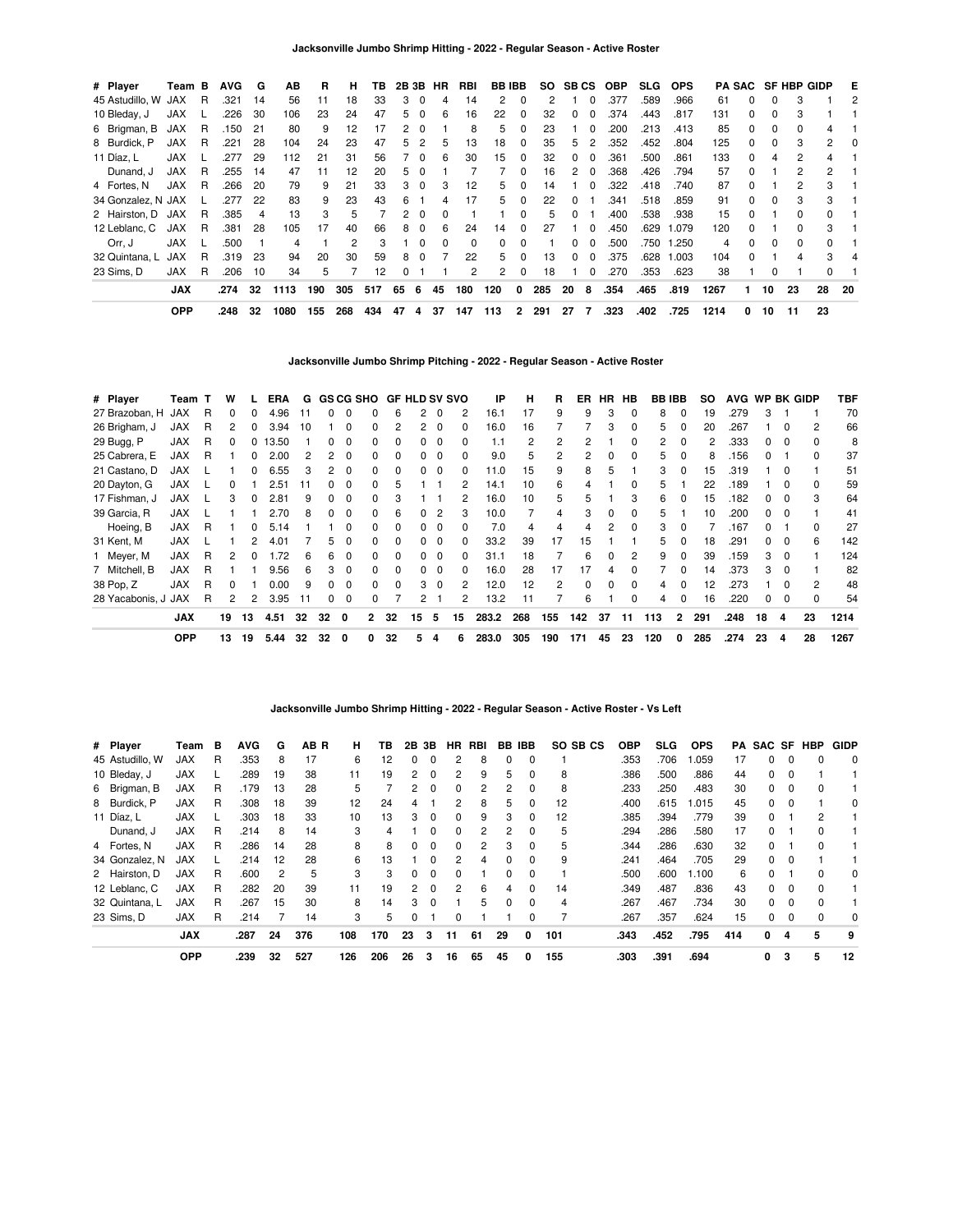| # Player        | Team T     |   | <b>AVG</b> | AB R | н   | ΤВ  | 2В | 3В | <b>HR</b>    | RBI      | BB       | <b>IBB</b>   | SO SB CS | <b>OBP</b> | SLG  | <b>OPS</b> | РA  | SAC SF |          | <b>HBP</b> | <b>GIDP</b> |
|-----------------|------------|---|------------|------|-----|-----|----|----|--------------|----------|----------|--------------|----------|------------|------|------------|-----|--------|----------|------------|-------------|
| 27 Brazoban, H  | <b>JAX</b> | R | .333       | 27   | 9   | 13  |    |    |              | 4        | З        | 0            | 9        | .387       | .481 | 868.       | 31  | 0      |          | 0          | 0           |
| 26 Brigham, J   | <b>JAX</b> | R | .308       | 26   | 8   |     | 3  | 0  |              | 8        |          |              | 10       | .321       | .654 | .975       | 28  | 0      |          |            | 2           |
| 29 Bugg, P      | <b>JAX</b> | R | .000       | 2    | 0   | 0   |    | 0  | 0            | $\Omega$ | 2        | 0            |          | .500       | .000 | .500       | 4   | 0      | 0        | $\Omega$   | 0           |
| 25 Cabrera, E   | <b>JAX</b> | R | .211       | 19   | 4   | 5   |    | 0  | <sup>0</sup> |          | 2        | <sup>0</sup> | 6        | .286       | .263 | .549       | 21  | 0      |          | $\Omega$   | 0           |
| 21 Castano, D   | <b>JAX</b> |   | .400       | 20   | 8   | 19  |    | 0  | 3            | 3        | 0        |              |          | .400       | .950 | .350       | 20  | 0      |          |            |             |
| 20 Dayton, G    | <b>JAX</b> |   | .167       | 30   | 5   | 5   | 0  | 0  | 0            |          |          |              | 14       | .194       | .167 | .361       | 31  | 0      | 0        | 0          | 0           |
| 17 Fishman, J   | <b>JAX</b> |   | .129       | 31   | 4   | 5   |    | 0  | <sup>0</sup> |          |          | 0            | 9        | .182       | .161 | .343       | 33  | 0      |          |            | $\Omega$    |
| 39 Garcia, R    | <b>JAX</b> |   | .158       | 19   | 3   | 3   |    | ŋ  | <sup>0</sup> |          | 2        |              | 6        | .227       | .158 | .385       | 22  | 0      |          |            |             |
| Hoeing, B       | <b>JAX</b> | R | .182       | 11   | 2   | 5   |    | 0  |              | З        |          |              |          | .250       | .455 | .705       | 12  | 0      |          |            | 0           |
| 31 Kent, M      | <b>JAX</b> |   | .295       | 44   | 13  | 19  | 6  | 0  | <sup>0</sup> | 3        | $\Omega$ | 0            |          | .295       | .432 | .727       | 44  | 0      | $\Omega$ | $\Omega$   | 3           |
| Meyer, M        | <b>JAX</b> | R | .104       | 67   |     | 8   |    | 0  | <sup>0</sup> | 2        | 4        | <sup>0</sup> | 25       | .167       | .119 | .286       | 72  | 0      |          |            | 0           |
| 7 Mitchell, B   | <b>JAX</b> | R | .324       | 37   | 12  | 20  | 2  | 0  |              |          | 3        |              | 10       | .375       | .541 | .916       | 40  | 0      |          |            |             |
| 38 Pop, Z       | <b>JAX</b> | R | .227       | 22   | 5   | 6   |    | 0  | <sup>0</sup> |          | 2        | 0            | 8        | .292       | .273 | .565       | 24  | 0      | - 0      | $\Omega$   |             |
| 28 Yacabonis, J | <b>JAX</b> | R | .250       | 28   |     | 14  | 3  | 2  | <sup>0</sup> | 4        | 3        | 0            | 5        | .323       | .500 | .823       | 31  | 0      |          |            | 0           |
|                 | <b>JAX</b> |   | .239       | 527  | 126 | 206 | 26 | 3  | 16           | 65       | 45       | 0            | 155      | .303       | .391 | .694       | 580 | 0      | 3        | 5          | 12          |

## **Jacksonville Jumbo Shrimp Hitting - 2022 - Regular Season - Active Roster - Vs Right**

| # Player        | Team       | в | AVG  | G  | AB R | н              | ΤВ  |    | 2B 3B    | HR           | RBI      |              | BB IBB       | SO SB CS | <b>OBP</b> | <b>SLG</b> | <b>OPS</b> |     | <b>PA SAC SF HBP</b> |          |              | <b>GIDP</b> |
|-----------------|------------|---|------|----|------|----------------|-----|----|----------|--------------|----------|--------------|--------------|----------|------------|------------|------------|-----|----------------------|----------|--------------|-------------|
| 45 Astudillo. W | <b>JAX</b> | R | .308 | 14 | 39   | 12             | 21  | 3  | $\Omega$ | 2            | 6        | 2            | $\Omega$     |          | .386       | .538       | .924       | 44  | 0                    | 0        | 3            |             |
| 10 Bleday, J    | <b>JAX</b> |   | .191 | 29 | 68   | 13             | 28  | 3  | $\Omega$ | 4            |          | 17           | $\Omega$     | 24       | .368       | .412       | .780       | 87  | 0                    | $\Omega$ | 2            | 0           |
| 6 Brigman, B    | <b>JAX</b> | R | .135 | 19 | 52   |                | 10  | 0  | 0        |              | 6        | 3            | $\Omega$     | 15       | .182       | .192       | .374       | 55  | 0                    | $\Omega$ |              | 3           |
| 8 Burdick, P    | <b>JAX</b> | R | .169 | 27 | 65   | 11             | 23  |    |          | 3            | 5        | 13           | 0            | 23       | .325       | .354       | .679       | 80  | 0                    | 0        |              | 2           |
| 11 Díaz, L      | <b>JAX</b> |   | .266 | 28 | 79   | 21             | 43  | 4  | 0        | 6            | 21       | 12           | 0            | 20       | .351       | .544       | .895       | 94  | 0                    | 3        | 0            | 3           |
| Dunand, J       | <b>JAX</b> | R | .273 | 14 | 33   | 9              | 16  | 4  | $\Omega$ |              | 5        | 5            | 0            | 11       | .400       | .485       | .885       | 40  | 0                    | $\Omega$ | 2            |             |
| 4 Fortes, N     | <b>JAX</b> | R | .255 | 19 | 51   | 13             | 25  | 3  | $\Omega$ | 3            | 10       | 2            | $\Omega$     | 9        | .309       | .490       | .799       | 55  | O.                   |          | 2            | 2           |
| 34 Gonzalez, N  | <b>JAX</b> |   | .309 | 20 | 55   | 17             | 30  | 5. |          | 2            | 13       | 5.           | 0            | 13       | .387       | .545       | .932       | 62  | O.                   |          | 2            | 2           |
| 2 Hairston, D   | <b>JAX</b> | R | .250 | 4  | 8    | 2              | 4   | 2  | $\Omega$ | 0            | 0        |              | 0            | 4        | .333       | .500       | .833       | 9   | 0                    | $\Omega$ |              | 0           |
| 12 Leblanc, C   | <b>JAX</b> | R | .439 | 28 | 66   | 29             | 47  | 6  | $\Omega$ | 4            | 18       | 10           | $\Omega$     | 13       | .506       | .712       | .218       | 77  | 0                    |          | <sup>0</sup> | 2           |
| Orr, J          | <b>JAX</b> |   | .500 |    | 4    | $\overline{c}$ | 3   |    | $\Omega$ | <sup>0</sup> | $\Omega$ | <sup>0</sup> | $\Omega$     |          | .500       | .750       | .250       | 4   | O.                   |          | 0            | 0           |
| 32 Quintana, L  | <b>JAX</b> | R | .344 | 22 | 64   | 22             | 45  | 5  | $\Omega$ | 6            | 17       | 5.           | $\Omega$     | 9        | .419       | .703       | .122       | 74  | <sup>0</sup>         |          |              | 2           |
| 23 Sims. D      | <b>JAX</b> | R | .200 | 8  | 20   | 4              |     | 0  | $\Omega$ |              |          |              | 0            | 11       | .273       | .350       | .623       | 23  |                      | 0        |              | 0           |
|                 | <b>JAX</b> |   | .267 | 32 | 737  | 197            | 347 | 42 | 3        | 34           | 119      | 91           | 0            | 184      | .359       | .471       | .830       | 853 |                      | 6        | 18           | 19          |
|                 | <b>OPP</b> |   | .257 | 32 | 553  | 142            | 228 | 21 |          | 21           | 82       | 68           | $\mathbf{2}$ | 136      | .341       | .412       | .753       |     | 0                    | 7        | 6            | 11          |

**Jacksonville Jumbo Shrimp Opposing Hitting - 2022 - Regular Season - Active Roster - Vs Right**

| # Player        | Team       | т | <b>AVG</b> | AB R | н   | ΤВ  | 2Β            | 3В       | ΗR           | RBI | BB | IBB            |     | SO SB CS | <b>OBP</b> | SLG  | <b>OPS</b> | PA  | SAC SF |              | HBP | <b>GIDP</b> |
|-----------------|------------|---|------------|------|-----|-----|---------------|----------|--------------|-----|----|----------------|-----|----------|------------|------|------------|-----|--------|--------------|-----|-------------|
| 27 Brazoban, H  | JAX        | R | .235       | 34   | 8   | 15  |               | 0        | 2            | 5   | 5  | 0              | 10  |          | .333       | .441 | .774       | 39  | 0      |              |     |             |
| 26 Brigham, J   | <b>JAX</b> | R | .235       | 34   | 8   | 11  | 0             | 0        |              | 2   | 4  | 0              | 10  |          | .316       | .324 | .640       | 38  | 0      |              |     | 0           |
| 29 Bugg, P      | <b>JAX</b> | R | .500       | 4    | 2   | 6   |               | n        |              |     | 0  | $\Omega$       |     |          | .500       | .500 | 2.000      | 4   | 0      |              |     | 0           |
| 25 Cabrera, E   | <b>JAX</b> | R | .077       | 13   |     |     |               | 0        |              |     | з  | 0              | 2   |          | .250       | .077 | .327       | 16  | 0      |              |     | 0           |
| 21 Castano, D   | <b>JAX</b> |   | .259       | 27   |     | 15  | 2             | 0        |              | 6   | 3  | 0              | 8   |          | .355       | .556 | .911       | 31  | 0      |              |     | 0           |
| 20 Dayton, G    | <b>JAX</b> |   | .217       | 23   | 5   | 8   | 0             | 0        |              | 5   | 4  |                | 8   |          | .321       | .348 | .669       | 28  | 0      |              | U   | 0           |
| 17 Fishman, J   | <b>JAX</b> |   | .250       | 24   | 6   |     |               |          |              | 2   | 5  | $\Omega$       | 6   |          | .419       | .458 | .877       | 31  | O.     |              | 2   | 3           |
| 39 Garcia, R    | <b>JAX</b> |   | .250       | 16   | 4   | 4   |               | 0        | 0            | 3   |    |                |     |          | .368       | .250 | .618       | 19  | 0      |              |     | 0           |
| Hoeing, B       | <b>JAX</b> | R | .154       | 13   | 2   | 5   | 0             | 0        |              |     | 2  | 0              | 3   |          | .267       | .385 | .652       | 15  | 0      |              |     | 0           |
| 31 Kent, M      | <b>JAX</b> |   | .289       | 90   | 26  | 31  | $\mathcal{P}$ | ŋ        |              | 9   | 5  | <sup>0</sup>   | 11  |          | .327       | .344 | .671       | 98  | 0      | 2            |     |             |
| Meyer, M        | <b>JAX</b> | R | .239       | 46   | 11  | 14  | 3             | 0        |              | 4   | 5  |                | 14  |          | .327       | .304 | .631       | 52  | 0      |              |     |             |
| 7 Mitchell, B   | <b>JAX</b> | R | .421       | 38   | 16  | 24  | 2             | 0        | 2            | 10  | 4  | 0              | 4   |          | .476       | .632 | 1.108      | 42  | 0      |              |     | 0           |
| 38 Pop, Z       | <b>JAX</b> | R | .318       | 22   |     | 9   | 2             | $\Omega$ | <sup>0</sup> | 3   | 2  | $\Omega$       | 4   |          | .375       | .409 | .784       | 24  | 0      | <sup>0</sup> |     |             |
| 28 Yacabonis, J | <b>JAX</b> | R | .182       | 22   | 4   | 8   |               | 0        |              |     |    |                |     |          | .217       | .364 | .581       | 23  | 0      |              |     | 0           |
|                 | <b>JAX</b> |   | .257       | 553  | 142 | 228 | 21            |          | 21           | 82  | 68 | $\overline{2}$ | 136 |          | .341       | .412 | .753       | 634 | 0      |              | 6   | 11          |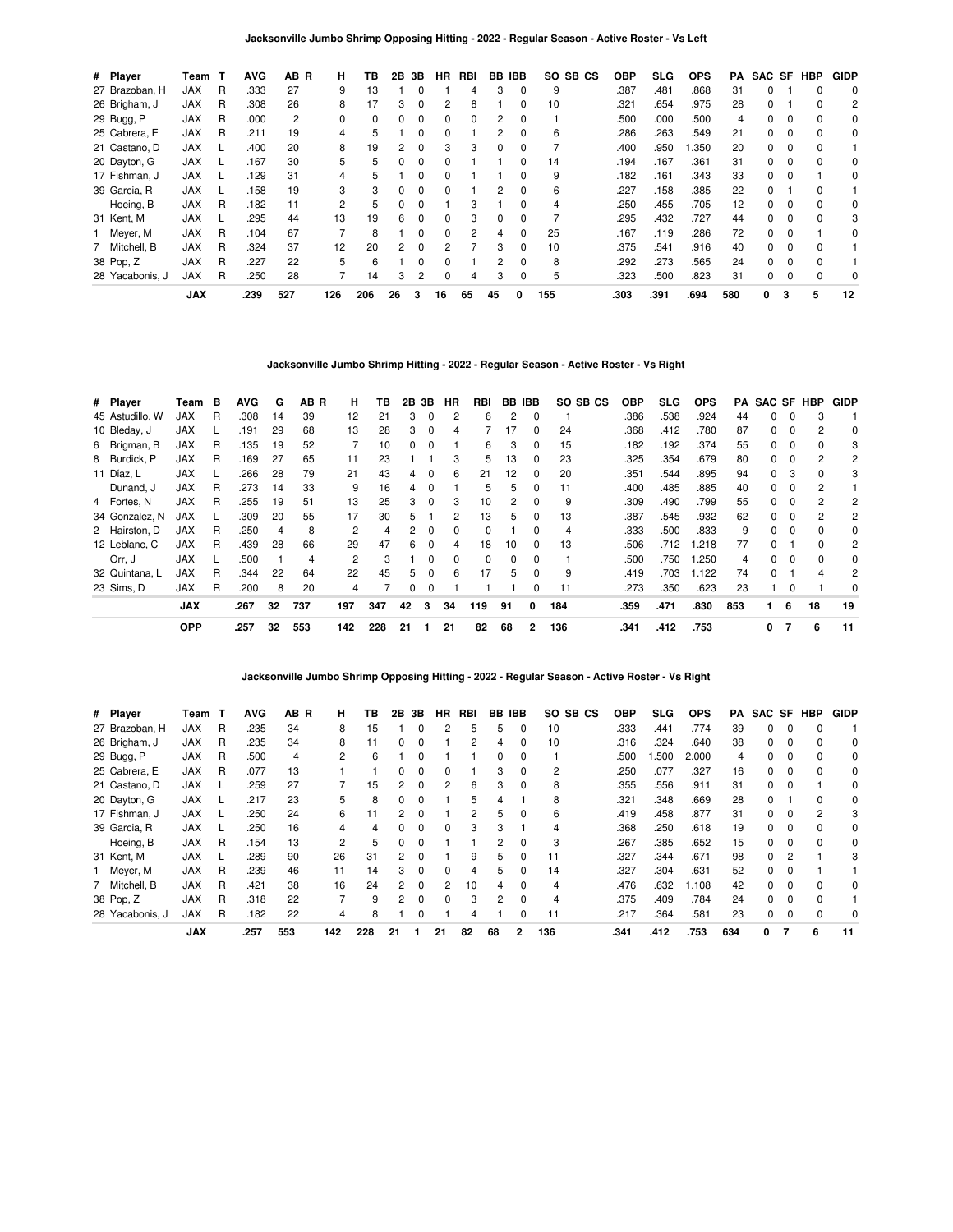| # Player        | Team       | в  | <b>AVG</b> | G              | ΑВ | R             | н            | TВ | 2B | 3В | HR           | RBI BB       |   | IBB          | SO. |              | SB CS    | <b>OBP</b> | <b>SLG</b> | <b>OPS</b> | PA | SAC SF |          | <b>HBP</b> | <b>GIDP</b> |
|-----------------|------------|----|------------|----------------|----|---------------|--------------|----|----|----|--------------|--------------|---|--------------|-----|--------------|----------|------------|------------|------------|----|--------|----------|------------|-------------|
| 45 Astudillo, W | <b>JAX</b> | R  | .250       |                | 4  | 0             |              |    |    |    |              | o            | 0 |              | 0   | 0            | 0        | .250       | .500       | .750       | 4  | 0      |          | $\Omega$   | 0           |
| 10 Bleday, J    | JAX        |    | .000       | 2              | 6  | 0             | $\Omega$     | 0  | 0  |    | 0            | 0            |   | <sup>0</sup> | 3   | 0            | $\Omega$ | .250       | .000       | .250       | 8  | 0      | $\Omega$ |            | 0           |
| 6 Brigman, B    | JAX        | R. | .000       |                | 4  | $\Omega$      | <sup>0</sup> | O. | O. |    | ŋ            | 0            | ŋ | <sup>0</sup> | 0   | <sup>0</sup> | $\Omega$ | .000       | .000       | .000       | 4  | 0      | $\Omega$ | $\Omega$   | 0           |
| 8 Burdick, P    | JAX        | R  | .125       | 2              | 8  |               |              | 3  | 0  |    |              |              | 0 | $\Omega$     | 0   | 0            | $\Omega$ | .125       | .375       | .500       | 8  | 0      | $\Omega$ | 0          | 0           |
| 11 Díaz, L      | <b>JAX</b> |    | .375       | 2              | 8  |               | 3            | 6  | 0  |    |              | 4            | 0 | $\Omega$     | 0   | 0            | $\Omega$ | .375       | .750       | 1.125      | 8  | 0      | $\Omega$ | $\Omega$   | 0           |
| 4 Fortes, N     | JAX        | R  | .286       | 2              |    |               |              | 5. | 0  |    |              | 2            |   |              | 0   |              | $\Omega$ | .375       | .714       | .089       | 8  | 0      | $\Omega$ | $\Omega$   |             |
| 34 Gonzalez, N  | <b>JAX</b> |    | .000       |                | 3  | 0             | 0            | O. | 0  |    | 0            | 0            |   |              | 2   | 0            | $\Omega$ | .250       | .000       | .250       | 4  | 0      | $\Omega$ | $\Omega$   | 0           |
| 2 Hairston, D   | JAX        | R  | .167       | 2              | 6  |               |              | 2  |    |    | 0            | <sup>0</sup> |   | 0            | 4   | 0            |          | .286       | .333       | .619       |    | 0      | $\Omega$ | $\Omega$   | 0           |
| 12 Leblanc, C   | <b>JAX</b> | R  | .500       | 2              | 6. | 2             | з            |    |    |    |              |              |   |              |     | <sup>0</sup> | $\Omega$ | .625       | .667       | .292       | 8  | 0      | $\Omega$ | $\Omega$   | 0           |
| Orr, J          | <b>JAX</b> |    | .500       |                |    |               |              | 3  |    |    | 0            | 0            | 0 |              |     | 0            | 0        | .500       | .750       | 1.250      | 4  | 0      | $\Omega$ | $\Omega$   | 0           |
| 32 Quintana, L  | JAX        | R  | .333       | 2              | 3  | $\mathcal{P}$ |              | 2  |    |    | <sup>0</sup> | <sup>0</sup> |   | <sup>n</sup> |     | <sup>0</sup> | $\Omega$ | .600       | .667       | 1.267      | 5  | 0      | $\Omega$ |            | $\Omega$    |
| 23 Sims, D      | <b>JAX</b> | R  | .000       |                |    | $\Omega$      | 0            | 0  | 0  |    | 0            | ŋ            | 0 |              | 2   | 0            |          | .000       | .000       | .000       | 4  |        |          | $\Omega$   | 0           |
|                 | <b>JAX</b> |    | .226       | $\overline{2}$ | 62 | 9             | 14           | 27 | 5  |    | 2            | 8            |   | 0            | 14  |              |          | .324       | .435       | .759       | 72 |        | 0        | 2          |             |
|                 | <b>OPP</b> |    | .278       | 2              | 72 | 8             | 20           | 30 | 4  | 0  | 2            | 8            | 4 | 0            | 17  | 2            | 2        | .321       | .417       | .738       | 78 | 0      |          |            |             |

## **Jacksonville Jumbo Shrimp Pitching - 2022 - Regular Season - Active Roster - Vs. Nashville**

| # Player        | Team       |    | w            | <b>L</b> | ERA   |                |                |          | G GS CG SHO GF HLD SV SVO |                |                |             |                | IP   | н.       |          |    |          |   |          | R ER HR HB BB IBB | SO.      | AVG WP |            |            | BK GIDP  | <b>TBF</b>     |
|-----------------|------------|----|--------------|----------|-------|----------------|----------------|----------|---------------------------|----------------|----------------|-------------|----------------|------|----------|----------|----|----------|---|----------|-------------------|----------|--------|------------|------------|----------|----------------|
| 26 Brigham, J   | <b>JAX</b> | R. |              | 0        | 0.00  |                | 0              | - 0      | 0                         | 0              |                | 0           | 0              | 1.0  |          | 0        | 0  |          | 0 |          | 0                 |          | .000   |            |            | 0        | - 5            |
| 21 Castano, D   | JAX        |    | <sup>0</sup> | $\Omega$ | 4.76  |                |                | $\Omega$ | 0                         | $\Omega$       | $\Omega$       | $\Omega$    | $\Omega$       | 5.2  |          | 4        | 3  | 2        |   | 0        | $\Omega$          | 5        | .292   | $\Omega$   | $\Omega$   |          | 25             |
| 20 Dayton, G    | JAX        |    | $\Omega$     | $\Omega$ | 4.50  |                | 0              | 0        | $\Omega$                  | 0              |                | $\mathbf 0$ | 0              | 2.0  | 2        |          |    | 0        | 0 |          | $\Omega$          | 4        | .250   | $\Omega$   | $\Omega$   | $\Omega$ | - 9            |
| 39 Garcia, R    | JAX        |    | $\Omega$     | $\Omega$ | 0.00  |                | $\Omega$       | $\Omega$ | $\Omega$                  |                | 0              |             |                | 0.1  | $\Omega$ | $\Omega$ | 0  | 0        | 0 | 0        | $\Omega$          |          | .000   |            | $0\quad 0$ | $\Omega$ |                |
| 31 Kent, M      | <b>JAX</b> |    | 0            | $\Omega$ | .29   |                |                | $\Omega$ | 0                         | $\Omega$       | $\Omega$       | $\Omega$    | $\Omega$       | 7.0  |          |          |    | 0        | 0 | $\Omega$ | $\Omega$          | -6       | 259    | $^{\circ}$ | $\Omega$   | $\Omega$ | 28             |
| 38 Pop, Z       | JAX        | R. | $\Omega$     | $\Omega$ | 0.00  |                | 0              | 0        | $\Omega$                  | $\Omega$       |                | $\Omega$    | $\Omega$       | 1.0  |          | 0        | 0  | 0        | 0 |          | $\Omega$          | $\Omega$ | .333   | $\Omega$   | $\Omega$   | $\Omega$ | $\overline{4}$ |
| 28 Yacabonis. J | JAX        | R. | $\Omega$     |          | 18.00 |                | $\Omega$       | $\Omega$ | $\Omega$                  |                | $\Omega$       | $\Omega$    |                | 1.0  | 3        | 2        | 2  | $\Omega$ | 0 | 0        | $\Omega$          | $\Omega$ | .500   | $\Omega$   | $\Omega$   | $\Omega$ | - 6            |
|                 | <b>JAX</b> |    |              |          | 3.50  | $\overline{2}$ | $\overline{2}$ | $\Omega$ | $\mathbf{0}$              | $\overline{2}$ | $\overline{2}$ |             | $\overline{2}$ | 18.0 | 20       | -8       | -7 | 2        |   | 4        | 0                 | 17       | .278   |            | 0          |          | 78             |
|                 | <b>OPP</b> |    |              |          | 4.76  |                |                |          | 0                         | 2              | 0              |             |                | 17.0 | 14       | 9        | 9  |          |   |          | 0                 | 14       | .226   | 4          | 0          |          | 72             |

**Jacksonville Jumbo Shrimp Hitting - 2022 - Regular Season - Active Roster - Home Games**

| # Player        | Team       | в | <b>AVG</b> | G  | ΑВ  | R            | н   | ΤВ  | 2В           | 3Β           | HR. | RBI |    | <b>BB IBB</b> | SO. | SB CS        |          | <b>OBP</b> | <b>SLG</b> | <b>OPS</b> |     |   |                | <b>PA SAC SF HBP</b> | <b>GIDP</b> |
|-----------------|------------|---|------------|----|-----|--------------|-----|-----|--------------|--------------|-----|-----|----|---------------|-----|--------------|----------|------------|------------|------------|-----|---|----------------|----------------------|-------------|
| 45 Astudillo, W | <b>JAX</b> | R | .250       | 3  | 12  | <sup>0</sup> | 3   | 4   |              |              | ŋ   |     |    | O             |     | 0            | 0        | .308       | .333       | .641       | 13  |   |                |                      | $\mathbf 0$ |
| 10 Bleday, J    | JAX        |   | .119       | 13 | 42  | 6            | 5   |     |              |              | 0   | 2   | 8  | 0             | 12  | 0            |          | .302       | .167       | .469       | 53  |   |                |                      | 0           |
| 6 Brigman, B    | <b>JAX</b> | R | .171       | 11 | 41  | 4            |     |     |              |              |     | 6   | 2  | 0             | 14  |              | 0        | .209       | .268       | .477       | 43  | 0 | 0              |                      |             |
| 8 Burdick, P    | <b>JAX</b> | R | .200       | 12 | 40  | 8            | 8   | 15  | <sup>0</sup> | 2            |     | 4   | 6  | 0             | 13  |              | $\Omega$ | .333       | .375       | .708       | 48  | 0 | $\Omega$       | 2                    |             |
| 11 Díaz, L      | <b>JAX</b> |   | .275       | 14 | 51  | 8            | 14  | 25  | 2            | $\Omega$     | 3   | 15  |    | 0             | 12  | 0            | $\Omega$ | .361       | .490       | .851       | 61  | 0 | 2              |                      | 2           |
| Dunand, J       | <b>JAX</b> | R | .261       |    | 23  | 6            | 6   | 12  | 3            |              |     | 5   | 3  | 0             |     |              | 0        | .346       | .522       | .868       | 26  | 0 |                |                      |             |
| 4 Fortes, N     | <b>JAX</b> | R | .162       | 10 | 37  | 3            | 6   | 9   |              | 0            |     |     |    |               |     |              | 0        | 244.       | .243       | .487       | 41  | 0 |                |                      | 2           |
| 34 Gonzalez, N  | <b>JAX</b> |   | .222       | 10 | 36  | 4            | 8   | 15  |              |              |     | 8   | 3  | 0             | 13  | 0            | $\Omega$ | .300       | .417       | .717       | 40  | 0 | $\Omega$       |                      |             |
| 2 Hairston, D   | <b>JAX</b> | R | .167       | 2  | 6   |              |     | 2   |              | <sup>0</sup> | 0   | 0   |    | <sup>0</sup>  | 4   | <sup>0</sup> |          | .286       | .333       | .619       | 7   | 0 |                |                      | $\Omega$    |
| 12 Leblanc, C   | <b>JAX</b> | R | .487       | 11 | 39  | 11           | 19  | 34  | з            | 0            | 4   | 12  | 6  | 0             | 11  |              | $\Omega$ | .556       | .872       | .428       | 45  |   |                |                      | 0           |
| Orr, J          | <b>JAX</b> |   | .500       |    |     |              | 2   | з   |              |              | 0   | 0   |    | O             |     | ŋ            | $\Omega$ | .500       | .750       | 250. ا     | 4   |   |                |                      | 0           |
| 32 Quintana, L  | <b>JAX</b> | R | .306       | 10 | 36  | 9            | 11  | 19  | 2            | $\Omega$     | 2   | 6   | 2  | $\Omega$      | 5   | 0            | $\Omega$ | .405       | .528       | .933       | 42  | 0 | 0              |                      |             |
| 23 Sims, D      | <b>JAX</b> | R | .167       | 4  | 12  |              | 2   | 2   | 0            | 0            | 0   | 0   |    | 0             |     |              | $\Omega$ | .286       | .167       | .453       | 15  |   | $\Omega$       |                      | $\Omega$    |
|                 | <b>JAX</b> |   | .239       | 14 | 460 | 72           | 110 | 180 | 20           | 4            | 14  | 69  | 55 | 0             | 129 | 10           | 4        | .335       | .391       | .726       | 530 |   | $\overline{2}$ | 12                   | 9           |
|                 | <b>OPP</b> |   | .233       | 14 | 481 | 66           | 112 | 182 | 19           | 0            | 17  | 62  | 50 |               | 126 | 13           | 3        | .311       | .378       | .689       |     | 0 |                | 8                    | 8           |

**Jacksonville Jumbo Shrimp Pitching - 2022 - Regular Season - Active Roster - Home Games**

| # Player        | Team T     |   | w        |              | <b>ERA</b> | G  |    |          | GS CG SHO |              | <b>GF HLD SV SVO</b> |          |          | ΙP    | н   | R        | ER.           | HR HB          |              | BB IBB |          | so  | AVG WP |               |          | <b>BK GIDP</b> | TBF |
|-----------------|------------|---|----------|--------------|------------|----|----|----------|-----------|--------------|----------------------|----------|----------|-------|-----|----------|---------------|----------------|--------------|--------|----------|-----|--------|---------------|----------|----------------|-----|
| 27 Brazoban, H  | <b>JAX</b> | R | $\Omega$ |              | 7.11       | 5  | 0  |          |           |              |                      |          |          | 6.1   | 8   | 5        | 5             | 2              |              | 3      | $\Omega$ | 6   | .308   |               | 0        | 0              | 30  |
| 26 Brigham, J   | JAX        | R | 2        | 0            | 3.00       | 5  | 0  | $\Omega$ | 0         | 0            |                      | $\Omega$ | 0        | 6.0   | 4   | 2        | 2             | $\overline{2}$ | $\Omega$     | 2      | $\Omega$ | 9   | .190   |               | 0        | $\Omega$       | 24  |
| 29 Bugg, P      | JAX        | R |          |              | 13.50      |    | 0  | $\Omega$ | 0         | <sup>0</sup> |                      | 0        | 0        | 1.1   | 2   |          |               |                |              | 2      | $\Omega$ | 2   | .333   | 0             | 0        | 0              | 8   |
| 21 Castano, D   | JAX        |   | 0        | <sup>0</sup> | 4.76       |    |    |          | 0         | 0            | 0                    | $\Omega$ | 0        | 5.2   |     | 4        |               | 2              |              | 0      | $\Omega$ | 5   | 292    | 0             | 0        |                | 25  |
| 20 Dayton, G    | JAX        |   | 0        |              | .29        | 5  | 0  | $\Omega$ | 0         |              |                      | $\Omega$ | 0        | 7.0   | 3   | 3        |               | 0              | 0            | 3      |          | 13  | .125   |               | 0        | 0              | 28  |
| 17 Fishman, J   | <b>JAX</b> |   |          | 0            | 3.68       | 4  | 0  | $\Omega$ | 0         | 2            | 0                    | $\Omega$ |          | 7.1   | 6   | 3        | 3             | $\Omega$       | 2            |        | $\Omega$ |     | 231    | 0             | 0        | $\mathcal{P}$  | 29  |
| 39 Garcia, R    | <b>JAX</b> |   | 0        | 0            | 0.00       | 2  | 0  | $\Omega$ | $\Omega$  |              | 0                    |          |          | 3.1   | 0   | $\Omega$ | $\Omega$      | $\Omega$       | $\Omega$     |        | $\Omega$ | 3   | .000   | 0             | 0        |                | 10  |
| 31 Kent, M      | JAX        |   | 0        |              | 5.06       | 3  | 3  | $\Omega$ | 0         | <sup>0</sup> | 0                    | $\Omega$ | 0        | 16.0  | 20  | 10       | 9             |                |              | 4      |          | 9   | 299    | 0             | 0        | 0              | 74  |
| Meyer, M        | JAX        | R | $\Omega$ | $\Omega$     | 2.45       | 3  | 3  | $\Omega$ | 0         | $\Omega$     | 0                    | $\Omega$ | $\Omega$ | 14.2  | 9   | 4        | 4             | 0              |              | 5      | $\Omega$ | 19  | .167   | $\mathcal{P}$ | $\Omega$ |                | 60  |
| 7 Mitchell, B   | JAX        | R | $\Omega$ | $\Omega$     | 5.87       | 3  |    | $\Omega$ | 0         | 0            | 0                    | $\Omega$ | 0        | 7.2   | 11  | 5        | 5             | $\mathcal{P}$  | $\Omega$     | 2      | $\Omega$ |     | .324   | 2             | $\Omega$ | 0              | 36  |
| 38 Pop, Z       | <b>JAX</b> | R | $\Omega$ |              | 0.00       | 5  | 0  | $\Omega$ | $\Omega$  | $\Omega$     |                      | $\Omega$ | 2        | 6.0   | 8   | 2        | $\Omega$      | $\Omega$       | $\Omega$     | 3      | $\Omega$ | 6   | .333   |               | $\Omega$ | $\Omega$       | 27  |
| 28 Yacabonis, J | <b>JAX</b> | R |          |              | 2.57       | 5  | 0  | $\Omega$ | $\Omega$  | 4            |                      |          | 2        | 7.0   | 5   | 2        | $\mathcal{P}$ | 0              | <sup>0</sup> | 2      | $\Omega$ | 6   | .200   | 0             | $\Omega$ | $\Omega$       | 27  |
|                 | <b>JAX</b> |   |          |              | 4.08       | 14 | 14 | 0        |           | 14           | 5                    | 2        |          | 128.0 | 112 | 66       | 58            | 17             | 8            | 50     |          | 126 | .233   | 8             |          | 8              | 546 |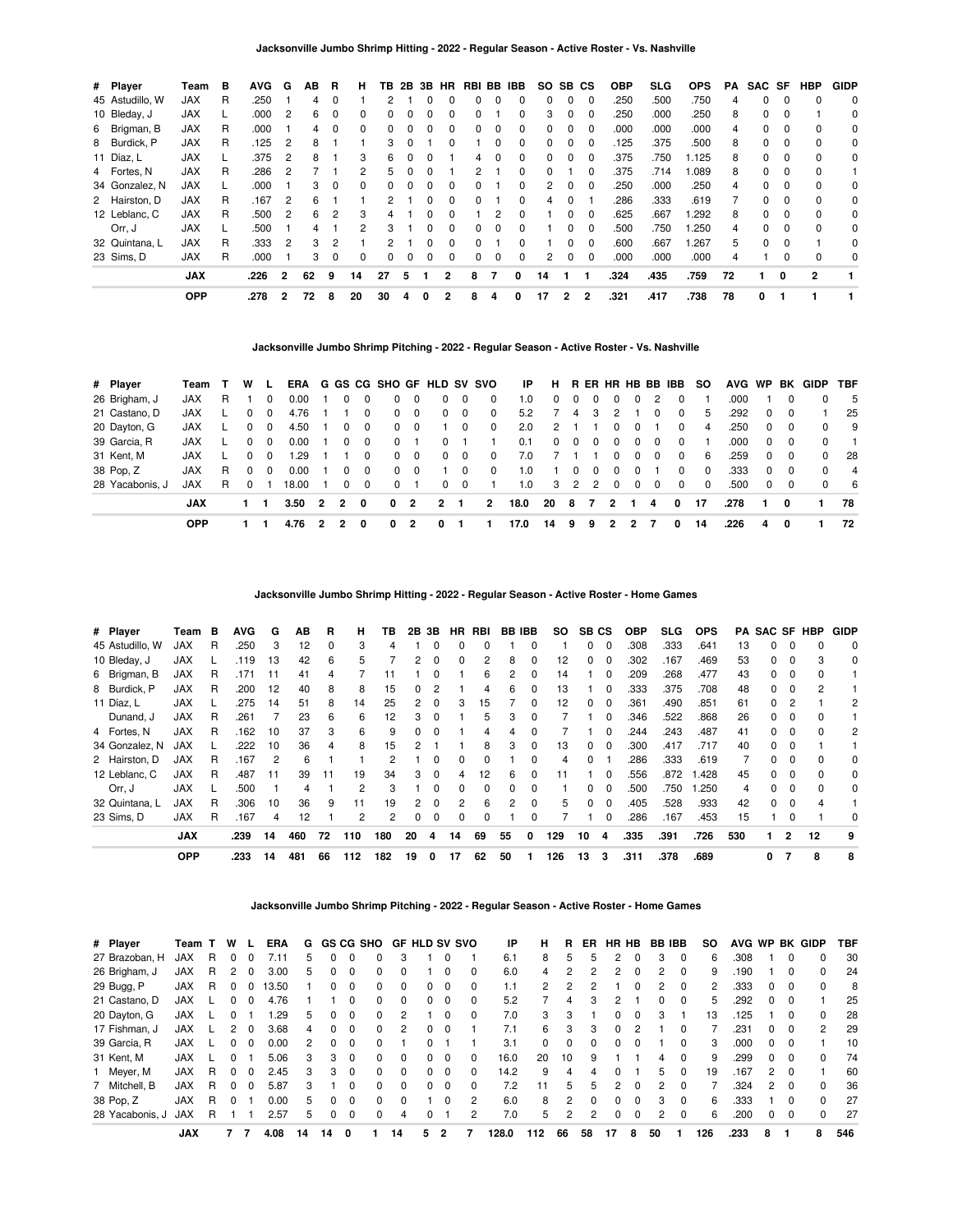| # Player        | Team       | в | <b>AVG</b> | G  | ΑВ  | R   | н   | тв  | 2B | 3В             | HR       | RBI | BB. | IBB.     | <b>SO</b> | SВ           | <b>CS</b>    | <b>OBP</b> | SLG. | <b>OPS</b> | PA  | SAC SF       |          | HBP          | <b>GIDP</b>    |
|-----------------|------------|---|------------|----|-----|-----|-----|-----|----|----------------|----------|-----|-----|----------|-----------|--------------|--------------|------------|------|------------|-----|--------------|----------|--------------|----------------|
| 45 Astudillo, W | <b>JAX</b> | R | .341       | 11 | 44  | 11  | 15  | 29  | 2  | 0              | 4        | 14  |     | 0        |           |              | 0            | .396       | .659 | 1.055      | 48  | 0            | $\Omega$ | 3            |                |
| 10 Bleday, J    | <b>JAX</b> |   | .297       | 17 | 64  | 17  | 19  | 40  | 3  | $\Omega$       | 6        | 14  | 14  | $\Omega$ | 20        | 0            | $\Omega$     | .423       | .625 | 1.048      | 78  | 0            | $\Omega$ | o            |                |
| 6 Brigman, B    | <b>JAX</b> | R | .128       | 10 | 39  | 5   | 5   | 6   |    | $\Omega$       | 0        | 2   | 3   | 0        | 9         | 0            | $\Omega$     | .190       | .154 | .344       | 42  | 0            | $\Omega$ | ŋ            | 3              |
| 8 Burdick, P    | <b>JAX</b> | R | .234       | 16 | 64  | 16  | 15  | 32  | 5. | 0              | 4        | 9   | 12  | 0        | 22        | 4            | 2            | .364       | .500 | .864       | 77  | 0            | 0        |              |                |
| 11 Díaz. L      | <b>JAX</b> |   | .279       | 15 | 61  | 13  | 17  | 31  | 5. | $\Omega$       | 3        | 15  | 8   | $\Omega$ | 20        | <sup>0</sup> | $\Omega$     | .361       | .508 | .869       | 72  | $\Omega$     |          |              | 2              |
| Dunand, J       | <b>JAX</b> | R | .250       |    | 24  | 5   | 6   | 8   | 2  | $\Omega$       | 0        | 2   | 4   | 0        | 9         |              | <sup>0</sup> | .387       | .333 | .720       | 31  | 0            |          | 2            |                |
| 4 Fortes, N     | <b>JAX</b> | R | .357       | 10 | 42  | 6   | 15  | 24  | 3  | 0              | 2        | 8   |     | 0        |           |              | $\Omega$     | .391       | .571 | .962       | 46  | 0            |          |              |                |
| 34 Gonzalez, N  | <b>JAX</b> |   | .319       | 12 | 47  | 5   | 15  | 28  | 4  | $\Omega$       | 3        | 9   | 2   | $\Omega$ | 9         | <sup>0</sup> |              | .373       | .596 | .969       | 51  | 0            | $\Omega$ | 2            | 2              |
| 2 Hairston, D   | <b>JAX</b> | R | .571       | 2  | 7   | 2   | 4   | 5   |    | $\Omega$       | $\Omega$ |     |     | 0        |           | n.           | $\Omega$     | .500       | .714 | 1.214      | 8   | 0            |          | 0            | 0              |
| 12 Leblanc, C   | <b>JAX</b> | R | .318       | 17 | 66  | 6   | 21  | 32  | 5. | 0              | 2        | 12  | 8   | $\Omega$ | 16        | 0            | 0            | .387       | .485 | .872       | 75  | 0            |          | o            | 3              |
| 32 Quintana. L  | <b>JAX</b> | R | .328       | 13 | 58  | 11  | 19  | 40  | 6  | $\Omega$       | 5        | 16  | з   | $\Omega$ | 8         | <sup>0</sup> | $\Omega$     | .355       | .690 | 1.045      | 62  | <sup>0</sup> |          | <sup>0</sup> | $\overline{c}$ |
| 23 Sims. D      | <b>JAX</b> | R | .227       | 6  | 22  | 4   | 5   | 10  | 0  |                |          | 2   |     | 0        | 11        | 0            | 0            | .261       | .455 | .716       | 23  | 0            | $\Omega$ | 0            | 0              |
|                 | <b>JAX</b> |   | .299       | 18 | 653 | 118 | 195 | 337 | 45 | $\overline{2}$ | 31       | 111 | 65  | 0        | 156       | 10           | 4            | .368       | .516 | .884       | 737 | 0            | 8        | 11           | 19             |
|                 | <b>OPP</b> |   | .260       | 18 | 599 | 89  | 156 | 252 | 28 | 4              | 20       | 85  | 63  |          | 165       | 14           | 4            | .332       | .421 | .753       |     | 0            | 3        | 3            | 15             |

**Jacksonville Jumbo Shrimp Pitching - 2022 - Regular Season - Active Roster - Away Games**

| # Player        | Team T     |   | w  |          | ERA   | G  |               |              | <b>GS CG SHO</b> | GF       | <b>HLD SV SVO</b> |             |              | ΙP    | н   | R            | ER.          | HR HB          |              | BB. | <b>IBB</b>   | so  | <b>AVG</b> | <b>WP</b>     |              | <b>BK GIDP</b> | TBF |
|-----------------|------------|---|----|----------|-------|----|---------------|--------------|------------------|----------|-------------------|-------------|--------------|-------|-----|--------------|--------------|----------------|--------------|-----|--------------|-----|------------|---------------|--------------|----------------|-----|
| 27 Brazoban, H  | <b>JAX</b> | R | 0  | 0        | 3.60  | 6  | 0             | 0            | 0                | 3        |                   |             |              | 10.0  | 9   | 4            |              |                | 0            | 5   | $\Omega$     | 13  | .257       | $\mathcal{P}$ |              |                | 40  |
| 26 Brigham, J   | JAX        | R | 0  | $\Omega$ | 4.50  | 5  |               | 0            | $\Omega$         | 2        |                   |             | 0            | 10.0  | 12  | 5            | 5            |                | 0            | 3   | 0            | 11  | .308       | 0             | 0            | 2              | 42  |
| 25 Cabrera, E   | <b>JAX</b> | R |    | $\Omega$ | 2.00  |    | 2             | 0            | 0                | 0        | 0                 | 0           |              | 9.0   | 5   |              |              | 0              | 0            | 'n. | 0            | 8   | .156       | 0             |              | 0              | 37  |
| 21 Castano, D   | JAX        |   |    | $\Omega$ | 8.44  | 2  |               | 0            | $\Omega$         | $\Omega$ | 0                 | $\Omega$    | 0            | 5.1   | 8   | 5            | 5            | 3              | $\Omega$     | 3   | $\Omega$     | 10  | .348       |               | 0            | $\Omega$       | 26  |
| 20 Dayton, G    | JAX        |   | 0  | $\Omega$ | 3.68  | 6  | <sup>0</sup>  | <sup>0</sup> | $\Omega$         | 3        | <sup>0</sup>      |             |              | 7.1   |     | 3            |              |                | ŋ            |     | $\Omega$     | 9   | .241       | 0             | <sup>0</sup> | $\Omega$       | 31  |
| 17 Fishman, J   | JAX        |   |    | $\Omega$ | 2.08  | 5  | 0             | 0            | 0                |          |                   |             |              | 8.2   | 4   |              |              |                |              | 5   | $\Omega$     | 8   | .138       | 0             | $\Omega$     |                | 35  |
| 39 Garcia, R    | <b>JAX</b> |   |    |          | 4.05  | 6  | $\Omega$      | 0            | $\Omega$         | 5        | 0                 |             | 2            | 6.2   | 7   | 4            | 3            | $\Omega$       | $\Omega$     | 4   |              |     | .269       | 0             | 0            | $\Omega$       | 31  |
| Hoeing, B       | <b>JAX</b> | R |    | 0        | 5.14  |    |               | 0            | $\Omega$         | $\Omega$ | 0                 | $\Omega$    |              | 7.0   | 4   | 4            |              | $\overline{2}$ | 0            | з   | $\Omega$     |     | 167        | 0             |              | 0              | 27  |
| 31 Kent, M      | JAX        |   |    |          | 3.06  | 4  | $\mathcal{P}$ | 0            | $\Omega$         | 0        | <sup>0</sup>      | $\Omega$    | <sup>0</sup> | 17.2  | 19  |              | 6            | $\Omega$       | <sup>0</sup> |     | $\Omega$     | 9   | .284       | $\Omega$      | $\Omega$     | 6              | 68  |
| Meyer, M        | <b>JAX</b> | R | 2  | $\Omega$ | 1.08  | 3  | 3             | <sup>0</sup> | 0                | 0        | 0                 | $\Omega$    |              | 16.2  | 9   | 3            |              | 0              |              | 4   | <sup>0</sup> | 20  | .153       |               | <sup>0</sup> | $\Omega$       | 64  |
| 7 Mitchell, B   | <b>JAX</b> | R |    |          | 12.96 | 3  | 2             | 0            | $\Omega$         | $\Omega$ | 0                 | $\Omega$    | 0            | 8.1   | 17  | 12           | 12           | 2              | $\Omega$     | 5   | $\Omega$     |     | .415       |               | 0            |                | 46  |
| 38 Pop, Z       | <b>JAX</b> | R | 0  | $\Omega$ | 0.00  | 4  | 0             | 0            | $\Omega$         | $\Omega$ |                   | $2 \quad 0$ | $\Omega$     | 6.0   | 4   | <sup>0</sup> | <sup>0</sup> | 0              | 0            |     | $\Omega$     | 6   | 200        | 0             | 0            | $\mathcal{P}$  | 21  |
| 28 Yacabonis, J | <b>JAX</b> | R |    |          | 5.40  | 6  | 0             | 0            | 0                | 3        | $\overline{2}$    | - 0         |              | 6.2   | 6   | 5            |              |                | 0            | 2   | $\Omega$     | 10  | .240       | 0             | 0            | 0              | 27  |
|                 | <b>JAX</b> |   | 12 | 6        | 4.86  | 18 | 18            | 0            |                  | 18       | 10                | 3           | 8            | 155.2 | 156 | 89           | 84           | 20             | 3            | 63  |              | 165 | .260       | 10            | 3            | 15             | 668 |

# **Jacksonville Jumbo Shrimp Hitting - Last 5 Games - Regular Season - Active Roster**

| # Player        | Team       | в  |      |                |    |                | AVG G AB R H TB     | 2B       | 3B           | HR            | RBI          | BB            | IBB      | so | SB       | <b>CS</b>    | <b>OBP</b> | SLG. | <b>OPS</b> | PA   | SAC SF   |          | <b>HBP</b> | GIDP E         |            |
|-----------------|------------|----|------|----------------|----|----------------|---------------------|----------|--------------|---------------|--------------|---------------|----------|----|----------|--------------|------------|------|------------|------|----------|----------|------------|----------------|------------|
| 45 Astudillo, W | <b>JAX</b> | R  | .300 | 5              | 20 | 4 6            | 13                  |          | 0            |               | 6            |               | 0        |    | 0        | 0            | .364       | .650 | 1.014      | 22   | 0        | 0        |            | $0\quad 0$     |            |
| 10 Bleday, J    | <b>JAX</b> |    | .278 | - 5            | 18 | 4              | 12<br>5             |          | $\Omega$     | 2             | 3            | 3             | $\Omega$ | 5  | 0        | 0            | .409       | .667 | 1.076      | 22   | 0        | 0        |            | $0\quad 0$     |            |
| 6 Brigman, B    | <b>JAX</b> | R. | .105 | 5              | 19 | 32             | 3                   |          | $\Omega$     | $\Omega$      |              | 2             | $\Omega$ | 3  | $\Omega$ | $\Omega$     | .190       | .158 | .348       | -21  | $\Omega$ | $\Omega$ | $\Omega$   |                | $1\quad 0$ |
| 8 Burdick, P    | <b>JAX</b> | R. | .150 | -5             | 20 | 23             |                     | 2        |              | <sup>0</sup>  | 3            | 2             | $\Omega$ | 4  |          |              | .261       | .350 | .611       | - 23 | $\Omega$ | $\Omega$ |            | 0 <sub>0</sub> |            |
| 11 Díaz, L      | <b>JAX</b> |    | .400 | -5             | 20 | 38             | 16                  | 2        | 0            | 2             | 10           | 0             | $\Omega$ | 2  | 0        | 0            | .391       | .800 | 1.191      | -23  | $\Omega$ | 2        |            | $0\quad 0$     |            |
| Dunand, J       | <b>JAX</b> | R  | .133 | 5              |    | 1532           | 5                   | 0        | $\Omega$     |               | 4            | 2             | $\Omega$ |    | O.       | 0            | .263       | .333 | .596       | 19   | 0        |          |            | $0\quad 0$     |            |
| 4 Fortes, N     | <b>JAX</b> | R  | .353 | -5             | 17 | 46             | 9                   | $\Omega$ | $\Omega$     |               | 2            | 2             | $\Omega$ | 2  |          | 0            | .476       | .529 | .005       | - 21 | 0        | $\Omega$ | 2          |                | $1\quad$ 0 |
| 34 Gonzalez, N  | <b>JAX</b> |    | .235 | 5              | 17 | $\overline{0}$ | 5<br>4              |          | 0            | <sup>0</sup>  | $\mathbf{2}$ | 3             | $\Omega$ |    | 0        | <sup>0</sup> | .381       | .294 | .675       | 21   | 0        | $\Omega$ |            | $0\quad 0$     |            |
| 2 Hairston, D   | <b>JAX</b> | R. | .385 | $\overline{4}$ |    | 13 3 5         |                     | 2        | 0            | $\Omega$      |              |               | $\Omega$ | 5  |          |              | .400       | .538 | .938       | 15   | $\Omega$ |          | $\Omega$   | 0 <sub>0</sub> |            |
| 12 Leblanc, C   | <b>JAX</b> | R  | .368 | -5             | 19 | -3             | 10                  | 3        | $\Omega$     | $\Omega$      | 5            | 3             | $\Omega$ | 2  | $\Omega$ | $\Omega$     | .455       | .526 | .981       | 22   | 0        | $\Omega$ | $\Omega$   | 2 <sub>0</sub> |            |
| Orr. J          | <b>JAX</b> |    | .500 |                | 4  |                | $\overline{2}$<br>3 |          | $\Omega$     | $\Omega$      | 0            | $\Omega$      | $\Omega$ |    | 0        | $\Omega$     | .500       | .750 | 1.250      | 4    | 0        | $\Omega$ | $\Omega$   | $0\quad 0$     |            |
| 32 Quintana, L  | <b>JAX</b> | R  | .250 | 5              | 16 | 5              | 4                   |          | <sup>0</sup> | $\mathcal{P}$ | 4            | $\mathcal{P}$ | $\Omega$ |    | n.       | $\Omega$     | .368       | .688 | 1.056      | 19   | $\Omega$ | $\Omega$ |            |                | $1\quad$ 0 |
| 23 Sims, D      | <b>JAX</b> | R  | .118 | 5              | 17 | 2 2            | 4                   |          |              | $\Omega$      |              |               | $\Omega$ | 9  | 0        | 0            | .167       | .235 | .402       | 19   |          |          | $\Omega$   | 0 <sub>0</sub> |            |

## **Jacksonville Jumbo Shrimp Pitching - Last 5 Games - Regular Season - Active Roster**

| # Player        | Team       |    | WL             |                         | ERA G    |                | GS CG        |          | SHO          | GF             | <b>HLD</b>     | sv             | svo          | IP   | н  | R.       | ER | HR       | HB       | BB            | IBB      | <b>SO</b> | <b>AVG</b> | WP.          | BK       | GIDP | TBF |
|-----------------|------------|----|----------------|-------------------------|----------|----------------|--------------|----------|--------------|----------------|----------------|----------------|--------------|------|----|----------|----|----------|----------|---------------|----------|-----------|------------|--------------|----------|------|-----|
| 27 Brazoban. H  | <b>JAX</b> | R  | 0 <sub>0</sub> |                         | 8.00     | 5              |              | 0        | $\Omega$     |                |                | 0              | 2            | 9.0  | 14 | 8        | 8  |          | $\Omega$ | 4             | 0        | 10        | .368       | 2            |          |      | 43  |
| 26 Brigham, J   | <b>JAX</b> | R  |                | $\overline{\mathbf{0}}$ | 2.53, 5  |                |              | $\Omega$ | $\Omega$     |                | 2              | $\Omega$       | 0            | 10.2 | 9  | 3        | 3  | 2        | $\Omega$ | 4             | $\Omega$ | 14        | .237       |              | 0        | 2    | 42  |
| 29 Bugg, P      | <b>JAX</b> | R. | 0 <sub>0</sub> |                         | 13.50    |                |              | 0        | 0            | $\Omega$       | 0              | 0              | 0            |      | 2  |          |    |          | 0        | 2             | $\Omega$ | 2         | .333       | 0            | 0        |      | 8   |
| 25 Cabrera, E   | <b>JAX</b> | R. |                | $\overline{0}$          | 2.00     | $\overline{2}$ | 2            | $\Omega$ | $\Omega$     | $\Omega$       | 0              | $\Omega$       | <sup>0</sup> | 9.0  | 5  | 2        | 2  | $\Omega$ | $\Omega$ | 5             | $\Omega$ | 8         | .156       | 0            |          | 0    | 37  |
| 21 Castano, D   | <b>JAX</b> |    |                | - 0                     | 6.55     | 3              | 2            | $\Omega$ | 0            | $\Omega$       | 0              | 0              | 0            | 11.0 | 15 | 9        | 8  |          |          | 3             | $\Omega$ | 15        | .319       |              | 0        |      | 51  |
| 20 Dayton, G    | <b>JAX</b> |    | 0 <sub>0</sub> |                         | 4.91     | -5             | $\Omega$     | $\Omega$ | $\Omega$     | $\overline{c}$ |                |                | 2            | 7.1  | 8  | 4        | 4  |          | 0        | 2             | $\Omega$ | 12        | .267       | 0            | 0        | 0    | 32  |
| 17 Fishman, J   | <b>JAX</b> |    | 20             |                         | 4.32     | -5             | 0            | 0        | $\Omega$     |                |                |                |              | 8.1  |    | 4        |    |          | 2        | 5             | $\Omega$ | 4         | .233       | 0            | 0        | 2    | 37  |
| 39 Garcia, R    | <b>JAX</b> |    | 0 <sub>1</sub> |                         | 6.75     | -5             | $\Omega$     | $\Omega$ | $\Omega$     | 5              | 0              | $\overline{2}$ | 3            | 4.0  | 6  | 4        | 3  | $\Omega$ | $\Omega$ | $\mathcal{P}$ |          | 3         | 353        | 0            | $\Omega$ | O.   | 20  |
| Hoeing, B       | <b>JAX</b> | R. |                | - 0                     | 5.14     |                |              | 0        | $\Omega$     | $\Omega$       | 0              | $\Omega$       | <sup>0</sup> | 7.0  | 4  | 4        | 4  |          | $\Omega$ | 3             | $\Omega$ |           | .167       | <sup>0</sup> |          |      | 27  |
| 31 Kent, M      | <b>JAX</b> |    |                |                         | $3.04$ 5 |                | 4            | $\Omega$ | $\Omega$     | $\Omega$       | 0              | $\Omega$       | 0            | 26.2 | 29 | 11       | 9  | $\Omega$ |          | 3             | $\Omega$ | 13        | .282       | 0            | 0        | 5    | 109 |
| 1 Meyer, M      | <b>JAX</b> | R  | 20             |                         | 1.32     | -5             | 5.           | $\Omega$ | $\Omega$     | $\Omega$       | 0              | $\Omega$       | 0            | 27.1 | 16 | 5        | 4  | $\Omega$ |          | 8             | $\Omega$ | 34        | .162       | 2            | 0        |      | 108 |
| 7 Mitchell, B   | <b>JAX</b> | R. |                |                         | 8.59     | -5             | 3            | $\Omega$ | $\Omega$     | $\Omega$       | $\Omega$       | $\Omega$       | 0            | 14.2 | 26 | 14       | 14 | 2        | $\Omega$ | 6             | 0        |           | 377        | 3            | $\Omega$ |      | 75  |
| 38 Pop, Z       | <b>JAX</b> | R. | 0 <sub>0</sub> |                         | 0.00     | -5             | 0            | $\Omega$ | <sup>0</sup> | $\Omega$       | 2              | $\Omega$       |              | 6.0  | 4  | $\Omega$ | 0  |          | 0        |               | 0        | 6         | .200       | 0            | 0        |      | 21  |
| 28 Yacabonis, J | <b>JAX</b> | R  |                |                         | 7.94     | -5             | <sup>0</sup> | $\Omega$ | $\Omega$     | 2              | $\overline{2}$ | 0              |              | 5.2  |    | 6        | 5  |          | $\Omega$ |               | 0        |           | .304       | 0            | $\Omega$ |      | 24  |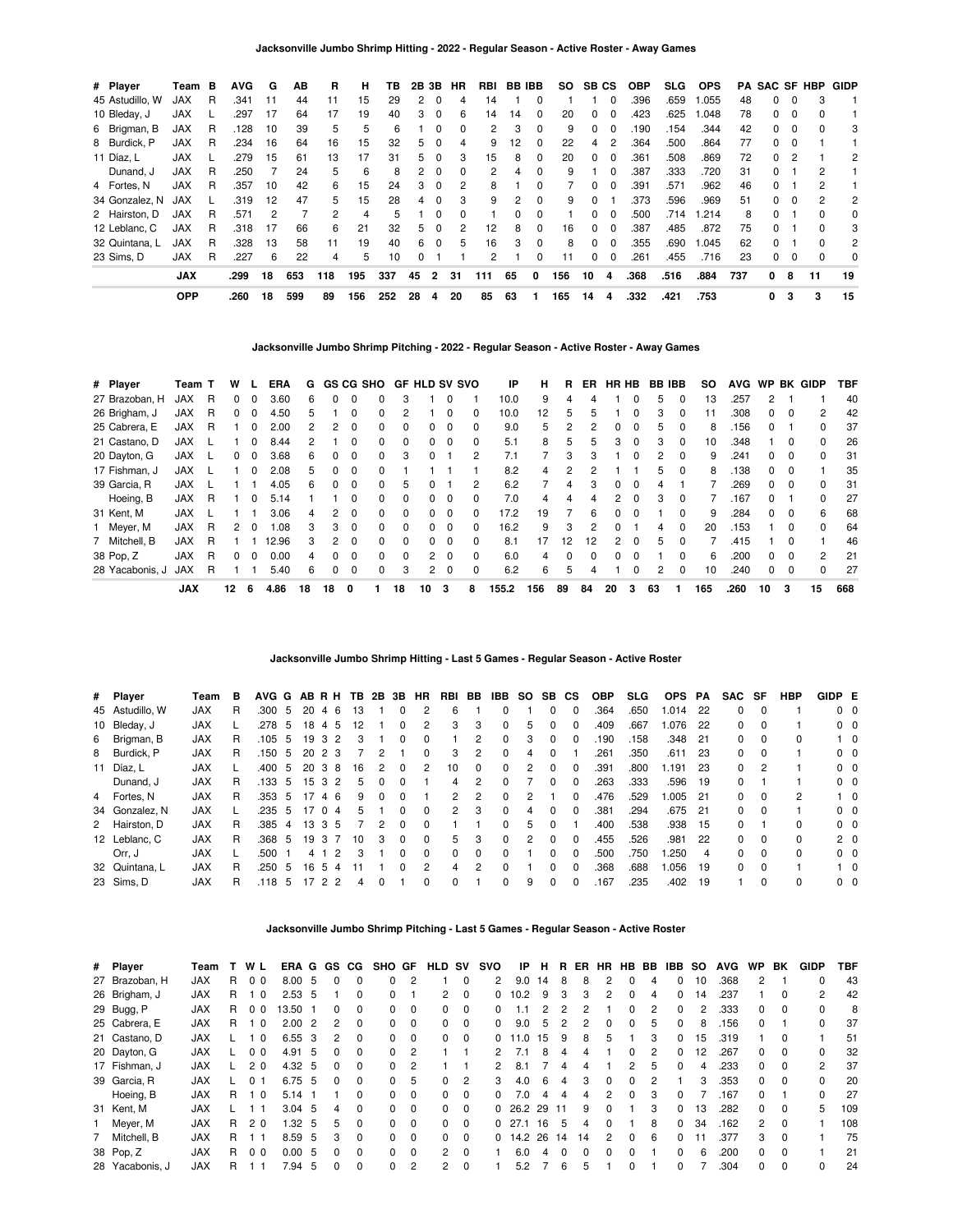| # Player        | Team       | в  | <b>AVG</b> | G  | AB R             |    | н.   | TB. | 2B           | 3B       | HR       | RBI      | BB            | IBB      | SO. | SB CS    |              | <b>OBP</b> | <b>SLG</b> | <b>OPS</b> | PA   | SAC | SF       | HBP          | GIDP E |                |
|-----------------|------------|----|------------|----|------------------|----|------|-----|--------------|----------|----------|----------|---------------|----------|-----|----------|--------------|------------|------------|------------|------|-----|----------|--------------|--------|----------------|
| 45 Astudillo, W | <b>JAX</b> | R  | .316 10    |    | 38               |    | 7 12 | 23  | 2            | 0        | 3        | 8        | 2             |          |     | 0        | $\Omega$     | .366       | .605       | .971       | -41  | 0   | 0        |              |        | $1\quad 0$     |
| 10 Bleday, J    | <b>JAX</b> |    | $.314$ 10  |    | 358              |    | 11   | 22  | 2            | 0        | 3        | 6        | 8             | $\Omega$ | 9   | 0        | 0            | .455       | .629       | .084       | -44  | 0   | - 0      |              |        | $1\quad 0$     |
| 6 Brigman, B    | <b>JAX</b> | R. | .128       | 10 | 39 5             |    | 5    | 6   |              | 0        | $\Omega$ |          | 3             | $\Omega$ | 9   | $\Omega$ | $\Omega$     | 190        | .154       | .344       | 42   | 0   | $\Omega$ | 0            |        | 3 0            |
| 8 Burdick, P    | <b>JAX</b> | R. | .190       | 10 | 42               | -5 | 8    | 16  | з            |          |          | 5        | 4             |          |     | 0        |              | 277        | .381       | .658       | -47  | 0   | 0        |              |        | 0 <sub>0</sub> |
| 11 Díaz, L      | <b>JAX</b> |    | .357       | 10 | 42               |    | 15   | 28  | 4            | 0        | 3        | 14       | 2             |          | 12. |          | 0            | .383       | .667       | 050. ا     | - 47 | 0   |          |              |        | $1\quad 0$     |
| Dunand, J       | <b>JAX</b> | R  | .250       | 10 | 32               | 8  | 8    | 15  | 4            | 0        |          | 4        | 6             |          |     |          | 0            | .390       | .469       | .859       | -41  | 0   |          | 2            |        | $1\quad 0$     |
| 4 Fortes, N     | <b>JAX</b> | R  | .289       | 10 | 38 6             |    | 11   | 17  | <sup>0</sup> | 0        | 2        | 3        | 3             | $\Omega$ |     |          | <sup>0</sup> | .372       | .447       | .819       | -43  | 0   | 0        | 2            |        | $1\quad 0$     |
| 34 Gonzalez, N  | <b>JAX</b> |    | .263       | 10 | 38 3             |    | 10   | 19  | 3            | 0        | 2        | 6        | 3             | $\Omega$ | 9   |          |              | .333       | .500       | .833       | 42   | 0   | $\Omega$ |              |        | $1\quad$ 0     |
| 2 Hairston, D   | <b>JAX</b> | R  | .385       | 4  | 13 <sup>13</sup> | -3 | 5    |     | 2            | 0        | $\Omega$ |          |               | 0        | 5   | $\Omega$ |              | .400       | .538       | .938       | - 15 | 0   |          | 0            |        | 0 <sub>0</sub> |
| 12 Leblanc, C   | <b>JAX</b> | R  | .410       | 10 | 39 7             |    | 16   | 26  | 4            | $\Omega$ | 2        | 8        | 4             | $\Omega$ | 8   | $\Omega$ | <sup>0</sup> | .465       | .667       | 1.132      | -43  | 0   | $\Omega$ | <sup>0</sup> |        | 2 <sub>0</sub> |
| Orr. J          | <b>JAX</b> |    | .500       |    | 4                |    | 2    | 3   |              | 0        | 0        | $\Omega$ | $\Omega$      | $\Omega$ |     | 0        | 0            | .500       | .750       | .250       | 4    | 0   | $\Omega$ | <sup>0</sup> |        | 0 <sub>0</sub> |
| 32 Quintana, L  | <b>JAX</b> | R  | .289       | 10 | 38               | -8 | 11   | 23  | 3            | 0        | 3        | 8        | 4             | $\Omega$ | 5   | $\Omega$ | $\Omega$     | 372        | .605       | .977       | 43   | 0   | $\Omega$ |              |        | $1\quad$ 0     |
| 23 Sims, D      | <b>JAX</b> | R  | .206       | 10 | 34 5             |    |      | 12  |              |          |          | 2        | $\mathcal{P}$ |          | 18  |          | 0            | 270        | .353       | .623       | 38   |     | $\Omega$ |              |        | 0 <sub>0</sub> |

# **Jacksonville Jumbo Shrimp Pitching - Last 10 Games - Regular Season - Active Roster**

| # Player        | Team       |    | WL             | ERA       | G             | GS.          | CG.      | SHO          | GF       | <b>HLD</b> | sv             | svo      | ΙP        | н   | R  | ER           | НR           | HВ           | BB. | IBB.         | so | <b>AVG</b> | <b>WP</b> | BK       | <b>GIDP</b>   | TBF |
|-----------------|------------|----|----------------|-----------|---------------|--------------|----------|--------------|----------|------------|----------------|----------|-----------|-----|----|--------------|--------------|--------------|-----|--------------|----|------------|-----------|----------|---------------|-----|
| 27 Brazoban, H  | <b>JAX</b> | R. | 0 <sub>0</sub> | 5.40      | -10           | 0            | $\Omega$ | <sup>0</sup> | 5        | 2          | $\Omega$       | 2        | 15.0      | -17 | 9  | 9            | 3            | $\Omega$     | 8   | $\Omega$     | 17 | .298       | 3         |          |               | 66  |
| 26 Brigham, J   | <b>JAX</b> | R  | 2 <sub>0</sub> | $3.94$ 10 |               |              | 0        | 0            | 2        | 2          | $\Omega$       | 0        | 16.0      | 16  |    |              | 3            | <sup>0</sup> | 5   | $\Omega$     | 20 | .267       |           | $\Omega$ | 2             | 66  |
| 29 Bugg, P      | <b>JAX</b> | R  | 0 <sub>0</sub> | 13.50     |               | 0            | 0        | 0            | $\Omega$ | 0          | 0              | 0        | $\cdot$ 1 | 2   | 2  |              |              | 0            | 2   | $\Omega$     | 2  | .333       | 0         | 0        | 0             | -8  |
| 25 Cabrera, E   | <b>JAX</b> | R. | $\Omega$       | 2.00      | $\mathcal{P}$ | 2            | 0        | 0            | $\Omega$ | 0          | $\Omega$       | $\Omega$ | 9.0       | 5   | 2  | 2            | <sup>n</sup> | <sup>0</sup> | 5   | $\Omega$     | 8  | .156       | 0         |          | 0             | 37  |
| 21 Castano, D   | <b>JAX</b> |    | - 0            | 6.55      | 3             | 2            | 0        | 0            | $\Omega$ | 0          | $\mathbf 0$    | 0        | 11.0      | 15  | 9  | 8            | 'n.          |              | 3   | 0            | 15 | .319       |           | 0        |               | 51  |
| 20 Dayton, G    | <b>JAX</b> |    | 0 1            | 2.92      | 10            | $\Omega$     | 0        | <sup>0</sup> | 5        |            |                | 2        | 12.1      | 10  | 6  | 4            |              | <sup>0</sup> | 5   |              | 18 | .213       |           | $\Omega$ | 0             | 53  |
| 17 Fishman, J   | <b>JAX</b> |    | 30             | 2.81      | 9             | 0            | 0        | $\Omega$     | 3        |            |                | 2        | 16.0      | 10  | 5  | 5            |              | з            | 6   | <sup>0</sup> | 15 | .182       | 0         |          | 3             | 64  |
| 39 Garcia, R    | <b>JAX</b> |    | - 1            | 2.70      | 8             | <sup>0</sup> | 0        | <sup>0</sup> | 6        | $\Omega$   | $\overline{2}$ | 3        | 10.0      |     | 4  | з            | $\Omega$     | <sup>0</sup> | 5   |              | 10 | .200       | 0         | $\Omega$ |               | 41  |
| Hoeing, B       | <b>JAX</b> | R  | 1 <sub>0</sub> | 5.14      |               |              | $\Omega$ | $\Omega$     | $\Omega$ | 0          | $\Omega$       | 0        | 7.0       | 4   | 4  | 4            |              | <sup>0</sup> | 3   | <sup>0</sup> |    | .167       | 0         |          | 0             | 27  |
| 31 Kent, M      | <b>JAX</b> |    | -2             | 4.01      |               | 5            | 0        | $\Omega$     | $\Omega$ | 0          | $\Omega$       |          | 0, 33.2   | 39  | 17 | 15           |              |              | 5   | $\Omega$     | 18 | .291       | 0         | $\Omega$ | 6             | 142 |
| Meyer, M        | <b>JAX</b> | R  | 2 <sub>0</sub> | 1.72      | 6             | 6            | $\Omega$ | $\Omega$     | $\Omega$ | 0          | $\Omega$       |          | 0, 31.1   | 18  |    | 6            | <sup>n</sup> | 2            | 9   | $\Omega$     | 39 | .159       | 3         | $\Omega$ |               | 124 |
| 7 Mitchell, B   | <b>JAX</b> | R. |                | 9.56      | 6             | 3            | 0        | 0            | $\Omega$ | $\Omega$   | $\Omega$       | 0        | 16.0      | 28  | 17 | 17           | 4            | <sup>0</sup> |     | $\Omega$     | 14 | .373       | 3         | $\Omega$ |               | 82  |
| 38 Pop, Z       | <b>JAX</b> | R  | 0 <sub>1</sub> | 0.00      | 9             | 0            | $\Omega$ | 0            | $\Omega$ | 3          | $\Omega$       |          | 2, 12.0   | 12  | 2  | <sup>n</sup> | <sup>n</sup> | <sup>n</sup> | 4   | $\Omega$     | 12 | .273       |           | $\Omega$ | $\mathcal{P}$ | 48  |
| 28 Yacabonis, J | <b>JAX</b> | R  | 2 <sub>2</sub> | 4.26      | 10            | <sup>0</sup> | 0        | 0            | 6        | 2          |                |          | 12.2      |     |    | 6            |              | <sup>0</sup> | 2   | $\Omega$     | 14 | .234       | 0         | 0        | 0             | 49  |

## **Max Meyer - Pitching - Game Log - 2022 - Regular Season**

| Date       | <b>GM#Team Opp</b> |            | W L        | ERA G GS CG SHO SV SVO     |    |   |                         |              |            |          | IP.             |          |            |                |          |     |          |    | H RERHRHBBBIBB SO WHIP AVG |            |     |        |                | AB WP BK GIDP TBF |            | NP-S      |
|------------|--------------------|------------|------------|----------------------------|----|---|-------------------------|--------------|------------|----------|-----------------|----------|------------|----------------|----------|-----|----------|----|----------------------------|------------|-----|--------|----------------|-------------------|------------|-----------|
| 4/5/22     | JAX                | <b>WOR</b> | $0\quad 0$ | 4.50                       |    |   |                         | <sup>0</sup> | - 0        | 0        | 4.0             |          | 2 2 2 0    |                |          |     | 1 1 0    |    | 5 0.75                     | .143       | 14  |        |                | 0                 | 16         | 69 - 43   |
| 4/12/22    | JAX                | @DUR       | 1 0        | 2.00                       |    |   | $\Omega$                | $\Omega$     | $\Omega$   | $\Omega$ | 5.0             | $\Omega$ | $0\quad 0$ | $\Omega$       | $\Omega$ | റ   | $\Omega$ | 8  | 0.33                       | .069       | 15  | റ      | - 0            | $\Omega$          | 15         | $53 - 38$ |
| 4/19/22    | JAX                | GWN        | $0\quad 0$ | 1.23                       |    |   | $\Omega$                |              | $0\quad 0$ | $\Omega$ | 5.2             | 3        | $0\quad 0$ | $\overline{0}$ | $\Omega$ | 2   | $\Omega$ |    | 0.55                       | .102       | 20  | - 0    |                |                   | 22         | $85 - 47$ |
| 4/24/22    | JAX                | GWN        | $0\quad 0$ | 1.83                       |    |   | $\overline{0}$          |              | $0\quad 0$ | $\Omega$ | 5.0             |          | 4 2 2 0    |                | $\Omega$ |     | 2 0      |    | 0.71                       | .130       | 20  |        | 10             | $\Omega$          | 22         | $83 - 53$ |
| 4/30/22    | JAX                | @CLT       | 1 0        | 1.71                       |    |   | $\overline{0}$          |              | 0 0        | $\Omega$ | 6.2             |          | 6 1 1 0    |                | $\Omega$ |     | $\Omega$ | 6  | 0.80                       | .158       | -26 | . റ    | $\overline{0}$ | $^{\circ}$        | -27        | $92 - 63$ |
| April      | JAX                |            |            | 2 0 1.71 5                 |    | 5 | $\mathbf{0}$            |              | $0\quad 0$ | $\Omega$ | $26.1$ 15 5 5 0 |          |            |                |          |     | 160      | 33 | 0.80                       | .158       |     | 95 2 0 |                |                   | 102        | 382 - 244 |
| Date       | GM # Team Opp      |            |            | W L ERA G GS CG SHO SV SVO |    |   |                         |              |            |          |                 |          |            |                |          |     |          |    | IP H RERHRHBBBIBB SO WHIP  | <b>AVG</b> |     |        |                | AB WP BK GIDP     | <b>TBF</b> | NP-S      |
| $5/6/22$ 2 | JAX                | @MEM       | $0\quad 0$ | $1.72 \quad 1$             |    |   | $\overline{\mathbf{0}}$ |              | $0\quad 0$ | $\Omega$ | 5.0             | 3        | 2 1        | $\Omega$       |          | - 3 | $\Omega$ | 6  | 0.86                       | .159       | 18  |        | $\sim$ 0       | $\Omega$          | 22         | $91 - 54$ |
| May        | <b>JAX</b>         |            | $0\quad 0$ | $1.80 \quad 1 \quad 1$     |    |   | 0                       |              | $0\quad 0$ | 0        | 5.0             |          | 3 2 1      | $\mathbf{0}$   |          |     | 30       | 6  | 1.20                       | .167       | 18  |        | 10             | 0                 | 22         | $91 - 54$ |
| Total      | JAX                | AAA        | 20         | 1.72                       | 66 |   | 0                       | 0            | 0          | 0        | 31.1 18 7       |          | 6          | 0              | 29       |     | 0        | 39 | 0.86                       | .159       | 113 | 3      | 0              |                   | 124        | 473 - 298 |

# **Max Meyer - Pitching - Stat Splits - 2022 - Regular Season**

| <b>Split</b>              | Team       | W L            | ERA G GS CG       |                |    |          | <b>SHO SV</b> |          | IP        | H. | R               | ER |   |          |   | HR HB BB IBB SO |            | <b>WHIP</b> | <b>AVG</b> | AB. | <b>WP</b>      | BK           | <b>GIDP</b> | TBF | NP-S        |
|---------------------------|------------|----------------|-------------------|----------------|----|----------|---------------|----------|-----------|----|-----------------|----|---|----------|---|-----------------|------------|-------------|------------|-----|----------------|--------------|-------------|-----|-------------|
| Home Games                | <b>JAX</b> | 0 <sub>0</sub> | 2.45 <sub>3</sub> |                | 3  | $\Omega$ | <sup>0</sup>  | $\Omega$ | 14.2      | 9  | 4               | 4  | 0 |          | 5 | $\Omega$        | 19         | 0.95        | .167       | 54  | 2              | $\Omega$     |             | 60  | $237 - 143$ |
| <b>Away Games</b>         | <b>JAX</b> | 20             | 1.08              | 3              | 3  | $\Omega$ | 0             |          | 16.2      | 9  | 3               | 2  | 0 |          | 4 | $\Omega$        | 20         | 0.78        | .153       | 59  |                | <sup>0</sup> | 0           | 64  | $236 - 155$ |
| Day Games                 | <b>JAX</b> | 10             | 2.31              | $\overline{2}$ | 2  | $\Omega$ | 0             | $\Omega$ | 11.2      |    | 10 <sub>3</sub> | 3  | 0 | $\Omega$ | 3 | $\Omega$        | 13         | .11         | .217       | 46  |                | 0            | 0           | 49  | $175 - 116$ |
| <b>Night Games</b>        | <b>JAX</b> | 10             | 1.37              | 4              |    | 0        | 0             |          | 19.2      | 8  | 4               | 3  | 0 | 2        | 6 | $\Omega$        | 26         | 0.71        | .119       | 67  | $\overline{2}$ | $\Omega$     |             | 75  | 298 - 182   |
| On Grass                  | <b>JAX</b> | 20             | 1.72              | - 6            | 6  | $\Omega$ | $\Omega$      |          | 0.31.1187 |    |                 | 6  | 0 | 2        | 9 | $\Omega$        | 39         | 0.86        | .159       | 113 | 3              | $\Omega$     |             | 124 | 473 - 298   |
| April                     | <b>JAX</b> | 20             | 1.71              | -5             | 5. | 0        | 0             |          | 26.1      |    | 155             | 5  | 0 |          | 6 | $\Omega$        | 33         | 0.80        | .158       | 95  | 2              | $\Omega$     |             | 102 | 382 - 244   |
| May                       | <b>JAX</b> | 00             | .80               |                |    | 0        | $\Omega$      | $\Omega$ | 5.0       | 3  | -2              |    | 0 |          | 3 | 0               | 6          | .20         | .167       | 18  |                | $\Omega$     | 0           | 22  | $91 - 54$   |
| On Tuesdays               | <b>JAX</b> | 10             | 1.23              | 3              | 3  | $\Omega$ | 0             |          | 14.2      |    | 5 2             | 2  | 0 |          | 3 | $\Omega$        | 20         | 0.55        | .102       | 49  |                | $\Omega$     |             | 53  | $207 - 128$ |
| On Fridays                | <b>JAX</b> | 0 <sub>0</sub> | .80               |                |    | $\Omega$ | $\Omega$      | $\Omega$ | 5.0       |    | 3 <sub>2</sub>  |    | 0 |          | 3 | 0               | 6          | .20         | .167       | 18  |                | $\Omega$     | 0           | 22  | $91 - 54$   |
| On Saturdays              | <b>JAX</b> | 10             | 1.35              |                |    | $\Omega$ | <sup>n</sup>  |          | 62        | 6  |                 |    | 0 | 0        |   | <sup>0</sup>    | $\epsilon$ | .05         | .231       | 26  | $\Omega$       | $\Omega$     | 0           | 27  | $92 - 63$   |
| On Sundays                | <b>JAX</b> | 0 <sub>0</sub> | 3.60              |                |    | $\Omega$ | 0             | $\Omega$ | 5.0       |    | 4 2             | 2  | 0 | 0        | 2 | <sup>0</sup>    |            | .20         | .200       | 20  |                | $\Omega$     | 0           | 22  | $83 - 53$   |
| In games following a win  | <b>JAX</b> | 10             | 1.04              | 3              | 3  | $\Omega$ | 0             | $\Omega$ | 17.1      |    | 12 <sub>3</sub> | 2  | 0 |          | 6 | 0               | 19         | .04         | .188       | 64  |                | $\Omega$     |             | 71  | $268 - 164$ |
| In games following a loss | <b>JAX</b> | 10             | .80               | 2              |    | $\Omega$ | 0             | $\Omega$ | 10.0      | 4  | $\overline{2}$  | 2  | 0 | 0        | 2 | 0               | 15         | 0.60        | .114       | 35  |                | $\Omega$     | 0           | 37  | $136 - 91$  |
| Starter                   | <b>JAX</b> | 20             | $1.72 \; 6$       |                | 6  | $\Omega$ |               |          | 0.31.1    |    | 18 7            | 6  | 0 | 2        | 9 | 0               | 39         | 0.86        | .159       | 113 | 3              | $\Omega$     |             | 124 | 473 - 298   |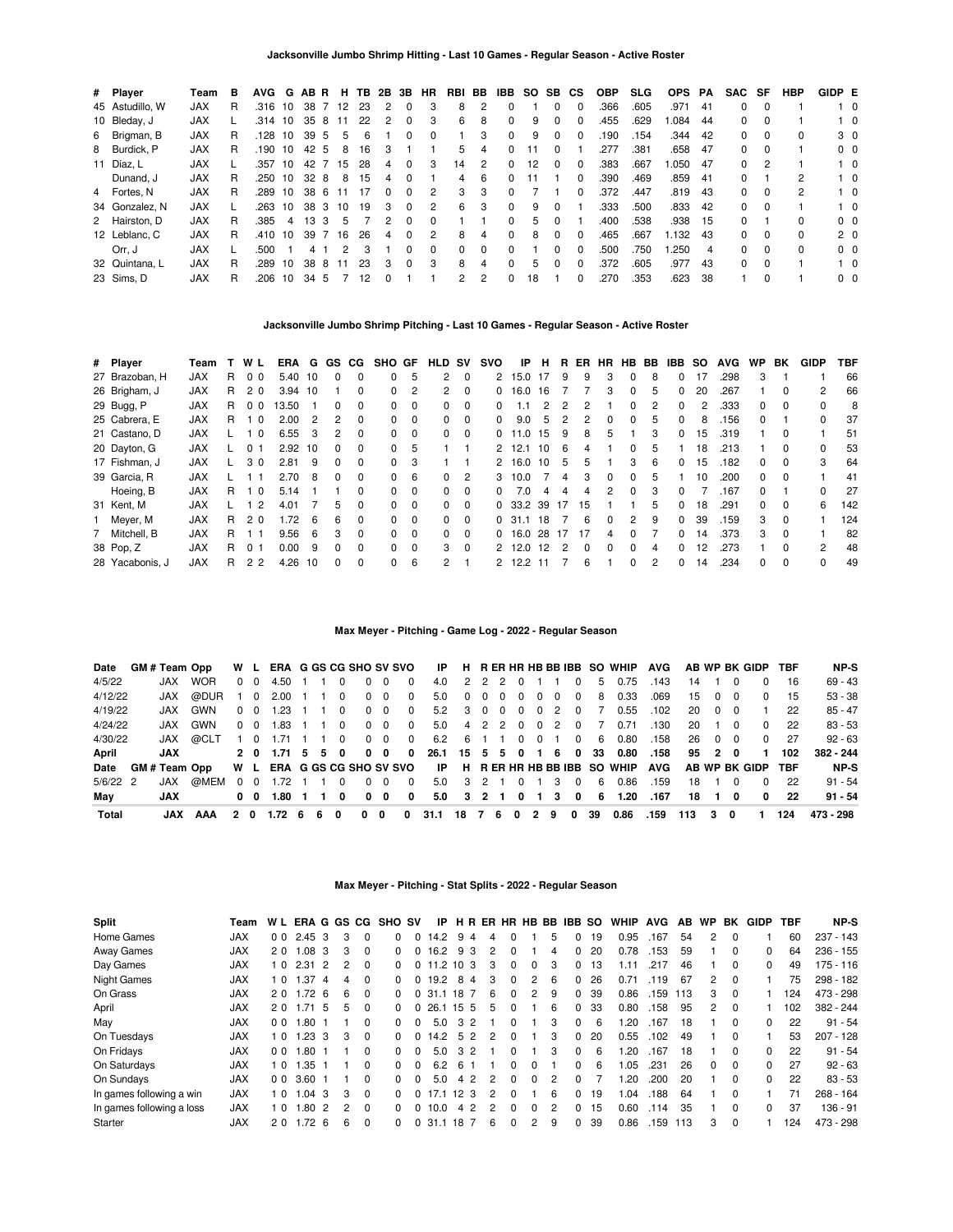## **Max Meyer - Opposing Hitting - Stat Splits - 2022 - Regular Season**

| <b>Split</b>            | Team       | <b>AVG</b> | G              | ΑВ             | R            | н              | 2Β             | 3B          | НR | RBI            | BВ             | <b>IBB</b>   | so             | SB           | CS           | <b>OBP</b> | <b>SLG</b> | <b>OPS</b> | <b>HBP</b>     | <b>SAC</b>  | SF          | <b>GIDP</b> |
|-------------------------|------------|------------|----------------|----------------|--------------|----------------|----------------|-------------|----|----------------|----------------|--------------|----------------|--------------|--------------|------------|------------|------------|----------------|-------------|-------------|-------------|
| vs Left                 | <b>JAX</b> | .104       | 6              | 67             |              | $\overline{7}$ | 1              | $\mathbf 0$ | 0  | 2              | 4              | $\mathbf{0}$ | 25             |              |              | .167       | .119       | .286       | 1              | $\mathbf 0$ | $\mathbf 0$ | 0           |
| vs Right                | <b>JAX</b> | .239       | 6              | 46             |              | 11             | 3              | 0           | 0  | $\overline{4}$ | 5              | $\mathbf 0$  | 14             |              |              | .327       | .304       | .631       | $\mathbf{1}$   | $\mathbf 0$ | 0           | 1           |
| Team is ahead           | <b>JAX</b> | .181       | 5              | 72             |              | 13             | 3              | 0           | 0  | 6              | 5              | $\mathbf{0}$ | 26             |              |              | .253       | .222       | .475       | 2              | 0           | 0           | 0           |
| Team is behind          | <b>JAX</b> | .000       | $\mathbf{1}$   | $\mathbf{1}$   |              | 0              | 0              | 0           | 0  | $\mathbf 0$    | 0              | $\mathbf 0$  | 0              |              |              | .000       | .000       | .000       | 0              | $\mathbf 0$ | 0           | 0           |
| Score is tied           | <b>JAX</b> | .125       | 5              | 40             |              | 5              | 1              | 0           | 0  | $\mathbf 0$    | $\overline{4}$ | 0            | 13             |              |              | .205       | .150       | .355       | 0              | 0           | 0           | 1           |
| <b>Batting First</b>    | <b>JAX</b> | .071       | 6              | 14             |              | $\mathbf{1}$   | $\mathbf{1}$   | 0           | 0  | $\mathbf 0$    | $\overline{c}$ | $\mathbf 0$  | 6              |              |              | .188       | .143       | .331       | 0              | $\mathbf 0$ | 0           | 0           |
| <b>Batting Second</b>   | <b>JAX</b> | .200       | 6              | 15             |              | 3              | 2              | 0           | 0  | $\overline{c}$ | $\mathbf{1}$   | 0            | $\overline{7}$ |              |              | .250       | .333       | .583       | 0              | 0           | 0           | 0           |
| <b>Batting Third</b>    | <b>JAX</b> | .231       | 6              | 13             |              | 3              | 0              | 0           | 0  | $\overline{c}$ | $\overline{c}$ | $\mathbf 0$  | 6              |              |              | .375       | .231       | .606       | $\mathbf{1}$   | $\mathbf 0$ | 0           | 0           |
| <b>Batting Fourth</b>   | <b>JAX</b> | .071       | 6              | 14             |              | 1              | 0              | 0           | 0  | $\mathbf 0$    | 2              | 0            | 2              |              |              | .188       | .071       | .259       | 0              | 0           | 0           | 0           |
| <b>Batting Fifth</b>    | <b>JAX</b> | .154       | 6              | 13             |              | $\overline{c}$ | 0              | 0           | 0  | $\mathbf{1}$   | $\mathbf 0$    | $\mathbf 0$  | 6              |              |              | .154       | .154       | .308       | $\mathbf 0$    | $\mathbf 0$ | 0           | 0           |
| <b>Batting Sixth</b>    | <b>JAX</b> | .000       | 6              | 12             |              | 0              | 0              | 0           | 0  | $\mathbf 0$    | $\mathbf 0$    | $\mathbf 0$  | 5              |              |              | .077       | .000       | .077       | $\mathbf{1}$   | $\mathbf 0$ | 0           | 0           |
| <b>Batting Seventh</b>  | <b>JAX</b> | .333       | 6              | 12             |              | $\overline{4}$ | $\mathbf{1}$   | 0           | 0  | 0              | $\mathbf 0$    | 0            | $\overline{c}$ |              |              | .333       | .417       | .750       | $\mathbf 0$    | $\mathbf 0$ | 0           | 1           |
| <b>Batting Eighth</b>   | <b>JAX</b> | .100       | 6              | 10             |              | $\mathbf{1}$   | 0              | 0           | 0  | $\mathbf{1}$   | $\mathbf{1}$   | 0            | 3              |              |              | .182       | .100       | .282       | 0              | $\mathbf 0$ | 0           | 0           |
| <b>Batting Ninth</b>    | <b>JAX</b> | .300       | 6              | 10             |              | 3              | 0              | 0           | 0  | $\mathbf 0$    | $\mathbf{1}$   | 0            | $\overline{c}$ |              |              | .364       | .300       | .664       | 0              | $\mathbf 0$ | 0           | 0           |
| Leading Off             | <b>JAX</b> | .097       | 6              | 31             |              | 3              | $\mathbf{1}$   | 0           | 0  | $\mathbf 0$    | $\mathbf{1}$   | $\mathbf{0}$ | 13             |              |              | .125       | .129       | .254       | 0              | $\mathbf 0$ | $\Omega$    | 0           |
| First Inning            | <b>JAX</b> | .105       | 6              | 19             | 0            | $\overline{c}$ | 0              | 0           | 0  | 0              | 3              | 0            | $\overline{7}$ | 0            | 0            | .227       | .105       | .332       | 0              | 0           | 0           | 0           |
| Second Inning           | <b>JAX</b> | .095       | 6              | 21             | $\mathbf 0$  | $\overline{2}$ | 0              | 0           | 0  | $\mathbf 0$    | $\mathbf 0$    | $\mathbf{0}$ | 6              | $\mathbf{1}$ | $\mathbf 0$  | .095       | .095       | .190       | 0              | $\mathbf 0$ | $\Omega$    | 0           |
| Third Inning            | <b>JAX</b> | .240       | 6              | 25             | 5            | 6              | 3              | 0           | 0  | 4              | 3              | 0            | 9              | 2            | 0            | .321       | .360       | .681       | 0              | 0           | 0           | 0           |
| Fourth Inning           | <b>JAX</b> | .100       | 6              | 20             | $\mathbf{1}$ | $\overline{c}$ | 0              | 0           | 0  | $\mathbf{1}$   | $\mathbf{1}$   | $\mathbf 0$  | 10             | 0            | $\mathbf 0$  | .217       | .100       | .317       | $\overline{2}$ | $\mathbf 0$ | 0           | 1           |
| Fifth Inning            | <b>JAX</b> | .111       | 5              | 18             | 0            | $\overline{c}$ | 0              | 0           | 0  | $\mathbf 0$    | $\overline{c}$ | $\mathbf 0$  | 5              | 0            | $\mathbf 0$  | .200       | .111       | .311       | 0              | $\mathbf 0$ | 0           | 0           |
| Sixth Inning            | <b>JAX</b> | .200       | $\overline{2}$ | 5              | 0            | $\mathbf{1}$   | 0              | 0           | 0  | $\mathbf 0$    | $\mathbf 0$    | $\mathbf 0$  | $\overline{c}$ | 0            | $\mathbf{1}$ | .200       | .200       | .400       | 0              | $\mathbf 0$ | 0           | 0           |
| Seventh Inning          | <b>JAX</b> | .600       | $\mathbf{1}$   | 5              | $\mathbf{1}$ | 3              | 1              | 0           | 0  | $\mathbf{1}$   | 0              | $\mathbf 0$  | $\mathbf 0$    | 0            | $\mathbf 0$  | .600       | .800       | 1.400      | 0              | $\mathbf 0$ | 0           | 0           |
| <b>Bases Empty</b>      | <b>JAX</b> | .141       | 6              | 71             |              | 10             | 3              | 0           | 0  | $\mathbf 0$    | 6              | $\mathbf 0$  | 27             |              |              | .228       | .183       | .411       | 2              | $\mathbf 0$ | 0           | 0           |
| Runner at 1st           | <b>JAX</b> | .200       | 5              | 20             |              | $\overline{4}$ | 0              | 0           | 0  | $\mathbf 0$    | $\overline{c}$ | $\mathbf 0$  | $\overline{4}$ |              |              | .273       | .200       | .473       | 0              | $\mathbf 0$ | 0           | 1           |
| Runner at 2nd           | <b>JAX</b> | .143       | 4              | 7              |              | 1              | 0              | 0           | 0  | $\mathbf{1}$   | $\mathbf 0$    | 0            | $\overline{c}$ |              |              | .143       | .143       | .286       | 0              | 0           | 0           | 0           |
| Runner at 3rd           | <b>JAX</b> | .000       | $\mathbf{1}$   | 1              |              | $\mathbf 0$    | 0              | $\mathbf 0$ | 0  | $\mathbf 0$    | $\mathbf{1}$   | $\mathbf{0}$ | $\mathbf{1}$   |              |              | .500       | .000       | .500       | 0              | $\mathbf 0$ | 0           | 0           |
| Runners at 1st & 2nd    | JAX        | .400       | 4              | 5              |              | 2              | 1              | 0           | 0  | 3              | $\pmb{0}$      | $\mathbf 0$  | $\overline{c}$ |              |              | .400       | .600       | 1.000      | 0              | $\mathbf 0$ | 0           | 0           |
| Runners at 1st & 3rd    | <b>JAX</b> | .000       | 4              | 6              |              | $\mathbf 0$    | 0              | $\mathbf 0$ | 0  | $\mathbf 0$    | $\mathbf 0$    | $\mathbf{0}$ | $\overline{2}$ |              |              | .000       | .000       | .000       | 0              | $\mathbf 0$ | 0           | 0           |
| Runners at 2nd & 3rd    | <b>JAX</b> | .333       | 3              | 3              |              | $\mathbf{1}$   | 0              | 0           | 0  | $\overline{c}$ | $\mathbf 0$    | 0            | $\mathbf{1}$   |              |              | .333       | .333       | .666       | 0              | $\mathbf 0$ | 0           | 0           |
| Runners On              | <b>JAX</b> | .190       | 5              | 42             |              | 8              | 1              | 0           | 0  | 6              | 3              | $\mathbf{0}$ | 12             |              |              | .244       | .214       | .458       | 0              | $\mathbf 0$ | 0           | 1           |
| <b>Scoring Position</b> | <b>JAX</b> | .182       | 5              | 22             |              | 4              | 1              | 0           | 0  | 6              | $\mathbf{1}$   | 0            | 8              |              |              | .217       | .227       | .444       | 0              | 0           | 0           | 0           |
| No Outs                 | <b>JAX</b> | .108       | 6              | 37             |              | 4              | 1              | 0           | 0  | $\mathbf 0$    | $\mathbf{1}$   | $\mathbf 0$  | 17             |              |              | .132       | .135       | .267       | 0              | $\mathbf 0$ | 0           | 1           |
| One Out                 | <b>JAX</b> | .154       | 6              | 39             |              | 6              | $\mathbf{1}$   | 0           | 0  | 3              | $\overline{4}$ | $\mathbf 0$  | 14             |              |              | .267       | .179       | .446       | $\overline{2}$ | $\mathbf 0$ | $\Omega$    | 0           |
| Two Outs                | <b>JAX</b> | .216       | 6              | 37             |              | 8              | 2              | 0           | 0  | 3              | 4              | $\mathbf 0$  | 8              |              |              | .293       | .270       | .563       | 0              | $\mathbf 0$ | 0           | 0           |
| Ahead in Count          | <b>JAX</b> | .100       | 6              | 40             |              | $\overline{4}$ | 0              | 0           | 0  | $\overline{c}$ | $\mathbf 0$    | $\mathbf 0$  | 23             |              |              | .122       | .100       | .222       | $\mathbf{1}$   | $\mathbf 0$ | 0           | 0           |
| Behind in Count         | <b>JAX</b> | .273       | 6              | 33             |              | 9              | $\overline{2}$ | $\mathbf 0$ | 0  | 3              | 9              | $\pmb{0}$    | 6              |              |              | .442       | .333       | .775       | $\mathbf{1}$   | $\mathbf 0$ | 0           | 0           |
| 0-0 Count               | <b>JAX</b> | .250       | 5              | 12             |              | 3              | 0              | 0           | 0  | 1              | $\mathbf 0$    | $\mathbf 0$  | $\mathbf 0$    |              |              | .250       | .250       | .500       | $\mathbf 0$    | $\mathbf 0$ | 0           | 0           |
| 0-1 Count               | <b>JAX</b> | .286       | 6              | $\overline{7}$ |              | $\overline{c}$ | 0              | $\mathbf 0$ | 0  | $\mathbf 0$    | $\mathbf 0$    | $\mathbf 0$  | $\mathbf 0$    |              |              | .286       | .286       | .572       | $\mathbf 0$    | $\mathbf 0$ | 0           | 0           |
| 0-2 Count               | <b>JAX</b> | .000       | 6              | 13             |              | $\mathbf 0$    | 0              | 0           | 0  | $\mathbf 0$    | $\mathbf 0$    | $\mathbf 0$  | 10             |              |              | .071       | .000       | .071       | $\mathbf{1}$   | $\mathbf 0$ | 0           | 0           |
| 1-0 Count               | <b>JAX</b> | .455       | 6              | 11             |              | 5              | 0              | $\mathbf 0$ | 0  | $\mathbf 0$    | $\mathbf 0$    | $\mathbf 0$  | 0              |              |              | .455       | .455       | .910       | $\mathbf 0$    | $\mathbf 0$ | 0           | 0           |
| 1-1 Count               | <b>JAX</b> | .100       | 4              | 10             |              | $\mathbf{1}$   | 1              | 0           | 0  | $\mathbf 0$    | $\mathbf 0$    | $\mathbf 0$  | $\mathbf 0$    |              |              | .100       | .200       | .300       | 0              | $\mathbf 0$ | 0           | 1           |
| 1-2 Count               | <b>JAX</b> | .100       | 6              | 20             |              | $\overline{c}$ | 0              | $\mathbf 0$ | 0  | $\overline{c}$ | $\mathbf 0$    | $\mathbf 0$  | 13             |              |              | .100       | .100       | .200       | 0              | $\mathbf 0$ | 0           | 0           |
| 2-0 Count               | <b>JAX</b> | .200       | 4              | 5              |              | 1              | 0              | 0           | 0  | $\mathbf 0$    | $\mathbf 0$    | 0            | 0              |              |              | .200       | .200       | .400       | 0              | 0           | 0           | 0           |
| 2-1 Count               | <b>JAX</b> | .200       | 5              | 5              |              | $\mathbf{1}$   | 0              | $\mathbf 0$ | 0  | $\mathbf{1}$   | $\mathbf 0$    | $\mathbf 0$  | $\mathbf 0$    |              |              | .200       | .200       | .400       | 0              | $\mathbf 0$ | 0           | 0           |
| 2-2 Count               | <b>JAX</b> | .056       | 6              | 18             |              | 1              | 1              | 0           | 0  | $\pmb{0}$      | $\mathbf 0$    | $\mathbf 0$  | 10             |              |              | .056       | .111       | .167       | $\mathbf 0$    | $\mathbf 0$ | 0           | $\mathbf 0$ |
| 3-0 Count               | <b>JAX</b> | .000       | $\overline{c}$ | 0              |              | $\mathbf 0$    | 0              | 0           | 0  | $\mathbf 0$    | $\overline{c}$ | $\mathbf{0}$ | $\mathbf 0$    |              |              | 1.000      | .000       | 1.000      | 0              | $\mathbf 0$ | 0           | 0           |
| 3-1 Count               | <b>JAX</b> | .400       | 3              | 5              |              | $\overline{c}$ | 2              | 0           | 0  | $\overline{c}$ | $\mathbf{1}$   | $\mathbf 0$  | $\mathbf 0$    |              |              | .500       | .800       | 1.300      | $\mathbf 0$    | $\mathbf 0$ | 0           | 0           |
| 3-2 Count               | <b>JAX</b> | .000       | $\overline{4}$ | 7              |              | $\mathbf 0$    | 0              | 0           | 0  | $\mathbf 0$    | 6              | $\mathbf{0}$ | 6              |              |              | .500       | .000       | .500       | $\mathbf{1}$   | $\mathbf 0$ | 0           | 0           |
| Pitcher                 | <b>JAX</b> | .159       | 6              | 113            |              | 18             | 4              | $\Omega$    | 0  | 6              | 9              | $\Omega$     | 39             |              |              | 234        | .195       | .429       | $\overline{c}$ | $\Omega$    | $\Omega$    | 1           |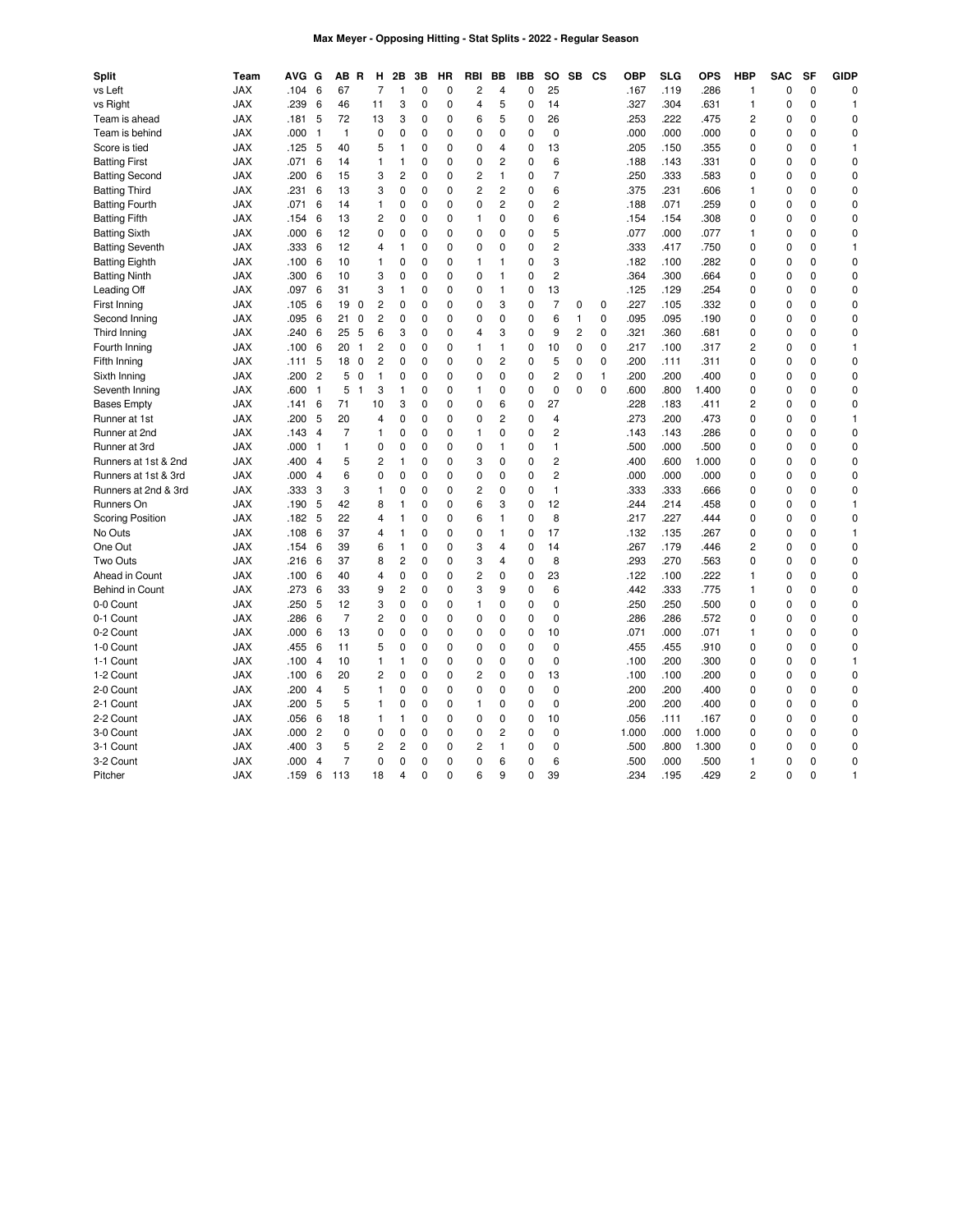| # Player            | Team       | в | AVG  | G  | АB   | R   | н   | ΤВ  | 2B 3B |   | HR | RBI      | <b>BBIBB</b> |   | SO. | SB | CS. | <b>OBP</b> | <b>SLG</b> | <b>OPS</b> |      |              |          | <b>PA SAC SF HBP GIDP</b> |    | Е  |
|---------------------|------------|---|------|----|------|-----|-----|-----|-------|---|----|----------|--------------|---|-----|----|-----|------------|------------|------------|------|--------------|----------|---------------------------|----|----|
| Coca, Y             | <b>NAS</b> | S | .000 |    | 0    |     | 0   | 0   | 0     | 0 | 0  | 0        | 0            | 0 | 0   | 0  |     | .000       | .000       | .000       | 0    |              | 0        | 0                         | 0  |    |
| 3 Dahl, D           | <b>NAS</b> |   | .309 | 22 | 81   | 16  | 25  | 36  | 5     | 0 | 2  | 10       |              |   | 19  | 0  |     | .391       | .444       | .835       | 92   |              | $\Omega$ | ი                         |    |    |
| 12 Davis, J         | <b>NAS</b> | R | .318 | 12 | 44   | 6   | 14  | 15  |       |   |    | 5        | 10           |   | 9   | 5  |     | .446       | .341       | .787       | 56   |              |          |                           |    |    |
| 9 Feliciano, M      | <b>NAS</b> | R | .258 | 19 | 66   | 5   | 17  | 22  | 5     | 0 | 0  | 4        | 3            | 0 | 19  | 0  |     | .319       | .333       | .652       | 73   |              | 0        | 3                         | 3  |    |
| 34 Hiura, K         | <b>NAS</b> | R | .273 | 3  | 11   | 0   | 3   | 3   | 0     |   | 0  | 2        | 2            |   | 5   | n  |     | .429       | .273       | .702       | 14   |              | $\Omega$ |                           | n. |    |
| 19 Jackson, A       | <b>JAX</b> | R | .000 |    | 4    | 0   | 0   |     | 0     |   |    | $\Omega$ | 0            | 0 |     | n  |     | .000       | .000       | .000       | 4    |              | $\Omega$ | ŋ                         | 0  |    |
| 19 Jackson, A       | <b>NAS</b> | R | .214 | 16 | 56   | 3   | 12  | 21  | 3     | 0 | 2  | 15       | 4            | 0 | 19  | 0  |     | .281       | .375       | .656       | 64   |              | 2        |                           |    |    |
| 19 Jackson, A       | 2 Teams R  |   | .200 | 17 | 60   | 3   | 12  | 21  | 3     | 0 | 2  | 15       | 4            |   | 20  | 0  |     | .265       | .350       | .615       | 68   |              | 2        |                           |    |    |
| 13 Mathias, M       | <b>NAS</b> | R | .323 | 19 | 65   |     | 21  | 34  | 5     |   | 2  | 10       |              |   | 17  | 2  |     | .397       | .523       | .920       | 73   |              | $\Omega$ |                           | 2  |    |
| 6 Monasterio, A NAS |            | R | .186 | 19 | 59   | 6   | 11  | 15  |       |   |    | 5        | 10           | 0 | 18  | 5  |     | .300       | .254       | .554       | 70   |              |          |                           | 3  |    |
| 11 Navarreto, B     | <b>NAS</b> | R | .286 |    | 21   | 4   |     |     |       |   |    | 3        |              |   |     |    |     | .318       | .333       | .651       | 22   |              | $\Omega$ |                           |    |    |
| 26 Reyes, P         | <b>NAS</b> | R | .155 | 19 | 71   | 14  | 11  | 18  |       |   |    |          | 10           | 0 | 16  |    |     | .277       | .254       | .531       | 83   |              | $\Omega$ | 2                         | 0  |    |
| 21 Singleton, J     | <b>NAS</b> |   | .207 | 26 | 87   | 16  | 18  | 44  | 3     |   |    | 20       | 20           | O | 29  | 2  |     | .352       | .506       | .858       | 108  |              |          | n                         | 2  |    |
| 5 Turang, B         | <b>NAS</b> |   | .307 | 27 | 114  | 15  | 35  | 53  |       |   | 3  | 18       | 11           |   | 26  | 3  |     | .365       | .465       | .830       | 126  |              |          | n                         | 2  |    |
| 14 White, T         | <b>NAS</b> | R | .225 | 22 | 80   | 13  | 18  | 37  | 2     |   | 5  | 12       | 14           | 0 | 19  | 2  |     | .344       | .463       | .807       | 96   |              |          |                           |    |    |
| 2 Wilson, W         | <b>NAS</b> | R | .229 | 26 | 83   | 19  | 19  | 31  | 3     | 0 | 3  | 14       | 13           |   | 27  | 3  | 0   | .340       | .373       | .713       | 97   |              | 0        |                           | 2  |    |
|                     | <b>NAS</b> |   | .247 | 31 | 1010 | 148 | 249 | 392 | 50    | 6 | 27 | 139      | 133          | 0 | 280 | 32 | 5   | .339       | .388       | .727       | 1167 | 0            | 9        | 13                        | 19 | 10 |
|                     | <b>OPP</b> |   | .209 | 31 | 990  | 92  | 207 | 308 | 40    | 5 | 17 | 86       | 120          | 0 | 275 | 26 | 12  | .303       | .311       | .614       | 1135 | $\mathbf{2}$ | 7        | 16                        | 15 |    |

# **Nashville Sounds Pitching - 2022 - Regular Season - Active Roster**

| # Player             | Team T     |   | W  |    | <b>ERA</b> |    |    | G GS CG SHO |              |    | GF HLD | <b>SV SVO</b> |              | IP    | н   | R             | ER       | <b>HR</b>    | HB           | <b>BB IBB</b> |          | SO. | AVG WP BK GIDP |    |          |                | TBF  |
|----------------------|------------|---|----|----|------------|----|----|-------------|--------------|----|--------|---------------|--------------|-------|-----|---------------|----------|--------------|--------------|---------------|----------|-----|----------------|----|----------|----------------|------|
| 51 Alexander, J NAS  |            | R | 4  | 2  | 2.73       | 6  | 4  | $\Omega$    |              |    |        | 0             | 0            | 29.2  | 28  | 9             | 9        |              |              | 9             | 0        | 21  | .250           |    |          | 3              | 122  |
| 57 Barker, L         | <b>NAS</b> | R | 2  | 0  | 4.09       | 11 | 0  | $\Omega$    | <sup>0</sup> |    |        |               | 3            | 11.0  | 10  | 5             | 5        | 0            | $\Omega$     | 6             | 0        | 13  | .244           |    | $\Omega$ | $\Omega$       | 49   |
| 58 Bettinger, A NAS  |            | R |    |    | 0.00       |    |    | 0           | <sup>0</sup> |    |        | <sup>0</sup>  | 0            | 3.0   | 2   | $\Omega$      | 0        | <sup>0</sup> | $\Omega$     | 3             | $\Omega$ | 3   | .182           |    | $\Omega$ | $\Omega$       | 14   |
| 15 Boushley, C NAS   |            | R | 3  |    | 4.28       |    |    | 0           | <sup>0</sup> |    |        | 0             | <sup>0</sup> | 33.2  | 32  | 16            | 16       | 6            |              | 9             |          | 31  | 244.           |    |          | $\overline{2}$ | 141  |
| 53 Brown, Z          | <b>NAS</b> | R |    |    | 3.00       | 6  | O. | 0           | $\Omega$     |    |        |               | <sup>0</sup> | 6.0   | 2   | $\mathcal{P}$ | 2        |              |              | 4             |          | 5   | .105           |    |          | $\Omega$       | 25   |
| 27 File, D           | <b>NAS</b> | R | 2  | 0  | 3.95       | 6  | 5  | 0           | <sup>0</sup> |    |        | <sup>0</sup>  | <sup>0</sup> | 27.1  | 23  | 12            | 12       |              |              | 12            | 0        | 19  | .223           |    |          | $\mathcal{P}$  | 116  |
| 22 Harris, H         | <b>NAS</b> | R |    | 0  | 0.00       |    | 0  | $\Omega$    | 0            | 5  |        | 2             | 2            | 10.2  | 6   | 0             | $\Omega$ | $\Omega$     | $\Omega$     | 10            | 0        | 10  | .182           | 0  |          |                | 44   |
| 32 Jankins, T        | <b>NAS</b> | R | 0  | 0  | 4.66       | 9  | 0  | $\Omega$    | 0            |    |        | 0             | 0            | 9.2   | 12  | 6             | 5        |              | 0            | 2             | 0        | 11  | .308           |    | $\Omega$ | $\Omega$       | 42   |
| 43 Kelley, T         | <b>NAS</b> | R |    |    | 0.75       | 12 | 0  | $\Omega$    | 0            | .h |        | 2             | 2            | 12.0  | 9   | 2             |          |              | <sup>0</sup> | 3             | $\Omega$ | 14  | .205           | 0  | $\Omega$ |                | 47   |
| 31 Lindblom, J       | NAS        | R |    |    | 2.43       | 6  | 6  | $\Omega$    | $\Omega$     | n  |        | <sup>0</sup>  | $\Omega$     | 33.1  | 24  | 9             | 9        | 2            | 2            | 8             | $\Omega$ | 29  | .194           |    | $\Omega$ |                | 134  |
| 20 Sadzeck, C        | <b>NAS</b> | R | 0  |    | 0.87       | 10 | 0  | $\Omega$    | $\Omega$     | Δ  |        |               |              | 10.1  | 6   | 3             |          | $\Omega$     |              | 5.            | $\Omega$ | 9   | .171           |    | $\Omega$ | $\Omega$       | 42   |
| 35 Sánchez, M        | <b>NAS</b> | R | 3  | 2  | 2.40       | 13 | O. | $\Omega$    | <sup>0</sup> |    |        |               | 2            | 15.0  | 11  | 4             | 4        | $\Omega$     | 2            | 5.            |          | 15  | .212           |    | $\Omega$ |                | 59   |
| 44 Small, E          | <b>NAS</b> |   | 2  |    | .98        | 6  | 6  | $\Omega$    | <sup>0</sup> |    |        | <sup>0</sup>  | 0            | 27.1  | 13  | 8             | 6        |              | 3            | 18            | $\Omega$ | 37  | .135           |    | $\Omega$ |                | 117  |
| 38 Strzelecki, P NAS |            | R | 2  | 0  | 2.19       | 11 | 0  | 0           | 0            | 3  |        |               |              | 12.1  | 6   | 3             | 3        |              | 2            | 4             | $\Omega$ | 17  | .146           |    | $\Omega$ |                | 47   |
|                      | <b>NAS</b> |   | 21 | 10 | 2.81       | 31 | 31 | 0           | 5.           | 31 | 19     | 10            | 13           | 272.0 | 207 | 92            | 85       | 17           | 16           | 120           | 0        | 275 | .209           | 15 | 2        | 15             | 1135 |
|                      | <b>OPP</b> |   | 10 | 21 | 4.70       | 31 | 31 | 0           |              | 31 | 13     | 6             | 12           | 264.1 | 249 | 148           | 138      | 27           | 13           | 133           | 0        | 280 | .247           | 22 |          | 19             | 1167 |

| # Player        | Team       | в | <b>AVG</b> | G  | AB R | н  | ΤВ  | 2Β | 3В | HR | RBI |    | <b>BB IBB</b> | SO SB CS | OBP  | <b>SLG</b> | <b>OPS</b> | PA  | <b>SAC</b>   |          | SF HBP | <b>GIDP</b> |
|-----------------|------------|---|------------|----|------|----|-----|----|----|----|-----|----|---------------|----------|------|------------|------------|-----|--------------|----------|--------|-------------|
| 3 Dahl, D       | <b>NAS</b> |   | 261        | 15 | 23   | 6  | 8   | 2  |    |    |     | 2  | 0             | 6        | .320 | .348       | .668       | 25  |              |          |        | $\Omega$    |
| 12 Davis, J     | <b>NAS</b> | R | .100       | 6  | 10   |    |     |    |    |    |     | 2  |               | 3        | .250 | .100       | .350       | 12  |              | 0        |        | 0           |
| 9 Feliciano, M  | <b>NAS</b> | R | .364       | 11 | 22   | 8  | 10  |    |    |    |     |    |               | 3        | .364 | .455       | .819       | 22  |              | 0        |        |             |
| 34 Hiura, K     | <b>NAS</b> | R | .250       | 3  | 8    | 2  | 2   |    |    |    |     |    |               | 4        | .250 | .250       | .500       | 8   |              |          |        | 0           |
| 19 Jackson, A   | <b>JAX</b> | R | .000       |    | 3    |    | 0   |    |    |    |     |    |               | 0        | .000 | .000       | .000       | 3   |              |          |        | 0           |
| 19 Jackson, A   | <b>NAS</b> | R | .250       | 11 | 20   | 5  | 6   |    |    | O  |     |    |               | 5        | .304 | .300       | .604       | 23  |              |          |        |             |
| 19 Jackson, A   | 2 Teams R  |   | .217       | 12 | 23   | 5  | 6   |    |    | 0  | 4   |    |               | 5        | .269 | .261       | .530       | 26  | <sup>0</sup> |          |        |             |
| 13 Mathias, M   | <b>NAS</b> | R | .471       | 10 | 17   | 8  | 10  |    |    | 0  | 2   | 2  | <sup>0</sup>  | 5        | .526 | .588       | 1.114      | 19  | 0            |          |        |             |
| 6 Monasterio, A | <b>NAS</b> | R | .071       | 9  | 14   |    |     |    |    | 0  | O   |    |               | 4        | .133 | .071       | .204       | 15  | 0            | 0        |        | 0           |
| 11 Navarreto, B | <b>NAS</b> | R | .250       | 3  | 4    |    |     | n  |    | 0  |     | o  | O             |          | .250 | .250       | .500       | 4   | 0            | 0        |        | 0           |
| 26 Reyes, P     | <b>NAS</b> | R | .182       | 12 | 22   | 4  | 9   |    |    |    |     | 3  | 0             |          | .308 | .409       | .717       | 26  | 0            | $\Omega$ |        | 0           |
| 21 Singleton, J | <b>NAS</b> |   | .130       | 16 | 23   | 3  |     |    |    |    | 2   | 4  | 0             | 10       | .259 | .304       | .563       | 27  | <sup>0</sup> | $\Omega$ | 0      |             |
| 5 Turang, B     | <b>NAS</b> |   | .250       | 17 | 32   | 8  | 11  |    |    |    |     | 2  | 0             | 11       | .294 | .344       | .638       | 34  | 0            | 0        |        | 0           |
| 14 White, T     | <b>NAS</b> | R | .250       | 12 | 20   | 5  | 11  |    |    | 2  | 5   | 3  | <sup>0</sup>  | 6        | .360 | .550       | .910       | 25  | 0            |          |        |             |
| 2 Wilson, W     | <b>NAS</b> | R | .190       | 13 | 21   | 4  |     | ი  |    |    | 3   | 3  | 0             |          | .292 | .333       | .625       | 24  | 0            |          |        |             |
|                 | <b>NAS</b> |   | .238       | 24 | 281  | 67 | 104 | 12 |    |    | 33  | 27 | 0             | 79       | .309 | .370       | .679       | 314 | 0            | 3        | 3      | 3           |
|                 | <b>OPP</b> |   | .196       | 31 | 439  | 86 | 122 | 16 |    | 6  | 34  | 51 | 0             | 120      | .285 | .278       | .563       |     |              | 4        | 5      |             |

#### **Nashville Sounds Hitting - 2022 - Regular Season - Active Roster - Vs Left**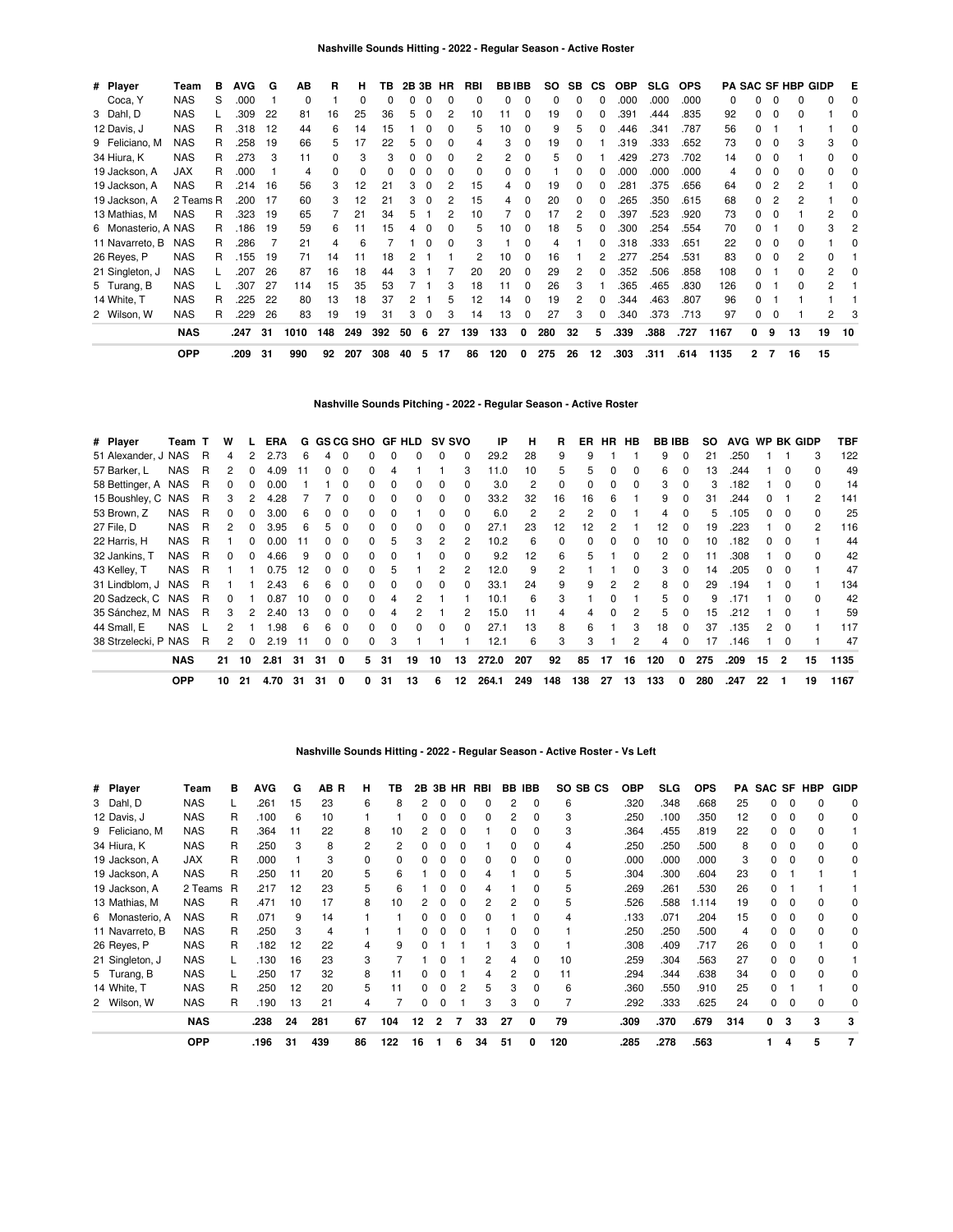| # Player         | Team       |   | <b>AVG</b> | AВ<br>R | н  | ΤВ  | 2B | 3B | <b>HR</b>    | RBI | BB | <b>IBB</b>   | SO.<br>SB CS | OBP  | <b>SLG</b> | <b>OPS</b> | PA  | SAC SF   |          | <b>HBP</b>   | <b>GIDP</b> |
|------------------|------------|---|------------|---------|----|-----|----|----|--------------|-----|----|--------------|--------------|------|------------|------------|-----|----------|----------|--------------|-------------|
| 51 Alexander, J  | NAS        | R | .174       | 46      | 8  | 9   |    |    |              | 2   | 6  | O            | 11           | .269 | .196       | .465       | 52  | $\Omega$ |          |              |             |
| 57 Barker, L     | <b>NAS</b> | R | .316       | 19      | 6  | 6   |    | 0  |              | 4   |    | 0            | 5            | .318 | .316       | .634       | 22  | 0        |          |              | 0           |
| 58 Bettinger, A  | NAS        | R | .333       | 3       |    |     | 0  | 0  | O            | 0   | 2  | 0            | 0            | .600 | .333       | .933       | 5   | $\Omega$ | 0        | <sup>0</sup> | 0           |
| 15 Boushley, C   | <b>NAS</b> | R | .193       | 57      | 11 | 22  | 2  | O  | з            | 6   | 3  | <sup>0</sup> | 11           | .233 | .386       | .619       | 60  | O.       | $\Omega$ | $\Omega$     | 2           |
| 53 Brown, Z      | <b>NAS</b> | R | .000       |         |    | 0   |    |    |              | 0   |    |              | 2            | .222 | .000       | .222       | 9   | 0        |          |              | 0           |
| 27 File, D       | <b>NAS</b> | R | .212       | 52      | 11 | 17  | 6  | 0  | <sup>0</sup> | 2   | 6  | 0            | 11           | .293 | .327       | .620       | 58  | $\Omega$ | $\Omega$ | 0            |             |
| 22 Harris, H     | <b>NAS</b> | R | .125       | 16      | 2  | 2   | 0  | O  | <sup>0</sup> | 0   | 4  | 0            | 6            | .300 | .125       | .425       | 20  | $\Omega$ | 0        |              |             |
| 32 Jankins, T    | <b>NAS</b> | R | .300       | 20      | 6  | 12  |    |    |              | 5   |    | <sup>0</sup> | 5            | .300 | .600       | .900       | 20  | O.       | $\Omega$ | $\Omega$     | 0           |
| 43 Kelley, T     | <b>NAS</b> | R | .048       | 21      |    |     |    |    |              | 0   |    | 0            | 6            | .130 | .048       | .178       | 23  | 0        |          |              | 0           |
| 31 Lindblom, J   | <b>NAS</b> | R | .167       | 54      | 9  | 13  |    | O  |              | 2   | 5  | 0            | 12           | .250 | .241       | .491       | 60  | $\Omega$ | 0        |              | 0           |
| 20 Sadzeck, C    | <b>NAS</b> | R | .333       | 15      | 5  |     |    | O  | <sup>0</sup> | 0   | 2  | <sup>0</sup> | 5            | .444 | .467       | .911       | 18  | $\Omega$ |          |              | $\Omega$    |
| 35 Sánchez, M    | <b>NAS</b> | R | .182       | 22      |    |     |    |    |              |     |    |              | 5            | .217 | .182       | .399       | 23  | O.       |          |              | 0           |
| 44 Small, E      | <b>NAS</b> |   | .161       | 31      | 5  | 6   |    | ŋ  | O            | 2   | 4  | 0            | 14           | .278 | .194       | .472       | 36  | $\Omega$ | 0        |              | 0           |
| 38 Strzelecki, P | NAS        | R | .235       | 17      | 4  | 5   |    | ŋ  | O            | 2   | 2  | 0            | 6            | .350 | .294       | .644       | 20  | $\Omega$ | $\Omega$ |              | $\Omega$    |
|                  | <b>NAS</b> |   | .196       | 439     | 86 | 122 | 16 |    | 6            | 34  | 51 | 0            | 120          | .285 | .278       | .563       | 500 |          | 4        | 5            | 7           |

# **Nashville Sounds Hitting - 2022 - Regular Season - Active Roster - Vs Right**

| # Player        | Team       | в | <b>AVG</b> | G  | AB R | н        | ΤВ       | 2B 3B |          | <b>HR</b> | <b>RBI</b> | <b>BB IBB</b> |          | SO SB CS | <b>OBP</b> | <b>SLG</b> | <b>OPS</b> | PA  |    |          | SAC SF HBP | <b>GIDP</b> |
|-----------------|------------|---|------------|----|------|----------|----------|-------|----------|-----------|------------|---------------|----------|----------|------------|------------|------------|-----|----|----------|------------|-------------|
| 3 Dahl, D       | <b>NAS</b> |   | .328       | 21 | 58   | 19       | 28       | 3     | 0        | 2         | 10         | 9             | 0        | 13       | .418       | .483       | .901       | 67  | 0  | $\Omega$ | 0          |             |
| 12 Davis, J     | <b>NAS</b> | R | .382       | 12 | 34   | 13       | 14       |       | 0        | 0         | 5          | 8             | 0        | 6        | .500       | .412       | .912       | 44  | 0  |          |            |             |
| 9 Feliciano, M  | <b>NAS</b> | R | .205       | 18 | 44   | 9        | 12       | 3     | 0        | 0         | 3          | 3             | 0        | 16       | .300       | .273       | .573       | 51  | 0  | $\Omega$ | 3          | 2           |
| 34 Hiura, K     | <b>NAS</b> | R | .333       | 3  | 3    |          |          | 0     | $\Omega$ | 0         |            | 2             | 0        |          | .667       | .333       | 1.000      | 6   | 0  | 0        |            | 0           |
| 19 Jackson, A   | JAX        | R | .000       |    |      | $\Omega$ | $\Omega$ | 0     | $\Omega$ | 0         | 0          | 0             | 0        |          | .000       | .000       | .000       |     | 0  | 0        | 0          | 0           |
| 19 Jackson, A   | <b>NAS</b> | R | .194       | 14 | 36   |          | 15       | 2     | 0        | 2         | 11         | 3             | 0        | 14       | .268       | .417       | .685       | 41  | 0  |          |            | 0           |
| 19 Jackson, A   | 2 Teams R  |   | .189       | 15 | 37   |          | 15       | 2     | 0        | 2         | 11         | 3             | 0        | 15       | .262       | .405       | .667       | 42  | 0  |          |            | 0           |
| 13 Mathias, M   | <b>NAS</b> | R | .271       | 18 | 48   | 13       | 24       | 3     |          |           | 8          | 5             | 0        | 12       | .352       | .500       | .852       | 54  | 0  |          |            | 2           |
| 6 Monasterio, A | <b>NAS</b> | R | .222       | 19 | 45   | 10       | 14       | 4     | 0        | 0         | 5          | 9             | 0        | 14       | .345       | .311       | .656       | 55  | 0  |          | 0          | 3           |
| 11 Navarreto, B | <b>NAS</b> | R | .294       | 6  | 17   | 5        | 6        |       | 0        | 0         | 2          |               | 0        | 3        | .333       | .353       | .686       | 18  | 0  | 0        | 0          |             |
| 26 Reyes, P     | <b>NAS</b> | R | .143       | 18 | 49   |          | 9        | 2     | 0        | 0         |            |               | 0        | 15       | .263       | .184       | .447       | 57  | 0  | 0        |            | 0           |
| 21 Singleton, J | <b>NAS</b> |   | .234       | 25 | 64   | 15       | 37       | 2     |          | 6         | 18         | 16            | 0        | 19       | .383       | .578       | .961       | 81  | 0  |          | 0          |             |
| 5 Turang, B     | <b>NAS</b> |   | .329       | 26 | 82   | 27       | 42       |       |          | 2         | 14         | 9             | 0        | 15       | .391       | .512       | .903       | 92  | 0  |          | ŋ          | 2           |
| 14 White, T     | <b>NAS</b> | R | .217       | 20 | 60   | 13       | 26       | 2     |          | 3         |            | 11            | 0        | 13       | .338       | .433       | .771       | 71  | 0  | n        | ŋ          |             |
| 2 Wilson, W     | <b>NAS</b> | R | .242       | 25 | 62   | 15       | 24       | 3     | 0        | 2         | 11         | 10            | 0        | 20       | .356       | .387       | .743       | 73  | 0  | $\Omega$ |            | 2           |
|                 | <b>NAS</b> |   | .250       | 31 | 729  | 182      | 288      | 38    | 4        | 20        | 106        | 106           | $\Omega$ | 201      | .350       | .395       | .745       | 853 | 0  | 6        | 10         | 16          |
|                 | <b>OPP</b> |   | .220       | 31 | 551  | 121      | 186      | 24    | 4        | 11        | 52         | 69            | 0        | 155      | .317       | .338       | .655       |     | 1. | 3        | 11         | 8           |

## **Nashville Sounds Opposing Hitting - 2022 - Regular Season - Active Roster - Vs Right**

| # Player         | Team       | т | <b>AVG</b> | AB R | н   | ΤВ  | 2В | 3В | <b>HR</b>    | <b>RBI</b> | BB | <b>IBB</b>   | SO SB CS | <b>OBP</b> | SLG  | <b>OPS</b> | PA  | SAC SF |          | <b>HBP</b> | <b>GIDP</b> |
|------------------|------------|---|------------|------|-----|-----|----|----|--------------|------------|----|--------------|----------|------------|------|------------|-----|--------|----------|------------|-------------|
| 51 Alexander, J  | NAS        | R | .303       | 66   | 20  | 26  | 3  | 0  |              | 5          | 3  | 0            | 10       | .343       | .394 | .737       | 70  | 0      |          |            | 2           |
| 57 Barker, L     | <b>NAS</b> | R | .182       | 22   | 4   | 5   |    | 0  | 0            | 3          | 5  | 0            | 8        | .333       | .227 | .560       | 27  | 0      |          |            | 0           |
| 58 Bettinger, A  | NAS        | R | .125       | 8    |     |     | 0  | 0  | <sup>0</sup> | 0          |    | <sup>0</sup> | 3        | .222       | .125 | .347       | 9   | 0      |          |            | $\Omega$    |
| 15 Boushley, C   | NAS        | R | .284       | 74   | 21  | 35  | 3  |    | з            |            | 6  | <sup>0</sup> | 20       | .346       | .473 | .819       | 81  | 0      |          |            | 0           |
| 53 Brown, Z      | <b>NAS</b> | R | .167       | 12   | 2   | 3   |    | 0  |              |            | 2  | 0            | 3        | .313       | .250 | .563       | 16  | 0      |          |            | 0           |
| 27 File, D       | <b>NAS</b> | R | .235       | 51   | 12  | 21  | 3  | 0  | 2            | 8          | 6  | 0            | 8        | .328       | .412 | .740       | 58  | 0      |          |            |             |
| 22 Harris, H     | NAS        | R | .235       | 17   | 4   | 5   |    | 0  | <sup>0</sup> |            | 6  | $\Omega$     | 4        | .417       | .294 | .711       | 24  | 0      |          |            | 0           |
| 32 Jankins, T    | <b>NAS</b> | R | .316       | 19   | 6   |     |    | ი  | 0            | 3          |    | 0            | 6        | .381       | .368 | .749       | 22  |        |          |            | 0           |
| 43 Kelley, T     | <b>NAS</b> | R | .348       | 23   | 8   | 11  | 0  | 0  |              | з          |    | O.           | 8        | .375       | .478 | .853       | 24  | 0      | $\Omega$ |            |             |
| 31 Lindblom, J   | NAS        | R | .214       | 70   | 15  | 26  | 6  |    |              | 5          | з  | <sup>0</sup> | 17       | 257        | .371 | .628       | 74  | 0      |          |            |             |
| 20 Sadzeck, C    | <b>NAS</b> | R | .050       | 20   |     | 2   |    | ი  | <sup>0</sup> | 2          | 3  | 0            | 4        | .167       | .100 | .267       | 24  | 0      |          |            | 0           |
| 35 Sánchez, M    | <b>NAS</b> | R | .233       | 30   |     | 9   | 2  | 0  | <sup>0</sup> | 2          | 4  | 0            | 10       | .361       | .300 | .661       | 36  | 0      | $\Omega$ |            |             |
| 44 Small, E      | <b>NAS</b> |   | .123       | 65   | 8   | 16  |    |    |              | 5          | 14 | $\Omega$     | 23       | .296       | .246 | .542       | 81  | 0      |          |            |             |
| 38 Strzelecki, P | <b>NAS</b> | R | .083       | 24   | 2   | 5   |    | n  |              | 2          | 2  | 0            | 11       | .185       | .208 | .393       | 27  | 0      |          |            |             |
|                  | <b>NAS</b> |   | .220       | 551  | 121 | 186 | 24 |    | 11           | 52         | 69 | 0            | 155      | .317       | .338 | .655       | 635 |        | 3        | 11         |             |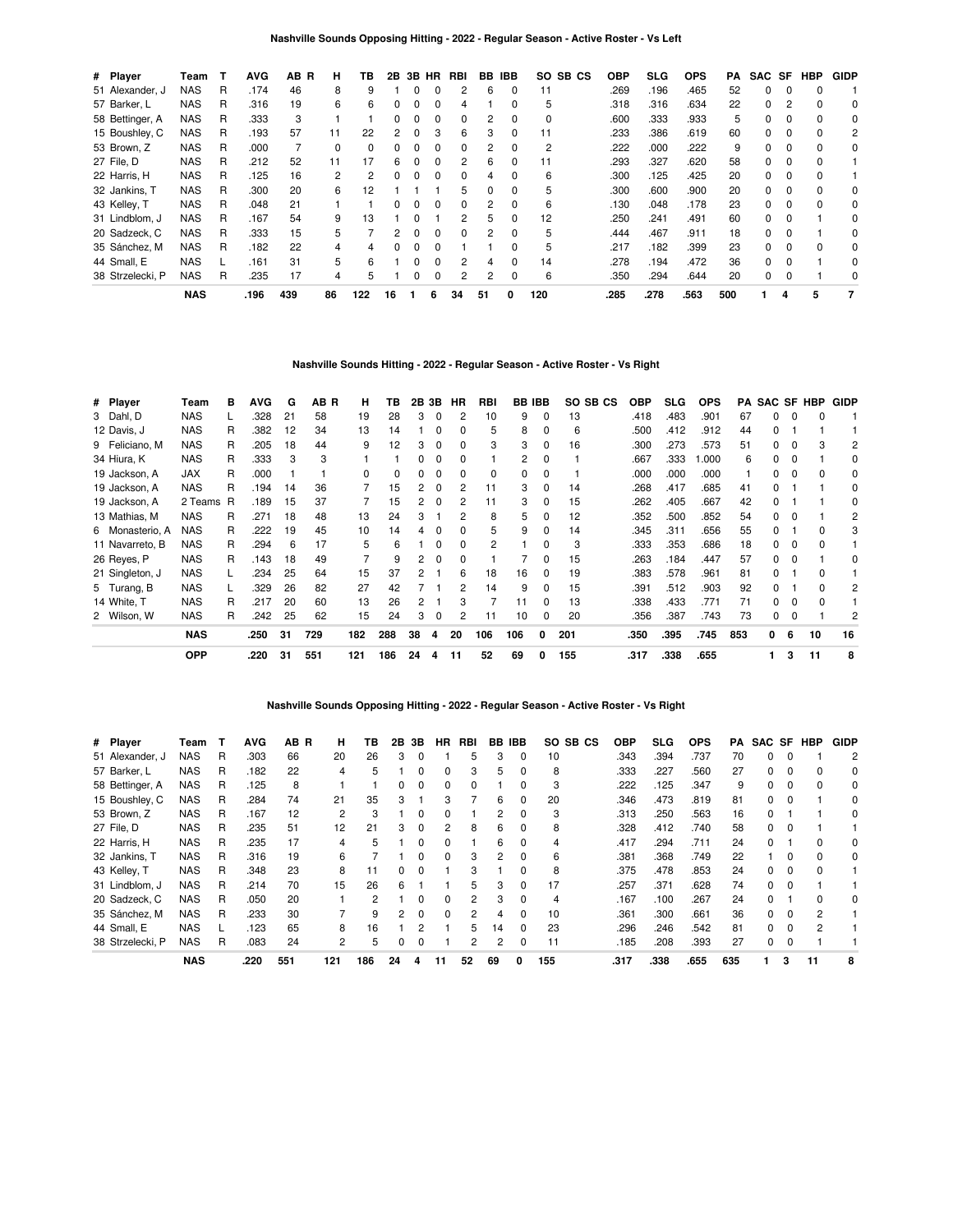| # Player        | Team       | в | <b>AVG</b> | G              | AВ | R        | н            | TB           | 2B | 3B | HR.          | RBI BB IBB |          |          |              | SO SB CS       |                | <b>OBP</b> | <b>SLG</b> | <b>OPS</b> | PA | SAC SF   |              | <b>HBP</b>     | <b>GIDP</b> |
|-----------------|------------|---|------------|----------------|----|----------|--------------|--------------|----|----|--------------|------------|----------|----------|--------------|----------------|----------------|------------|------------|------------|----|----------|--------------|----------------|-------------|
| Coca, Y         | <b>NAS</b> | S | .000       |                | 0  |          | 0            | 0            | 0  |    |              | 0          | $\Omega$ | 0        | 0            | $\Omega$       | $\Omega$       | .000       | .000       | .000       | 0  | 0        | n            | $\Omega$       | 0           |
| 3 Dahl, D       | <b>NAS</b> |   | .500       |                | 8  | 3        | 4            | 6            |    |    |              |            |          | 0        | 3            | $\Omega$       | $\Omega$       | .500       | .750       | .250       | 8  | 0        | $\Omega$     | $\Omega$       | 0           |
| 12 Davis, J     | <b>NAS</b> | R | .100       | 2              | 10 |          |              |              |    |    |              |            |          | 0        | 3            |                | 0              | .100       | .100       | .200       | 10 | 0        |              | $\Omega$       | 0           |
| 9 Feliciano, M  | <b>NAS</b> | R | .000       |                | 4  | 0        | 4            | 5            |    |    |              |            |          | 0        | 0            |                |                | .000       | .250       | 2.250      | 4  | 0        |              | 0              | 0           |
| 34 Hiura, K     | <b>NAS</b> | R | .286       | 2              |    | 0        |              |              | 0  |    | 0            |            |          | 0        | 3            | 0              |                | .444       | .286       | .730       | 9  | 0        | $\Omega$     | 0              | 0           |
| 19 Jackson, A   | <b>NAS</b> | R | .167       | 2              | 6  | 0        |              |              |    |    | $\Omega$     | 3          | $\Omega$ | 0        |              | $\Omega$       | $\Omega$       | .250       | .333       | .583       | 8  | 0        |              |                | 0           |
| 13 Mathias, M   | <b>NAS</b> | R | .500       |                | 4  | $\Omega$ | 2            |              |    |    |              |            |          | 0        | <sup>0</sup> | <sup>0</sup>   | $\Omega$       | .500       | .500       | .000       | 4  | $\Omega$ | n            | $\Omega$       | 0           |
| 11 Navarreto, B | <b>NAS</b> | R | .000       |                | 0  | 0        | 0            |              |    |    |              |            |          | 0        |              | $\Omega$       | $\Omega$       | .000       | .000       | .000       | 0  | 0        | <sup>0</sup> | $\Omega$       | 0           |
| 26 Reyes, P     | <b>NAS</b> | R | .000       |                |    |          | $\Omega$     | 0            | 0  |    |              |            |          | 0        |              | $\Omega$       | $\Omega$       | .125       | .000       | .125       | 8  | 0        |              | $\Omega$       | 0           |
| 21 Singleton, J | <b>NAS</b> |   | .200       |                | 5  |          |              |              |    |    |              |            |          | 0        | 2            | 0              | $\mathbf 0$    | .200       | .800       | .000       | 5  | 0        | 0            | $\Omega$       |             |
| 5 Turang, B     | <b>NAS</b> |   | .500       | 2              | 10 |          | 5            | 8            | 0  |    |              |            |          | 0        |              |                | $\Omega$       | .500       | .800       | .300       | 10 | 0        | $\Omega$     | $\Omega$       | 0           |
| 14 White, T     | <b>NAS</b> | R | .000       |                | 4  |          | <sup>0</sup> | <sup>0</sup> | 0  |    | <sup>n</sup> | $\Omega$   | $\Omega$ | $\Omega$ | 2            | $\Omega$       | $\Omega$       | .000       | .000       | .000       | 4  | 0        | $\Omega$     | $\Omega$       | $\Omega$    |
| 2 Wilson, W     | <b>NAS</b> | R | .000       | 2              |    | $\Omega$ | $\Omega$     | 0            | 0  | 0  | 0            |            |          | 0        |              | 0              | $\Omega$       | .125       | .000       | .125       | 8  | 0        | $\Omega$     | 0              | 0           |
|                 | <b>NAS</b> |   | .278       | $\overline{2}$ | 72 | 8        | 20           | 30           | 4  | 0  |              | 8          | 4        | 0        | 17           | $\overline{2}$ | $\overline{2}$ | .321       | .417       | .738       | 78 | 0        |              |                |             |
|                 | <b>OPP</b> |   | .226       | 2              | 62 | 9        | 14           | 27           | 5  |    |              | 8          |          | 0        | 14           |                |                | .324       | .435       | .759       | 72 |          | 0            | $\overline{2}$ |             |

**Nashville Sounds Pitching - 2022 - Regular Season - Active Roster - Vs. Jacksonville**

| # Player         | Team       |    | w        |          |       |                |                |              | ERA G GS CG SHO GF HLD SV SVO |          |            |          |          | IP   | н.       |                |          |          |              |          | R ER HR HB BB IBB | <b>SO</b> |      |              |          | AVG WP BK GIDP | <b>TBF</b>     |
|------------------|------------|----|----------|----------|-------|----------------|----------------|--------------|-------------------------------|----------|------------|----------|----------|------|----------|----------------|----------|----------|--------------|----------|-------------------|-----------|------|--------------|----------|----------------|----------------|
| 15 Boushley, C   | <b>NAS</b> | R. | 0        | 0        | 7.20  |                |                |              | 0                             | $\Omega$ | 0          | 0        | $\Omega$ | 5.0  | 5        | 4              | 4        |          |              |          | 0                 | 5.        | .250 | 0            | 0        | 0              | 21             |
| 22 Harris, H     | <b>NAS</b> | R. | $\Omega$ | 0        | 0.00  |                | 0              | $\Omega$     | $\Omega$                      |          | 0          |          |          | 1.0  |          | 0              | $\Omega$ | $\Omega$ | 0            | $\Omega$ | $\Omega$          | 2         | .250 | $\Omega$     | 0        | <sup>0</sup>   | 4              |
| 32 Jankins, T    | <b>NAS</b> | R  | $\Omega$ | $\Omega$ | 18.00 |                | 0              | $\Omega$     | $\Omega$                      | $\Omega$ | 0          | $\Omega$ | $\Omega$ | 1.0  | 3        | 2              | 2        | $\Omega$ | 0            |          | 0                 |           | .600 |              | 0        | <sup>0</sup>   | 7              |
| 43 Kelley, T     | <b>NAS</b> | R. | $\Omega$ | $\Omega$ | 0.00  |                | 0              | $\Omega$     | $\Omega$                      | $\Omega$ | $\Omega$   | $\Omega$ | $\Omega$ | 0.2  | $\Omega$ | $\Omega$       | $\Omega$ | $\Omega$ | <sup>0</sup> | $\Omega$ | $\Omega$          |           | .000 | <sup>o</sup> | $\Omega$ | $\Omega$       | $\overline{2}$ |
| 31 Lindblom, J   | <b>NAS</b> | R. | $\Omega$ | $\Omega$ | 2.84  |                |                | $\Omega$     | $\Omega$                      | $\Omega$ | $\Omega$   | $\Omega$ | $\Omega$ | 6.1  | 4        | $\overline{2}$ | 2        | $\Omega$ |              | 2        | 0                 | 2         | .174 |              | 0        | $\Omega$       | 26             |
| 20 Sadzeck, C    | <b>NAS</b> | R. | $\Omega$ | $\Omega$ | 0.00  |                | 0              | $\Omega$     | $\Omega$                      |          | 0          | 0        | $\Omega$ | 1.0  |          | 0              |          |          | 0            | 0        | 0                 | 2         | .250 | 0            |          | <sup>n</sup>   | 4              |
| 35 Sánchez, M    | <b>NAS</b> | R. | $\Omega$ |          | 9.00  |                | 0              | $\Omega$     | $\Omega$                      | $\Omega$ | $^{\circ}$ | $\Omega$ | $\Omega$ | 1.0  | $\Omega$ |                |          |          |              |          | 0                 | $\Omega$  | .000 |              | 0        |                | 4              |
| 38 Strzelecki, P | <b>NAS</b> | R. |          | $\Omega$ | 0.00  |                | $\Omega$       | 0            | $\Omega$                      | $\Omega$ | $\Omega$   | $\Omega$ | $\Omega$ | 1.0  | $\Omega$ | $\Omega$       | $\Omega$ | $\Omega$ | 0            |          | 0                 |           | .000 |              | 0        |                | 4              |
|                  | <b>NAS</b> |    |          |          | 4.76  | $\overline{2}$ | $\overline{2}$ | $\mathbf{0}$ | 0                             | - 2      | 0          | 1        |          | 17.0 | 14       | 9              | 9        | 2        | 2            | 7        | 0                 | 14        | .226 | 4            | 0        |                | 72             |
|                  | <b>OPP</b> |    |          |          | 3.50  |                |                | 0            | 0                             | 2        | 2          |          | 2        | 18.0 | 20       | 8              |          |          |              | 4        | 0                 | 17        | .278 |              | 0        |                | 78             |

**Nashville Sounds Hitting - 2022 - Regular Season - Active Roster - Home Games**

| # Player  |                 | Team       | в | <b>AVG</b> | G  | AВ  | R  | н   | ΤВ  |    | 2B 3B | HR | RBI | <b>BB IBB</b> |          | SO  | SB <sub>CS</sub> |                | <b>OBP</b> | <b>SLG</b> | <b>OPS</b> | PA  | SAC SF HBP   |          |    | <b>GIDP</b> |
|-----------|-----------------|------------|---|------------|----|-----|----|-----|-----|----|-------|----|-----|---------------|----------|-----|------------------|----------------|------------|------------|------------|-----|--------------|----------|----|-------------|
| 3 Dahl, D |                 | <b>NAS</b> |   | .238       | 12 | 42  |    | 10  | 12  |    |       |    | 3   | 8             | 0        | 11  | 0                | $\Omega$       | .360       | .286       | .646       | 50  | 0            | 0        |    |             |
|           | 12 Davis, J     | <b>NAS</b> | R | .423       | 8  | 26  | 6  | 11  | 12  |    |       |    | 3   | 10            |          | 2   | 4                | $\Omega$       | .579       | .462       | 1.041      | 38  |              |          |    |             |
|           | 9 Feliciano, M  | <b>NAS</b> | R | .216       | 11 | 37  |    | 8   | 10  |    | 0     |    | 3   | 2             |          | 12  | 0                | 0              | .310       | .270       | .580       | 42  |              |          |    | 2           |
|           | 34 Hiura, K     | <b>NAS</b> | R | .250       |    | 4   |    |     |     |    |       |    |     |               |          | 2   | 0                | 0              | .400       | .250       | .650       | 5.  |              |          |    |             |
|           | 19 Jackson, A   | JAX        | R | .000       |    | 4   |    | 0   | 0   |    |       |    | 0   | 0             |          |     | 0                | $\Omega$       | .000       | .000       | .000       | 4   |              | 0        |    | 0           |
|           | 19 Jackson, A   | <b>NAS</b> | R | .265       | 10 | 34  | 3  | 9   | 17  |    |       |    | 9   | 3             | 0        | 12  | 0                | 0              | .342       | .500       | .842       | 38  | 0            |          |    |             |
|           | 19 Jackson, A   | 2 Teams R  |   | .237       | 11 | 38  | 3  | 9   | 17  |    |       |    | 9   | 3             | 0        | 13  | 0                | $\Omega$       | .310       | .447       | .757       | 42  | 0            |          |    |             |
|           | 13 Mathias, M   | <b>NAS</b> | R | .390       | 11 | 41  | 5  | 16  | 25  |    |       |    | 6   |               |          | 8   |                  | 0              | .419       | .610       | 1.029      | 43  |              |          |    | 0           |
|           | 6 Monasterio, A | <b>NAS</b> | R | .176       | 11 | 34  | 3  | 6   | 8   |    | 0     |    |     |               |          | 11  | 0                | 0              | .256       | .235       | .491       | 39  |              |          |    | 2           |
|           | 11 Navarreto, B | <b>NAS</b> | R | .231       | 4  | 13  |    | 3   | 3   |    | 0     |    |     |               |          |     |                  | $\Omega$       | .286       | .231       | .517       | 14  | 0            | $\Omega$ |    |             |
|           | 26 Reyes, P     | <b>NAS</b> | R | .167       | 9  | 30  | 8  | 5   |     |    |       |    |     |               | 0        | 6   | 0                |                | .342       | .233       | .575       | 38  | 0            |          |    | 0           |
|           | 21 Singleton, J | <b>NAS</b> |   | .178       | 15 | 45  |    | 8   | 21  |    | 0     |    | 12  | 14            | $\Omega$ | 18  |                  | $\Omega$       | .367       | .467       | .834       | 60  | <sup>0</sup> |          |    | 0           |
|           | 5 Turang, B     | <b>NAS</b> |   | .311       | 15 | 61  | 5  | 19  | 26  |    |       | 0  | 12  |               | 0        | 14  | 0                |                | .377       | .426       | .803       | 69  | 0            |          | 0  | 2           |
|           | 14 White, T     | <b>NAS</b> | R | .244       | 12 | 45  | 6  | 11  | 20  |    |       |    | 8   |               |          |     |                  | $\Omega$       | .340       | .444       | .784       | 53  | $\Omega$     |          |    |             |
|           | 2 Wilson, W     | <b>NAS</b> | R | .163       | 14 | 49  |    | 8   | 9   |    |       |    | 5   | 5             | 0        | 19  |                  | 0              | .255       | .184       | .439       | 55  | 0            | $\Omega$ |    |             |
|           |                 | <b>NAS</b> |   | .247       | 18 | 572 | 83 | 141 | 208 | 27 | 5     | 10 | 78  | 84            | 0        | 157 | 16               | $\overline{2}$ | .349       | .364       | .713       | 672 | n.           | 6        | 9  | 12          |
|           |                 | <b>OPP</b> |   | .205       | 18 | 596 | 53 | 122 | 169 | 17 | 3     | 8  | 50  | 75            | 0        | 177 | 16               | 8              | .302       | .284       | .586       |     |              | 5        | 10 | 4           |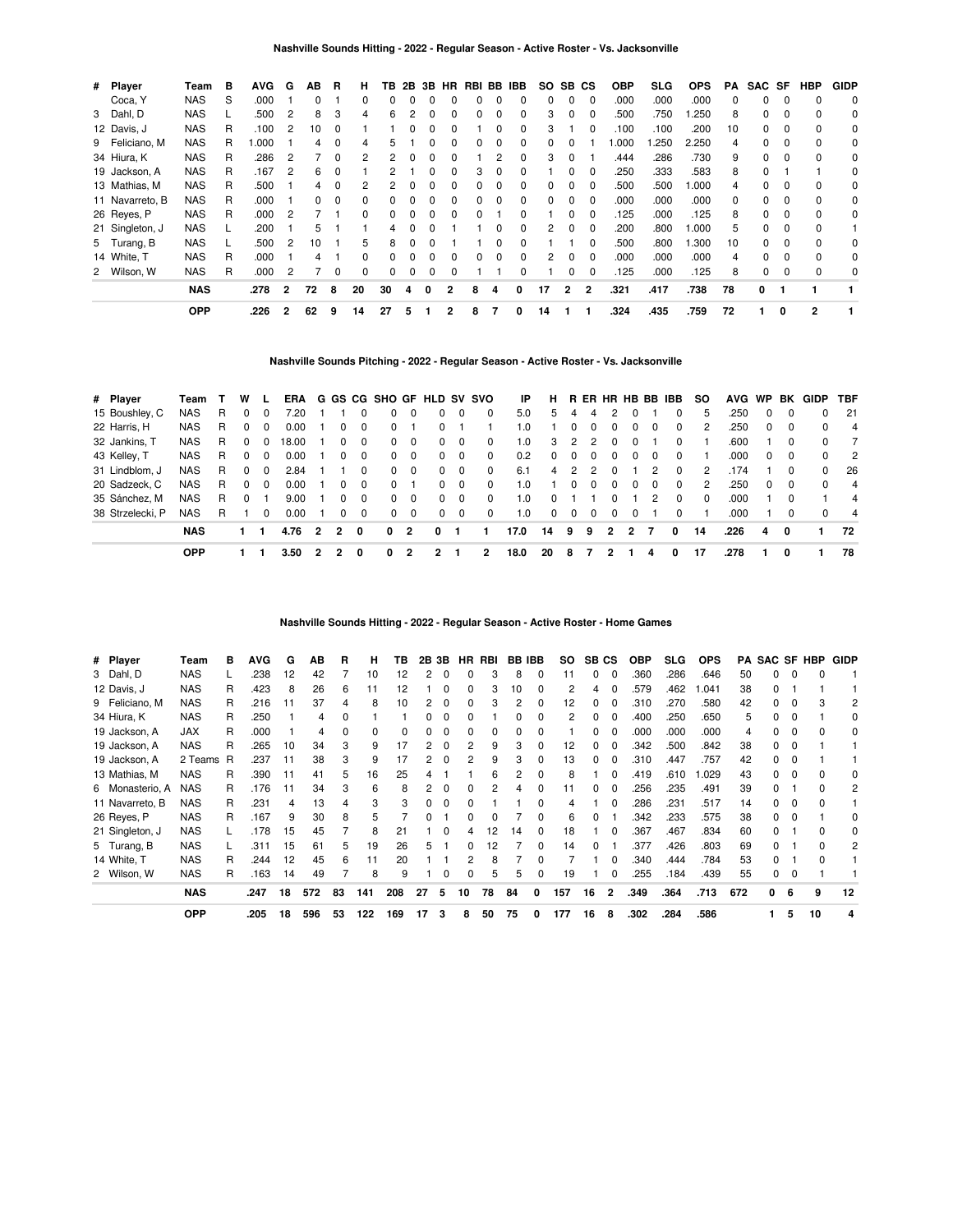| # Player         | Team       | т | w            |              | <b>ERA</b> | G  |              | <b>GS CG SHO</b> |              |                | <b>GF HLD SV SVO</b> |          |          | ΙP    | н   | R        | ER HR |          | <b>HB</b>    | <b>BB IBB</b> |              | SO. |      |   |              | AVG WP BK GIDP | TBF |
|------------------|------------|---|--------------|--------------|------------|----|--------------|------------------|--------------|----------------|----------------------|----------|----------|-------|-----|----------|-------|----------|--------------|---------------|--------------|-----|------|---|--------------|----------------|-----|
| 51 Alexander, J  | <b>NAS</b> | R | 3            |              | .83        | 4  |              |                  |              |                | 0                    | $\Omega$ | 0        | 19.2  | 13  |          | 4     |          |              | 5             | 0            | 16  | .186 | 0 | 0            | 2              | 76  |
| 57 Barker, L     | NAS        | R | 2            | 0            | 3.52       |    |              |                  |              |                |                      |          | 2        | 7.2   |     | з        | 3     | 0        |              | 4             | 0            | 8   | .241 |   | 0            | 0              | 34  |
| 58 Bettinger, A  | NAS        | R | $\mathbf{0}$ | 0            | 0.00       |    |              |                  | $\Omega$     | $\Omega$       | $\Omega$             | $\Omega$ | 0        | 3.0   | 2   |          | 0     | $\Omega$ | 0            | 3             | 0            | 3   | .182 |   | 0            | 0              | 14  |
| 15 Boushley, C   | <b>NAS</b> | R |              |              | 5.14       | 3  | з            | $\Omega$         | <sup>0</sup> | $\Omega$       | 0                    | $\Omega$ | 0        | 14.0  | 14  | 8        | 8     | 2        |              | 5             | 0            | 13  | 255  | 0 | $\Omega$     |                | 61  |
| 53 Brown, Z      | <b>NAS</b> | R | 0            |              | 4.50       | 4  |              |                  |              | $\Omega$       | 0                    | $\Omega$ | 0        | 4.0   | 2   |          | 2     |          |              | 4             |              | 3   | .154 |   | O            | <sup>0</sup>   | 19  |
| 27 File, D       | <b>NAS</b> | R |              | 0            | .89        | 4  | 3            | $\Omega$         | $\Omega$     | $\Omega$       | $\Omega$             | $\Omega$ | 0        | 19.0  | 15  |          |       |          |              |               | 0            | 14  | .211 |   | 0            |                | 78  |
| 22 Harris, H     | <b>NAS</b> | R |              | <sup>0</sup> | 0.00       | 6  | <sup>0</sup> | $\Omega$         | $\Omega$     | 3              | 2                    |          |          | 6.1   | 5   | $\Omega$ | 0     | $\Omega$ | 0            | 4             | 0            | 6   | .238 | 0 | 0            | <sup>0</sup>   | 25  |
| 32 Jankins, T    | <b>NAS</b> | R | 0            | <sup>0</sup> | 2.70       | 6  |              | $\Omega$         | <sup>0</sup> | $\Omega$       | <sup>o</sup>         | $\Omega$ | 0        | 6.2   | 6   | 3        | 2     |          |              |               | <sup>0</sup> | 9   | 231  |   | $\Omega$     |                | 27  |
| 43 Kelley, T     | NAS        | R |              |              | 0.08       |    |              |                  | 0            | 3              |                      | 2        | 2        | 8.1   | 4   |          |       |          | <sup>0</sup> | 3             |              | 11  | .138 | 0 | 0            |                | 32  |
| 31 Lindblom, J   | NAS        | R |              |              | 2.87       | 3  | 3            | $\Omega$         | $\Omega$     | $\Omega$       | $\Omega$             | $\Omega$ | 0        | 15.2  | 13  | 5        | 5     |          |              | 2             | 0            | 15  | .217 | 0 | $\Omega$     | 0              | 63  |
| 20 Sadzeck, C    | <b>NAS</b> | R | 0            |              | .80        | 5  | <sup>n</sup> | $\Omega$         | <sup>0</sup> | 2              | <sup>o</sup>         |          |          | 5.0   | 4   | 3        |       | $\Omega$ | <sup>0</sup> | 4             | $\Omega$     | 2   | .235 |   | <sup>0</sup> | <sup>n</sup>   | 22  |
| 35 Sánchez, M    | <b>NAS</b> | R |              |              | 1.13       |    |              | $\Omega$         | <sup>0</sup> |                | 2                    | $\Omega$ | $\Omega$ | 8.0   | 6   |          |       |          |              | 2             | <sup>0</sup> | 9   | .214 |   | <sup>0</sup> |                | 31  |
| 44 Small, E      | <b>NAS</b> |   |              |              | 2.76       | 4  | 4            | $\Omega$         | $\Omega$     | $\Omega$       | $\Omega$             | $\Omega$ | 0        | 16.1  | 9   |          | 5.    |          | 2            |               | $\Omega$     | 23  | .148 |   | 0            | <sup>0</sup>   | 74  |
| 38 Strzelecki, P | <b>NAS</b> | R |              | 0            | 2.25       |    |              | $\Omega$         | $\Omega$     | $\overline{2}$ |                      | 0        | $\Omega$ | 8.0   | 4   |          | 2     | $\Omega$ | 2            | 2             | 0            | 13  | .148 | 0 | 0            | $\Omega$       | 31  |
|                  | <b>NAS</b> |   | 13           | 5            | 2.60       | 18 | 18           | 0                | 3            | 18             | 10                   | -6       | 7        | 163.0 | 122 | 53       | 47    | 8        | 10           | 75            | 0            | 177 | .205 |   | 0            | 4              | 687 |

## **Nashville Sounds Hitting - 2022 - Regular Season - Active Roster - Away Games**

| # Player        | Team       | В | <b>AVG</b> | G  | AВ  | R  | н   | ΤВ  | 2В | 3B             | HR | RBI | <b>BB IBB</b> |          | so  | SB <sub>CS</sub> |              | <b>OBP</b> | <b>SLG</b> | <b>OPS</b> |          | PA SAC SF |              | <b>HBP</b> | <b>GIDP</b> |
|-----------------|------------|---|------------|----|-----|----|-----|-----|----|----------------|----|-----|---------------|----------|-----|------------------|--------------|------------|------------|------------|----------|-----------|--------------|------------|-------------|
| Coca, Y         | <b>NAS</b> | S | .000       |    | 0   |    |     |     |    | 0              |    |     |               | 0        | 0   |                  | 0            | .000       | .000       | .000       | $\Omega$ |           |              |            | 0           |
| 3 Dahl, D       | <b>NAS</b> |   | .385       | 10 | 39  | 9  | 15  | 24  | 3  | 0              |    |     | 3             | 0        | 8   | o                | $\Omega$     | .429       | .615       | .044       | 42       |           | <sup>0</sup> |            | $\Omega$    |
| 12 Davis, J     | <b>NAS</b> | R | .167       | 4  | 18  | 0  | 3   | 3   | 0  | 0              |    |     | o             | 0        |     |                  |              | .167       | .167       | .334       | 18       | n.        | <sup>0</sup> |            | 0           |
| 9 Feliciano, M  | <b>NAS</b> | R | .310       | 8  | 29  |    | 9   | 12  | 3  | $\Omega$       |    |     |               |          |     |                  |              | .333       | .414       | .747       | 31       |           | $\Omega$     |            |             |
| 34 Hiura, K     | <b>NAS</b> | R | .286       | 2  |     |    |     |     |    | 0              |    |     |               |          | З   |                  |              | .444       | .286       | .730       | 9        |           |              |            | 0           |
| 19 Jackson, A   | <b>NAS</b> | R | .136       | 6  | 22  |    |     |     |    |                |    | 6   |               |          |     |                  |              | .192       | .182       | .374       | 26       |           |              |            | 0           |
| 13 Mathias, M   | <b>NAS</b> | R | .208       | 8  | 24  | 2  |     |     |    |                |    |     | 5             | 0        | 9   |                  |              | .367       | .375       | .742       | 30       |           |              |            | 2           |
| 6 Monasterio, A | <b>NAS</b> | R | .200       | 8  | 25  | 3  |     |     |    | O              |    |     | 6             |          |     | 5                |              | .355       | .280       | .635       | 31       |           |              |            |             |
| 11 Navarreto, B | <b>NAS</b> | R | .375       | 3  | 8   | 0  |     |     |    | 0              |    |     |               | 0        | 0   |                  | 0            | .375       | .500       | .875       | 8        |           |              |            | 0           |
| 26 Reves, P     | <b>NAS</b> | R | .146       | 10 | 41  | 6  | 6   | 11  |    | 0              |    |     | 3             | $\Omega$ | 10  |                  |              | .222       | .268       | .490       | 45       | n.        | 0            |            | 0           |
| 21 Singleton, J | <b>NAS</b> |   | .238       | 11 | 42  | 9  | 10  | 23  | 2  |                | 3  | 8   | 6             | $\Omega$ | 11  |                  | <sup>0</sup> | .333       | .548       | .881       | 48       |           | <sup>n</sup> |            | 2           |
| 5 Turang, B     | <b>NAS</b> |   | .302       | 12 | 53  | 10 | 16  | 27  |    | $\Omega$       | з  | 6   | 4             | ŋ        | 12  | з                | $\Omega$     | .351       | .509       | .860       | 57       | n         | n            |            | $\Omega$    |
| 14 White, T     | <b>NAS</b> | R | .200       | 10 | 35  |    |     | 17  |    | ŋ              |    |     |               |          | 12  |                  |              | .349       | .486       | .835       | 43       |           |              |            |             |
| 2 Wilson, W     | <b>NAS</b> | R | .324       | 12 | 34  | 12 | 11  | 22  | 2  | 0              | 3  | 9   | 8             | 0        | 8   |                  |              | .452       | .647       | 1.099      | 42       |           |              |            |             |
|                 | <b>NAS</b> |   | .247       | 13 | 438 | 65 | 108 | 184 | 23 |                | 17 | 61  | 49            | 0        | 123 | 16               | 3            | .326       | .420       | .746       | 495      | 0         | 3            | 4          |             |
|                 | <b>OPP</b> |   | .216       | 13 | 394 | 39 | 85  | 139 | 23 | $\overline{2}$ | 9  | 36  | 45            | 0        | 98  | 10               | 4            | .304       | .353       | .657       |          |           |              | 6          | 11          |

## **Nashville Sounds Pitching - 2022 - Regular Season - Active Roster - Away Games**

| # Player         | Team       |   | w            |              | ERA  | G  |    |          | GS CG SHO    | GF.      |              |          | HLD SV SVO | IP    | н        | R            | ER           | HR HB        |          | <b>BB IBB</b>  |          | so | <b>AVG</b> | <b>WP</b> | BK           | GIDP         | TBF |
|------------------|------------|---|--------------|--------------|------|----|----|----------|--------------|----------|--------------|----------|------------|-------|----------|--------------|--------------|--------------|----------|----------------|----------|----|------------|-----------|--------------|--------------|-----|
| 51 Alexander, J  | <b>NAS</b> | R |              |              | 4.50 | 2  | 2  |          |              |          |              | 0        | 0          | 10.0  | 15       | 5            | 'n.          |              |          | 4              | 0        | 5  | .357       |           |              |              | 46  |
| 57 Barker, L     | <b>NAS</b> | R | 0            | 0            | 5.40 | 4  | 0  | $\Omega$ | 0            | 2        |              | 0        |            | 3.1   | 3        | 2            | 2            | $\Omega$     | $\Omega$ | 2              | $\Omega$ | 5  | .250       | 0         | - 0          | 0            | 15  |
| 15 Boushley, C   | <b>NAS</b> | R | 2            |              | 3.66 | 4  | 4  | $\Omega$ | 0            |          | 0            | 0        | 0          | 19.2  | 18       | 8            | 8            | 4            | $\Omega$ |                | 0        | 18 | .237       |           |              |              | 80  |
| 53 Brown. Z      | <b>NAS</b> | R | 0            | <sup>0</sup> | 0.00 | 2  | 0  | $\Omega$ | <sup>0</sup> | 0        |              | $\Omega$ | $\Omega$   | 2.0   | $\Omega$ | <sup>0</sup> | <sup>0</sup> | $\Omega$     | $\Omega$ | 0              | $\Omega$ | 2  | .000       | O.        | - 0          | <sup>0</sup> | 6   |
| 27 File, D       | <b>NAS</b> | R |              | 0            | 8.64 | 2  | 2  | $\Omega$ | <sup>0</sup> | 0        | 0            | 0        | 0          | 8.1   | 8        | 8            | 8            |              |          | 5              |          | 5  | .250       | 0         |              |              | 38  |
| 22 Harris, H     | <b>NAS</b> | R | 0            | 0            | 0.00 | 5  | O. | $\Omega$ | <sup>0</sup> | 2        |              |          |            | 4.1   |          | <sup>0</sup> | <sup>n</sup> | $\Omega$     | $\Omega$ | 6              | $\Omega$ | 4  | .083       | 0         | - 0          |              | 19  |
| 32 Jankins, T    | <b>NAS</b> | R | 0            |              | 9.00 | 3  | n. |          | <sup>0</sup> |          |              |          | 0          | 3.0   | 6        | 3            | 3            | $\Omega$     |          |                |          | 2  | .462       |           |              | $\Omega$     | 15  |
| 43 Kelley, T     | <b>NAS</b> | R | <sup>0</sup> |              | 0.00 | 5  | O. | $\Omega$ | <sup>0</sup> | 2        | <sup>0</sup> | 0        | $\Omega$   | 3.2   | 5        |              |              | $\Omega$     | $\Omega$ | $\Omega$       | $\Omega$ | 3  | .333       | 0         | $\Omega$     |              | 15  |
| 31 Lindblom, J   | <b>NAS</b> | R | 0            | <sup>0</sup> | 2.04 | 3  | 3  | $\Omega$ | <sup>0</sup> | $\Omega$ | <sup>0</sup> | 0        | 0          | 17.2  | 11       |              |              |              |          | 6              | $\Omega$ | 14 | 172        |           |              |              | 71  |
| 20 Sadzeck, C    | <b>NAS</b> | R | 0            | 0            | 0.00 | 5  | 0  | $\Omega$ | $\Omega$     | 2        | 2            | $\Omega$ | $\Omega$   | 5.1   | 2        | <sup>0</sup> |              |              |          |                | 0        |    | 111        | 0         | - 0          | 0            | 20  |
| 35 Sánchez, M    | <b>NAS</b> | R | 2            | 2            | 3.86 | 6  | 0  | $\Omega$ | $\Omega$     | 2        | 0            |          | 2          | 7.0   | 5        | 3            | 3            | <sup>0</sup> |          | 3              | $\Omega$ | 6  | 208        |           | $\Omega$     |              | 28  |
| 44 Small, E      | <b>NAS</b> |   |              | 0            | 0.82 | 2  | 2  | $\Omega$ | 0            | 0        | 0            | 0        | 0          | 11.0  |          |              |              | <sup>0</sup> |          |                | $^{(1)}$ | 14 | .114       |           | <sup>0</sup> |              | 43  |
| 38 Strzelecki, P | <b>NAS</b> | R |              |              | 2.08 | 4  | 0  | $\Omega$ | $\Omega$     |          | $\Omega$     |          |            | 4.1   | 2        |              |              |              | $\Omega$ | $\mathfrak{p}$ | $\Omega$ | 4  | .143       |           |              |              | 16  |
|                  | <b>NAS</b> |   | 8            | 5            | 3.14 | 13 | 13 | 0        | $\mathbf{2}$ | 13       | 9            | 4        | 6          | 109.0 | 85       | 39           | 38           | 9            | 6.       | 45             | 0        | 98 | .216       | 8         | 2            | 11           | 448 |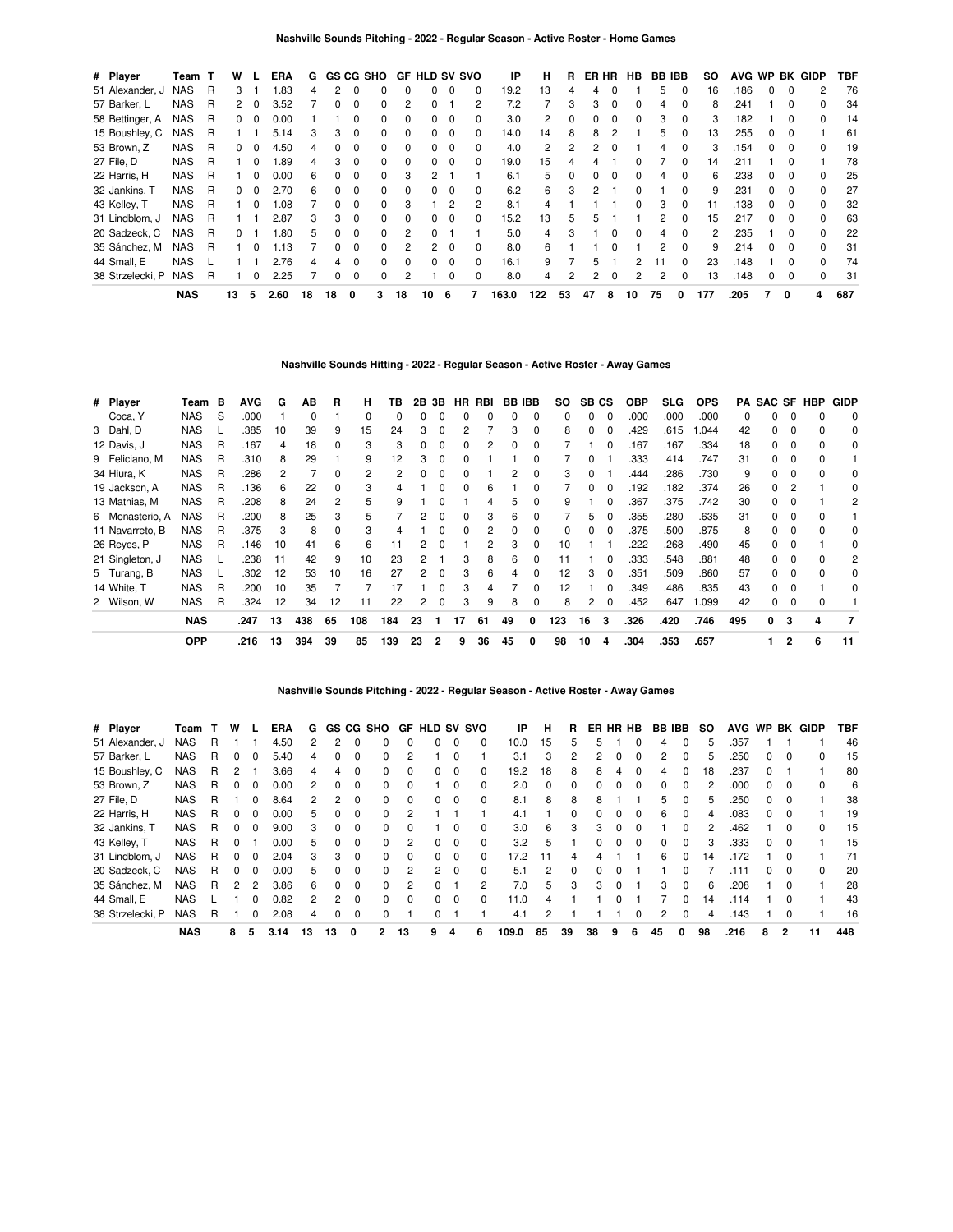| # Player        | Team       | в  | AVG G |    | ABRH |                |          | TB. | 2B | 3B | <b>HR</b>    | RBI | BB | IBB | SO.      | SB.          | СS       | <b>OBP</b> | <b>SLG</b> | <b>OPS</b> | РA  | <b>SAC</b>   | SF           | <b>HBP</b> | GIDP E |                |
|-----------------|------------|----|-------|----|------|----------------|----------|-----|----|----|--------------|-----|----|-----|----------|--------------|----------|------------|------------|------------|-----|--------------|--------------|------------|--------|----------------|
| 7 Almonte, A    | <b>NAS</b> | S  | .333  | 5  | 21   | -6             |          | 13  | 3  | 0  |              |     |    |     | 5        | 0            | $\Omega$ | .348       | .619       | .967       | 23  | 0            |              | 0          |        | 0 <sub>0</sub> |
| 8 Brosseau, M   | <b>NAS</b> | R  | .333  | 2  | 9    |                | 3        |     |    |    | <sup>0</sup> | 0   | 0  |     | 2        | 0            | O        | .333       | .444       | .777       | 9   | 0            | 0            | 0          |        | $0\quad 0$     |
| Coca, Y         | <b>NAS</b> | S  | .000  |    | 0    |                | $\Omega$ |     |    | 0  | 0            | 0   | 0  |     | $\Omega$ | <sup>0</sup> | 0        | .000       | .000       | .000       | 0   | 0            | 0            | 0          |        | 00             |
| 3 Dahl, D       | <b>NAS</b> |    | .389  | 5  | 18   | 4              |          | 9   |    | 0  | 0            |     | 3  |     | 3        | $\Omega$     | O        | .476       | .500       | .976       | 21  | 0            | $\Omega$     | 0          |        | $0\quad 0$     |
| 12 Davis, J     | <b>NAS</b> | R. | .318  | 5  | 22   | 3              |          |     |    |    | <sup>0</sup> |     | 2  |     | 5        |              |          | .375       | .318       | .693       | 24  | $\Omega$     | $\Omega$     | 0          |        | 00             |
| 9 Feliciano, M  | <b>NAS</b> | R. | .438  | 5  | 16   |                |          | 9   |    | 0  | 0            |     |    |     | 3        |              |          | .500       | .563       | 1.063      | 18  | 0            | $\Omega$     |            |        | 00             |
| 34 Hiura, K     | <b>NAS</b> | R  | .273  | 3  | 11   | $\Omega$       | 3        |     |    |    | 0            |     | 2  |     | 5        |              |          | .429       | .273       | .702       | -14 | $\Omega$     | $\Omega$     |            |        | $0\quad 0$     |
| 19 Jackson, A   | <b>NAS</b> | R  | .222  | -5 |      | 18 0 4         |          | 6   |    |    |              | 5   |    |     |          |              | O        | .250       | .333       | 583        | 20  | $\Omega$     |              |            |        | ი ი            |
| 13 Mathias, M   | <b>NAS</b> | R  | .263  | 5  | 19   | 35             |          | 9   |    |    |              | 2   |    |     | 3        | 0            | O        | .300       | .474       | .774       | 20  | $\Omega$     | 0            | 0          |        | ი ი            |
| 6 Monasterio, A | <b>NAS</b> | R  | .357  | 5  |      | 14 3 5         |          |     |    | 0  |              | 3   |    |     |          |              | 0        | .500       | .500       | 000.1      | 18  | 0            | $\Omega$     | 0          |        | $0\quad 0$     |
| 11 Navarreto, B | <b>NAS</b> | R  | .313  | -5 | 16   | 2 5            |          | 6   |    | 0  | $\Omega$     | 3   | 0  |     | 2        |              | O        | .313       | .375       | .688       | 16  | 0            | $\Omega$     | 0          |        | 10             |
| 1 Ray, C        | <b>NAS</b> |    | .111  | 5  | 18   | $1\quad2$      |          | 5   |    |    |              | 2   |    |     | 9        |              | O        | .158       | .278       | .436       | 19  | 0            | $\Omega$     | 0          |        | 0 <sub>0</sub> |
| 26 Reyes, P     | <b>NAS</b> | R  | .063  | 5  | 16   | 3              |          |     |    | 0  | $\Omega$     | 0   | 3  |     |          |              | O        | .250       | .063       | .313       | 20  | 0            | $\Omega$     |            |        | n n            |
| 21 Singleton, J | <b>NAS</b> |    | .143  | 5  | 14   | 2 <sub>2</sub> |          | 5   |    |    |              | 3   | 5  |     | 6        |              | O        | .368       | .357       | .725       | 19  | 0            | 0            | 0          |        | 10             |
| 5 Turang, B     | <b>NAS</b> |    | .364  | 5  | 22   | 2 8            |          |     |    |    |              | 3   | 2  |     | 4        |              | O        | .417       | .500       | .917       | 24  | <sup>0</sup> | <sup>0</sup> | n.         |        | $0\quad 0$     |
| 14 White, T     | <b>NAS</b> | R  | .100  | 5  | 20   | 2              | -2       |     |    |    | <sup>0</sup> | 0   | 3  |     | 3        |              |          | .217       | .100       | .317       | 23  | 0            | 0            | 0          |        | 10             |
| 29 Whitley, G   | <b>NAS</b> | R  | .333  | 5  | 12   | 5              | 4        |     |    | 0  | <sup>0</sup> |     |    |     | 5        |              | O        | .429       | .500       | .929       | 14  | 0            | <sup>0</sup> | n.         |        | 00             |
| 2 Wilson, W     | <b>NAS</b> | R  | .176  | 5  |      | 17 0 3         |          |     | 0  | 0  | $\Omega$     |     |    |     | 6        | $\Omega$     | 0        | .263       | .176       | .439       | 19  | 0            | <sup>0</sup> | 0          |        | $0\quad 0$     |

#### **Nashville Sounds Pitching - Last 5 Games - Regular Season - All Players**

| # Player         | Team       | т | W L            | ERA G GS |     |              | CG.          | SHO GF |              | <b>HLD SV</b> |              | svo          | IP   |      |          | HR ER | HR | <b>HB</b> | BB | IBB          | so | <b>AVG</b> | <b>WP</b> | BK           | <b>GIDP</b> | TBF |
|------------------|------------|---|----------------|----------|-----|--------------|--------------|--------|--------------|---------------|--------------|--------------|------|------|----------|-------|----|-----------|----|--------------|----|------------|-----------|--------------|-------------|-----|
| 51 Alexander, J  | <b>NAS</b> | R | 32             | 3.28     | -5  | 3            | 0            | 0      | $\Omega$     |               | 0            | 0            | 24.2 | 26 9 |          | 9     |    |           |    |              | 17 | .274       |           |              |             | 104 |
| 57 Barker, L     | <b>NAS</b> | R | 0 <sub>0</sub> | 3.60     | 5   | <sup>0</sup> | <sup>0</sup> | 0      |              |               | ŋ            |              | 5.0  |      |          |       | 0  |           |    | n.           | 5  | .222       |           |              |             | 22  |
| 58 Bettinger, A  | <b>NAS</b> | R | 0 <sub>0</sub> | 0.00     |     |              |              |        |              | 0             | ŋ            |              | 3.0  |      | $\Omega$ |       | 0  |           |    |              |    | .182       |           |              |             | 14  |
| 15 Boushley, C   | <b>NAS</b> | R | 30             | 3.28     | 5   |              |              |        |              | 0             | 0            |              | 24.2 | 20   | - 9      |       |    |           | 6  | 0            | 23 | .215       |           |              |             | 100 |
| 48 Brothers, R   | <b>NAS</b> |   | 0 <sub>0</sub> | 15.00    | -5  |              |              |        | $\Omega$     |               | 0            | 0            | 3.0  | 5    | 5        |       |    | o         | 5  | n.           | Δ  | .417       | 2         | <sup>0</sup> |             | 18  |
| 53 Brown, Z      | <b>NAS</b> | R | 0 <sub>0</sub> | 1.80     | -5  | 0            | 0            |        | $\Omega$     |               | 0            | 0            | 5.0  |      |          |       | 0  |           | 4  | <sup>o</sup> | 5  | .000       | n.        |              | ŋ           | 20  |
| 27 File, D       | <b>NAS</b> | R | 20             | 3.47     | 5   |              | 0            |        |              |               |              |              | 23.1 | 18   | -9       |       |    |           |    | 0            | 14 | .209       |           |              | 2           | 98  |
| 58 Hardy, M      | <b>NAS</b> | R | 0 <sub>0</sub> | 0.00     |     |              |              |        |              |               |              |              | .0   |      | - 0      |       |    |           |    |              |    | .400       |           |              |             | 5   |
| 22 Harris, H     | <b>NAS</b> | R | $\Omega$       | 0.00     | -5  | <sup>0</sup> | 0            |        |              | <sup>n</sup>  |              |              | 4.2  |      |          |       | 0  |           |    | n.           |    | .133       | n.        |              |             | 20  |
| 32 Jankins, T    | <b>NAS</b> | R | 0 <sub>0</sub> | 7.20     | -5  |              | 0            |        | <sup>0</sup> |               |              |              | 5.0  | 10   | -5       |       | ŋ  |           |    |              | 6  | .435       |           |              |             | 25  |
| 43 Kelley, T     | <b>NAS</b> | R |                | 0.00     | 5   |              |              |        |              |               |              |              | 4.2  |      |          |       |    |           |    | n.           | 5  | .222       |           |              | ŋ           | 20  |
| 31 Lindblom, J   | <b>NAS</b> | R | 0 <sub>1</sub> | 2.86     | -5  | 5            |              |        | <sup>0</sup> |               | ŋ            | <sup>0</sup> | 28.1 | 22   | -9       | q     | 2  | 2         | 6  | n.           | 25 | .206       |           |              |             | 115 |
| 33 Mejía, J      | <b>NAS</b> | R | 0 <sub>0</sub> | 0.00     | - 5 | <sup>0</sup> | 0            |        |              | 0             | ŋ            |              | 7.1  | 4    | n        |       | 0  |           | 2  | 0            | 10 | .160       | n.        |              |             | 28  |
| 47 Perdomo, A    | <b>NAS</b> |   | 0 <sub>0</sub> | 0.00     | 3   | 0            | 0            |        |              |               | 0            |              | 2.1  |      | - 0      |       |    |           |    | 0            | 5  | .000       |           |              |             | 14  |
| 40 Perdomo, L    | <b>NAS</b> | R | 0 <sub>0</sub> | 3.52     | - 5 |              | 0            |        |              | <sup>0</sup>  |              |              | 7.2  |      |          |       | ŋ  |           |    | n.           | 8  | .214       |           |              |             | 30  |
| 20 Sadzeck, C    | <b>NAS</b> | R | 0 <sub>0</sub> | 1.93     | -5  |              | n            |        | 3            | <sup>n</sup>  |              |              | 4.2  |      |          |       | O. |           |    |              |    | .200       | n.        |              |             | 19  |
| 35 Sánchez, M    | <b>NAS</b> | R | 2 <sub>1</sub> | 1.42     | -5  |              | 0            |        |              |               |              |              | 61   |      |          |       |    |           |    |              |    | .211       |           |              |             | 24  |
| 44 Small, E      | <b>NAS</b> |   | 2 <sub>1</sub> | 2.35     | 5   | 5            | 0            | 0      | $\Omega$     | $\Omega$      | <sup>0</sup> |              | 23.0 | 11   | -6       |       |    |           | 16 | n.           | 31 | .139       |           |              |             | 97  |
| 38 Strzelecki, P | <b>NAS</b> | R | 2 <sub>0</sub> | 3.18     | 5   | <sup>0</sup> | 0            | U      |              | 0             | $\Omega$     | 0            | 5.2  | 3    | 2        | 2     | 0  | 2         | 2  | 0            |    | .158       |           |              | ŋ           | 23  |

#### **Nashville Sounds Hitting - Last 10 Games - Regular Season - Active Roster**

| # Player        | Team       | в | <b>AVG</b> | G  | AB R            |          | н.  |    |              |   | <b>TB 2B 3B HR</b> | RBI          | BB             | IBB          |    | SO SB        | CS. | <b>OBP</b> | <b>SLG</b> | <b>OPS</b> | PA       | SAC | SF       | HBP      | GIDP E |                |
|-----------------|------------|---|------------|----|-----------------|----------|-----|----|--------------|---|--------------------|--------------|----------------|--------------|----|--------------|-----|------------|------------|------------|----------|-----|----------|----------|--------|----------------|
| Coca, Y         | <b>NAS</b> | S | .000       |    | 0               |          |     | ŋ  |              | 0 |                    | 0            | $\Omega$       | 0            |    |              |     | .000       | .000       | .000       | $\Omega$ | 0   | $\Omega$ | 0        |        | $0\quad 0$     |
| 3 Dahl, D       | <b>NAS</b> |   | .343       | 10 | 35              |          | 12  | 15 |              | 0 | 0                  | 2            | 6              | 0            |    |              |     | .439       | .429       | 868.       | -41      | 0   | $\Omega$ | 0        |        | 10             |
| 12 Davis, J     | <b>NAS</b> | R | .289       | 10 | 38              | 4        |     |    | 0            | 0 | $\Omega$           | 4            | 6              | $\Omega$     | 9  | 4            |     | .391       | .289       | .680       | 46       | 0   |          |          |        | $1\quad 0$     |
| 9 Feliciano, M  | <b>NAS</b> |   | .306       | 10 | 36 <sub>2</sub> |          | -11 | 16 | 5            | 0 | 0                  | 2            |                | $\Omega$     | 8  | 0            |     | .359       | .444       | .803       | 40       | 0   | 0        | 2        |        | 2 <sub>0</sub> |
| 34 Hiura, K     | <b>NAS</b> | R | .273       | 3  | 11              | $\Omega$ |     | 3  | <sup>0</sup> | 0 | $\Omega$           | $\mathbf{2}$ | $\overline{2}$ | $\Omega$     | 5  | <sup>0</sup> |     | .429       | .273       | .702       | 14       | 0   | $\Omega$ |          |        | $0\quad 0$     |
| 19 Jackson, A   | <b>NAS</b> | R | .257       | 10 | 35              | -2       | 9   | 15 | 3            | 0 |                    | 9            | 2              | $\Omega$     | 12 | 0            |     | .308       | .429       | .737       | 39       | 0   |          |          |        | 0 <sub>0</sub> |
| 13 Mathias, M   | <b>NAS</b> | R | .294       | 10 | 34              | -6       | 10  | 19 | 3            | 0 | 2                  |              | 5              | <sup>0</sup> | 5  |              |     | .385       | .559       | .944       | 39       | 0   | $\Omega$ | 0        |        | $2\quad0$      |
| 6 Monasterio, A | <b>NAS</b> | R | .200       | 10 | 30              | 4        | 6   | 8  |              | O | 0                  | 3            | 6              | $\Omega$     | 10 |              |     | .333       | .267       | .600       | 36       | 0   | $\Omega$ | $\Omega$ |        | 0 <sub>0</sub> |
| 11 Navarreto, B | <b>NAS</b> |   | .286       |    | 21              |          |     |    |              |   | <sup>0</sup>       | 3            |                | <sup>0</sup> |    |              |     | .318       | .333       | .651       | 22       | 0   | $\Omega$ | 0        |        | $1\quad$ 0     |
| 26 Reyes, P     | <b>NAS</b> | R | .114       | 10 | 35              | -5       | 4   | 4  | O            | 0 | 0                  |              | 6              | <sup>0</sup> |    |              |     | .262       | .114       | 376        | 42       | 0   | $\Omega$ |          |        | 0 <sub>0</sub> |
| 21 Singleton, J | <b>NAS</b> |   | .286       | 10 | 28              | 8        | 8   | 21 |              | 0 | 4                  | 10           | 12             | $\Omega$     | 10 | 0            |     | .500       | .750       | .250       | 40       | 0   | $\Omega$ | 0        |        | 2 <sub>0</sub> |
| 5 Turang, B     | <b>NAS</b> |   | .310       | 10 | 42              |          | 13  | 23 |              | ŋ | 3                  |              | 5              | <sup>0</sup> | 9  | 2            |     | 375        | .548       | .923       | 48       | 0   |          | 0        |        | $1\quad$ 0     |
| 14 White, T     | <b>NAS</b> | R | .154       | 10 | 39              | -6       | 6   | 9  |              | O |                    |              |                | 0            | 10 |              |     | .283       | .231       | .514       | 46       | 0   | $\Omega$ | 0        |        | $1\quad 0$     |
| 2 Wilson, W     | <b>NAS</b> | R | 147        | 10 | 34              | 4        | 5   | 5  | 0            | 0 | $\Omega$           | 4            | 4              | 0            | 14 | 0            |     | .256       | .147       | .403       | 39       | 0   | $\Omega$ |          |        | $0\quad 0$     |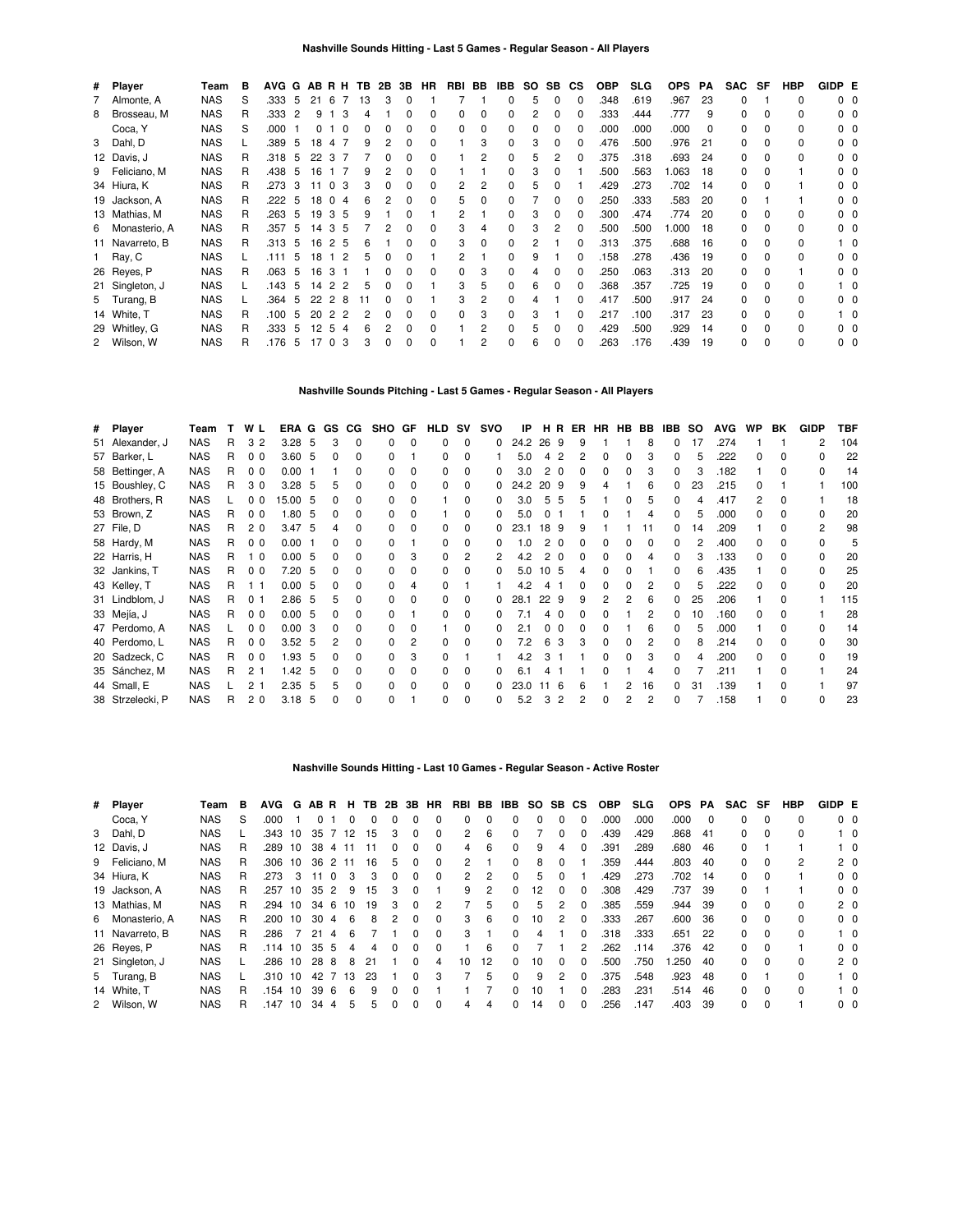| # Player         | Team       |   | W L            | ERA  | G          |          | GS CG        | SHO GF       |          | HLD      | sv       | svo           | IP          | н   | R        | ER. | HR.            | HB.      | BB | IBB      | <b>SO</b> | <b>AVG</b> | <b>WP</b>     | BK       | GIDP          | TBF |
|------------------|------------|---|----------------|------|------------|----------|--------------|--------------|----------|----------|----------|---------------|-------------|-----|----------|-----|----------------|----------|----|----------|-----------|------------|---------------|----------|---------------|-----|
| 51 Alexander, J  | <b>NAS</b> | R | 4 2            | 2.73 | 6          | 4        | $\Omega$     | 0            | 0        | $\Omega$ | $\Omega$ | 0             | 29.2        | -28 | 9        | 9   |                |          | 9  | $\Omega$ | 21        | .250       |               |          | 3             | 122 |
| 57 Barker, L     | <b>NAS</b> | R | - 0            | 2.70 | 10         | 0        | $\Omega$     | $\Omega$     | 3        |          |          | 2             | 10.0        |     | 3        | 3   | $\Omega$       | 0        | 5  | 0        | 13        | .194       | 0             | 0        |               | 42  |
| 58 Bettinger, A  | <b>NAS</b> | R | 0 <sub>0</sub> | 0.00 |            |          | $\Omega$     | 0            | $\Omega$ | $\Omega$ | $\Omega$ | 0             | 3.0         | 2   | $\Omega$ | 0   | 0              | $\Omega$ | 3  | $\Omega$ | 3         | .182       |               | 0        | 0             | 14  |
| 15 Boushley, C   | <b>NAS</b> | R | 3 2            | 4.28 |            |          | $\Omega$     | $\Omega$     | $\Omega$ | $\Omega$ | $\Omega$ |               | $0$ 33.2 32 |     | 16       | 16  | 6              |          | 9  | $\Omega$ | 31        | .244       | 0             |          | $\mathcal{P}$ | 141 |
| 53 Brown, Z      | <b>NAS</b> | R | 0 <sub>0</sub> | 3.00 | 6          | $\Omega$ | $\Omega$     | 0            | $\Omega$ |          | $\Omega$ | 0             | 6.0         | 2   | 2        | 2   | $\Omega$       |          |    | 0        | 5         | .105       | 0             | 0        | 0             | 25  |
| 27 File. D       | <b>NAS</b> | R | 20             | 3.95 | $\epsilon$ | 5        | $\Omega$     | 0            | $\Omega$ | $\Omega$ | $\Omega$ | <sup>0</sup>  | 27.1        | 23  | 12       | 12  | $\mathfrak{p}$ |          | 12 | 0        | 19        | .223       |               | $\Omega$ | $\mathcal{P}$ | 116 |
| 22 Harris, H     | <b>NAS</b> | R | $\Omega$       | 0.00 | 10         | $\Omega$ | $\Omega$     | <sup>0</sup> | 5        | 2        | 2        | $\mathcal{P}$ | 9.2         | 3   |          | 0   | $\Omega$       | 0        | 10 | 0        | 9         | .107       | <sup>o</sup>  | 0        |               | 39  |
| 32 Jankins, T    | <b>NAS</b> | R | 0 <sub>0</sub> | 4.66 | -9         | $\Omega$ | $\Omega$     | $\Omega$     | $\Omega$ |          | $\Omega$ | $\Omega$      | 9.2         | 12  | 6        | 5   |                | $\Omega$ | 2  | 0        |           | .308       |               | $\Omega$ | 0             | 42  |
| 43 Kelley, T     | <b>NAS</b> | R |                | 0.00 | 10         | $\Omega$ | <sup>0</sup> | 0            | 5        | $\Omega$ | 2        | $\mathcal{P}$ | 9.2         |     |          | O.  | $\Omega$       | 0        | 2  | 0        |           | .200       | <sup>o</sup>  | 0        |               | 37  |
| 31 Lindblom, J   | <b>NAS</b> | R |                | 2.43 | 6          | 6        | $\Omega$     | $\Omega$     | $\Omega$ | $\Omega$ | $\Omega$ | <sup>0</sup>  | -33.1       | 24  | 9        | 9   | 2              | 2        | 8  | $\Omega$ | 29        | .194       |               | $\Omega$ |               | 134 |
| 20 Sadzeck, C    | <b>NAS</b> | R | O 1            | 0.87 | 10         | 0        | $\Omega$     | 0            | 4        | 2        |          |               | 10.1        | 6   |          |     | <sup>0</sup>   |          | 5  | 0        | 9         | .171       |               |          |               | 42  |
| 35 Sánchez, M    | <b>NAS</b> | R | 22             | 2.25 | 10         | 0        | $\Omega$     | $\Omega$     | 4        | $\Omega$ |          | 2             | 12.0        | 9   | 3        | 3   | $\Omega$       | 2        | 4  | $\Omega$ |           | .220       |               | 0        |               | 47  |
| 44 Small, E      | <b>NAS</b> |   |                | 1.98 | 6          | 6        | $\Omega$     | $\Omega$     | $\Omega$ | $\Omega$ | $\Omega$ | <sup>0</sup>  | 27.1        | 13  | 8        | 6   |                | 3        | 18 | $\Omega$ | 37        | .135       | $\mathcal{P}$ | $\Omega$ |               | 117 |
| 38 Strzelecki, P | <b>NAS</b> | R | 2 <sub>0</sub> | 2.38 | 10         | 0        | $\Omega$     | <sup>o</sup> | 2        |          |          |               |             | 6   | з        | 3   |                | 2        | 4  | 0        | 15        | .158       |               | 0        |               | 44  |

# **Ethan Small - Pitching - Game Log - 2022 - Regular Season**

| Date    | GM#Team Opp |            | W L |                | ERA G GS CG SHO SV SVO |    |    |                |          |                |              | IP   |                |                  |          |                         |            |                   |              |    | H RERHRHB BBIBB SO WHIP AVG AB WP BK GIDP TBF |         |     |              |              |              |      | NP-S      |
|---------|-------------|------------|-----|----------------|------------------------|----|----|----------------|----------|----------------|--------------|------|----------------|------------------|----------|-------------------------|------------|-------------------|--------------|----|-----------------------------------------------|---------|-----|--------------|--------------|--------------|------|-----------|
| 4/5/22  | NAS         | <b>DUR</b> |     | $0\quad 0$     | 0.00                   |    |    |                | 0        | $\Omega$       | 0            | 4.1  |                |                  | 2 2 0    | - 0                     |            | $\mathcal{P}$     | $\Omega$     | 6  | 0.92                                          | .118    | 17  |              | <sup>0</sup> | <sup>0</sup> | -20  | $82 - 48$ |
| 4/10/22 | NAS.        | <b>DUR</b> |     | $0\quad 0$     | 1.23                   |    |    | $\Omega$       |          | 0 <sub>0</sub> | $\Omega$     | 3.0  | 2 <sub>1</sub> |                  |          | $\overline{\mathbf{0}}$ | $\Omega$   | 2                 | $\Omega$     | 5. | 1.09                                          | .143    | 11  | $\Omega$     | $\Omega$     | $\Omega$     | -13  | $65 - 41$ |
| 4/16/22 | NAS         | @GWN       | 1 0 |                | 0.68                   |    |    | $\overline{0}$ |          | $0\quad 0$     | $\Omega$     | 6.0  |                | $\cdot$ 0        | 0        | $\overline{\mathbf{0}}$ |            | 3                 | 0            |    | 0.90                                          | .111    | -17 | 0            | - 0          |              | 21   | 83 - 51   |
| 4/22/22 | NAS CLT     |            |     | 10             | 0.49                   |    |    | $\Omega$       |          | $0\quad 0$     | $\Omega$     | 5.0  |                | $\sim$ 0 $^{-1}$ | $\Omega$ | $\Omega$                | $\Omega$   |                   | 5 0          | 6  | 0.98                                          | .098    | 16  | $\Omega$     | - 0          | $\Omega$     | - 21 | $82 - 51$ |
| 4/29/22 | NAS         | @STP       |     | $0\quad 0$     | $0.77$ 1 1             |    |    | $\Omega$       |          | $0\quad 0$     | $\Omega$     | 5.0  | $3 \quad 1$    |                  |          |                         | $0\quad 0$ | 4                 | $\Omega$     |    | 1.07                                          | .114    | 18  |              | $\Omega$     | <sup>0</sup> | - 22 | $87 - 48$ |
| April   | <b>NAS</b>  |            |     |                | 2 0 0.77 5 5           |    |    | 0              |          | $0\quad 0$     | 0            | 23.1 |                |                  |          |                         |            | 9 4 2 0 2 16 0 31 |              |    | 1.07                                          | .114 79 |     | 20           |              |              | 97   | 399 - 239 |
| Date    | GM#Team Opp |            | W L |                | ERA G GS CG SHO SV SVO |    |    |                |          |                |              | IP   |                |                  |          |                         |            |                   |              |    | H RERHRHB BBIBB SO WHIP AVG AB WP BK GIDP TBF |         |     |              |              |              |      | NP-S      |
| 5/6/22  | NAS.        | <b>NOR</b> | 0 1 |                | 98                     |    |    | $\Omega$       | $\Omega$ | $\Omega$       | <sup>0</sup> | 4.0  | 4              | 4                | 4        |                         |            | $\mathcal{P}$     | $\Omega$     | 6  | 1.13                                          | .135    | 17  | $\Omega$     | $\Omega$     | <sup>0</sup> | -20  | $94 - 53$ |
| May     | NAS         |            |     | 0 <sub>1</sub> | 9.00                   |    |    | $\mathbf{0}$   |          | $0\quad 0$     | 0            | 4.0  |                |                  | 4 4 4    |                         |            | $\overline{2}$    | $\mathbf{0}$ | 6  | 1.50                                          | .235    | 17  | $\mathbf{0}$ | $\mathbf{0}$ | 0            | -20  | $94 - 53$ |
| Total   | NAS         | AAA        | 21  |                | 1.98                   | -6 | 6. | 0              | 0        | 0              | 0            | 27.1 | -13            | -8               | 6        |                         | 3          | 18                | 0            | 37 | 1.13                                          | .135    | 96  | 2            | 0            |              | 117  | 493 - 292 |

## **Ethan Small - Pitching - Stat Splits - 2022 - Regular Season**

| <b>Split</b>              | Team       | W L            | ERA G GS CG    |                |   |              | <b>SHO SV</b> |          | ΙP       |                | H R            |          |          |                |               | ER HR HB BB IBB SO |    | <b>WHIP</b> | AVG AB |     | <b>WP</b> | ВK       | GIDP     | TBF | NP-S        |
|---------------------------|------------|----------------|----------------|----------------|---|--------------|---------------|----------|----------|----------------|----------------|----------|----------|----------------|---------------|--------------------|----|-------------|--------|-----|-----------|----------|----------|-----|-------------|
| Home Games                | NAS        | 11             | 2.76           | 4              | 4 | $\Omega$     | 0             | $\Omega$ | 16.1     |                | 97             | 5        |          | $\overline{2}$ | 11            | 0                  | 23 | .22         | .148   | -61 |           | $\Omega$ | 0        | 74  | $323 - 193$ |
| Away Games                | <b>NAS</b> | 10             | $0.82 \quad 2$ |                |   | 0            |               | 0 1      | $\Omega$ | 4              |                |          |          |                |               | 0                  | 14 | .00         | .114   | -35 |           | $\Omega$ |          | 43  | 170 - 99    |
| Day Games                 | <b>NAS</b> | 0 <sub>0</sub> | 3.00           |                |   | $\Omega$     | 0             |          | 3.0      | 2              |                |          | $\Omega$ | $\Omega$       | 2             | 0                  | 5  | .33         | .182   | 11  | 0         | $\Omega$ | 0        | 13  | $65 - 41$   |
| <b>Night Games</b>        | <b>NAS</b> | 21             | .85            | 5              | 5 | $\Omega$     | <sup>n</sup>  |          | 24.1     | 11             |                | 5        |          | 3              | 16            | 0                  | 32 | 1.11        | .129   | 85  | 2         | $\Omega$ |          | 104 | 428 - 251   |
| On Grass                  | <b>NAS</b> | 21             | 1.98           | - 6            | 6 | $\Omega$     | n.            |          | 0, 27.1  | 138            |                | 6        |          | 3              | 18            | $\Omega$           | 37 | 1.13        | .135   | 96  | 2         | $\Omega$ |          | 117 | 493 - 292   |
| April                     | <b>NAS</b> | 20             | 0.77           | -5             | 5 | $\Omega$     | <sup>n</sup>  |          | 23.1     | 9              | $\overline{4}$ | 2        | $\Omega$ | 2              | 16            | 0                  | 31 | 1.07        | .114   | 79  | 2         | $\Omega$ |          | 97  | 399 - 239   |
| May                       | <b>NAS</b> | 0 <sub>1</sub> | 9.00           |                |   | <sup>0</sup> |               |          | 4.0      | 4              | 4              | Δ        |          |                | 2             | 0                  | 6  | .50         | .235   | -17 | $\Omega$  | $\Omega$ | $\Omega$ | 20  | $94 - 53$   |
| On Tuesdays               | <b>NAS</b> | 0 <sub>0</sub> | $0.00 \quad 1$ |                |   | 0            | <sup>n</sup>  | $\Omega$ | 4.1      | $\overline{2}$ | $\overline{2}$ | $\Omega$ | $\Omega$ |                | 2             | 0                  | 6  | 0.92        | .118   | -17 |           | $\Omega$ | 0        | 20  | $82 - 48$   |
| On Fridays                | <b>NAS</b> | 11             | 3.21           | - 3            | 3 | <sup>0</sup> |               |          | 14.0     |                | 85             | 5        |          |                | 11            | 0                  | 19 | l.36        | .157   | -51 |           | $\Omega$ | $\Omega$ | 63  | $263 - 152$ |
| On Saturdays              | <b>NAS</b> | 10             | 0.00           |                |   | $\Omega$     | 0             | $\Omega$ | 6.0      |                | $\Omega$       | $\Omega$ | $\Omega$ |                | 3             | 0                  |    | 0.67        | .059   | -17 | $\Omega$  | $\Omega$ |          | 21  | $83 - 51$   |
| On Sundays                | <b>NAS</b> | 0 <sub>0</sub> | 3.00           |                |   | 0            | <sup>n</sup>  |          | 3.0      | 2              |                |          | $\Omega$ | $\Omega$       | $\mathcal{P}$ | 0                  | 5  | .33         | .182   | -11 | $\Omega$  | $\Omega$ | $\Omega$ | 13  | $65 - 41$   |
| In games following a win  | <b>NAS</b> | 0 <sub>1</sub> | 4.50 3         |                | 3 | $\Omega$     | 0             |          | 12.0     |                | 96             | 6        |          |                | 8             | 0                  | 18 | 1.42        | .196   | 46  |           | $\Omega$ | 0        | 55  | 246 - 142   |
| In games following a loss | <b>NAS</b> | 20             | 0.00           | $\overline{2}$ |   | $\Omega$     |               |          | 0.11.0   | $\overline{2}$ | $\Omega$       | $\Omega$ | $\Omega$ |                | 8             | 0                  | 13 | 0.91        | .061   | -33 | $\Omega$  | $\Omega$ |          | 42  | $165 - 102$ |
| Starter                   | <b>NAS</b> | 21             | .98            | -6             | 6 | $\Omega$     | <sup>n</sup>  |          | 0.27.1   | 13             | 8              | 6        |          | 3              | 18            | $\Omega$           | 37 | 1.13        | .135   | 96  | 2         | $\Omega$ |          | 117 | 493 - 292   |